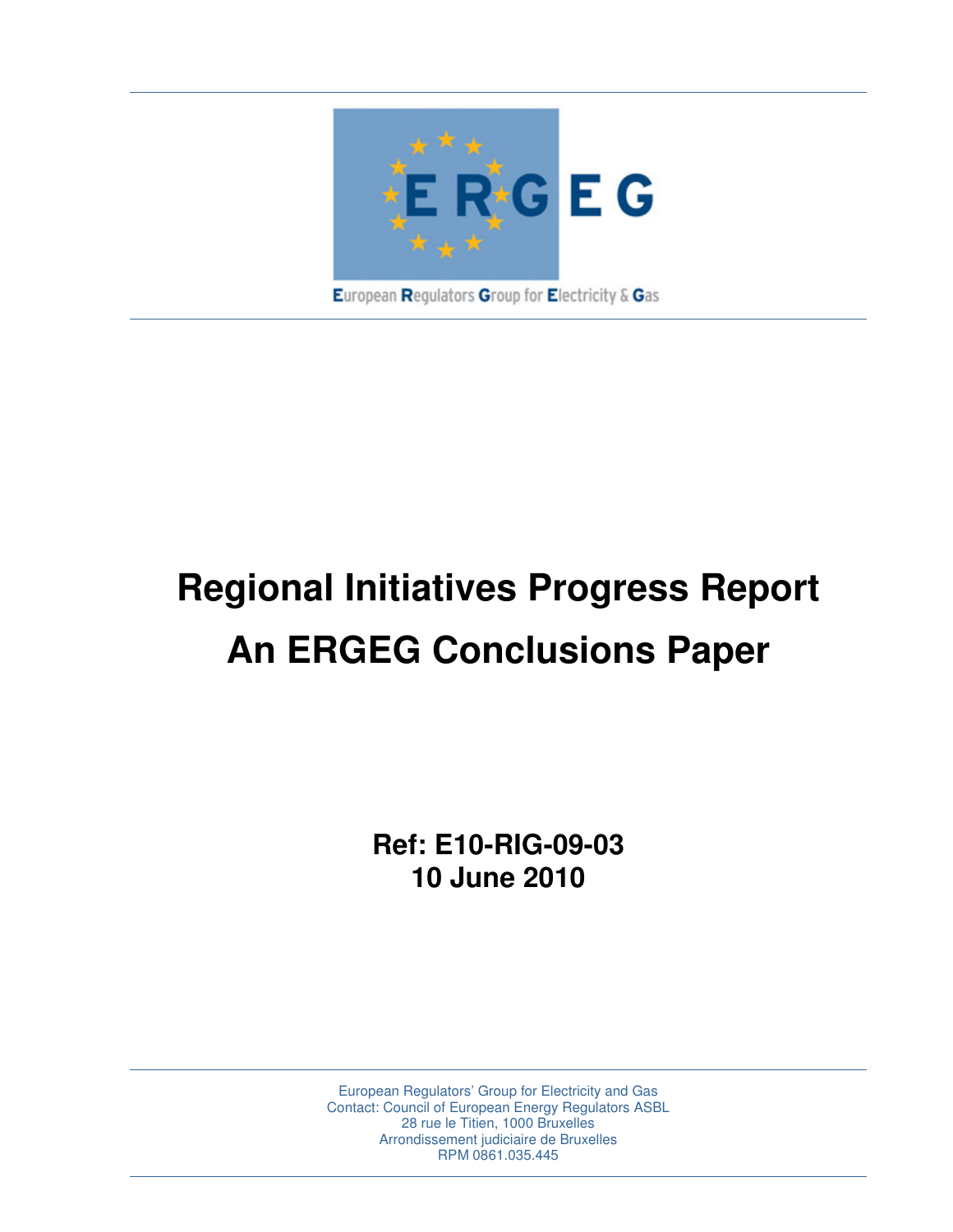

## **INFORMATION PAGE**

## **Abstract**

On 17 November 2009, ERGEG launched a public consultation on the Regional Initiatives Progress Report. It outlines a number of questions on the performance so far and the pending challenges of the ERGEG Regional Initiatives.

This document E10-RIG-09-03 is ERGEG's conclusions paper to this public consultation on the Regional Initiatives Progress Report, which includes at Annex 3 a list of the respondents and an evaluation of the responses received.

## **Target Audience**

Energy suppliers, traders, gas/electricity customers, gas/electricity industry, consumer representative groups, network operators, Member States, academics and other interested parties.

## **Treatment of responses**

All non-confidential responses are published on the website www.energy-regulators.eu.

# **Related Documents**

CEER/ERGEG documents

- Revised ERGEG Guidelines of Good Practice on Electricity Balancing Market Integration (GGP-EBMI), September 2009, Ref. E09-ENM-14-04, http://www.energyregulators.eu/portal/page/portal/EER\_HOME/EER\_PUBLICATIONS/CEER\_ERGEG\_PA PERS/Guidelines%20of%20Good%20Practice/Electricity/E09-ENM-14-04\_RevGGP-EBMI\_2009-09-09.pdf
- ERGEG Guidelines of Good Practice Open Seasons (GGPOS), May 2007, Ref: C06- GWG-29-05c, http://www.energyregulators.eu/portal/page/portal/EER\_HOME/EER\_PUBLICATIONS/CEER\_ERGEG\_PA PERS/Guidelines%20of%20Good%20Practice/Gas/C06-GWG-29-05c
- ERGEG Regional Initiatives Progress Reports (2009, 2008, 2007), http://www.energyregulators.eu/portal/page/portal/EER\_HOME/EER\_INITIATIVES/Progress\_Reports
- Draft benchmark on medium and long-term electricity transmission capacity allocation rules. An ERGEG public consultation document, February 2020, Ref: E09-ERI-23-03, http://www.energy-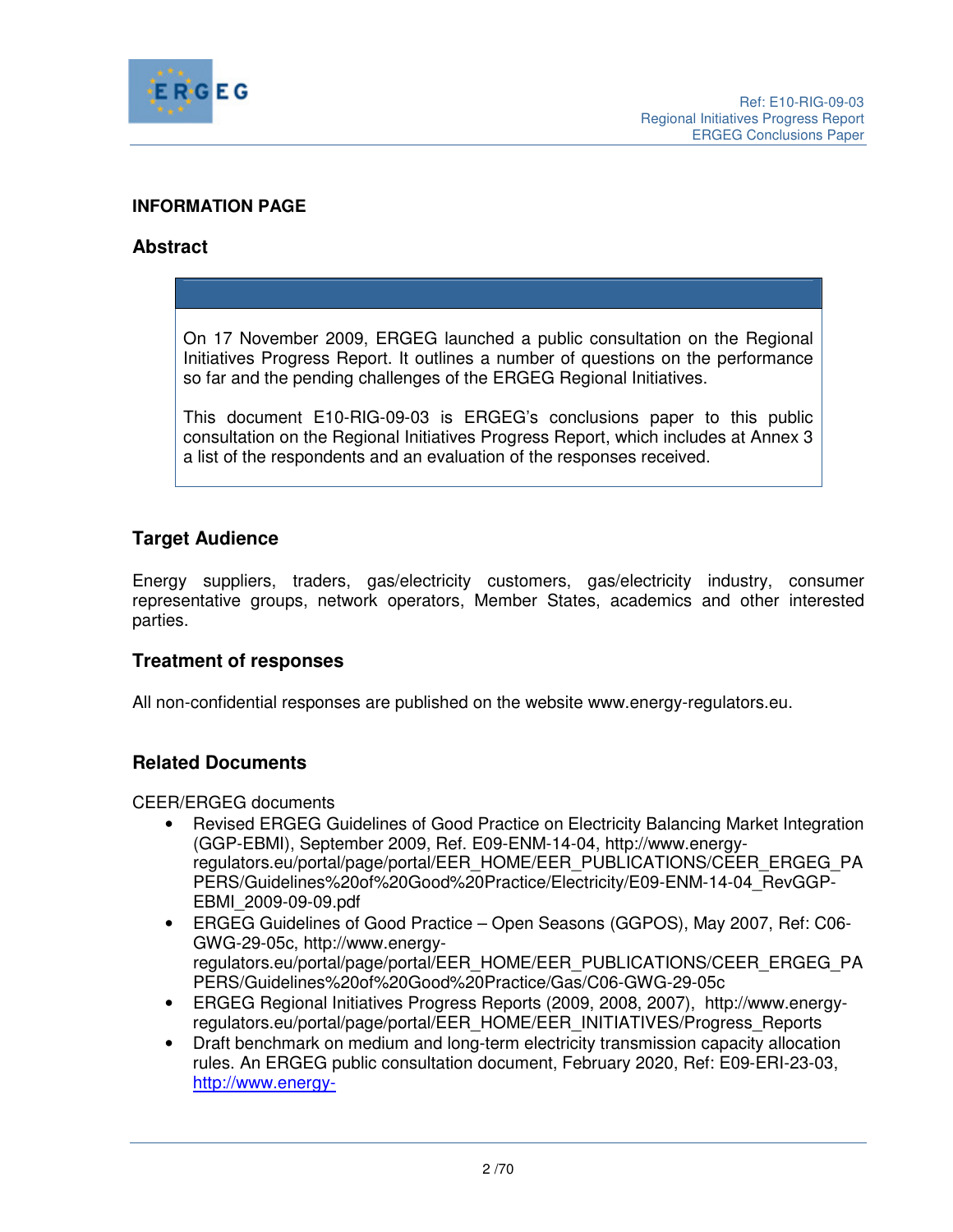

regulators.eu/portal/page/portal/EER\_HOME/EER\_CONSULT/OPEN%20PUBLIC%20C ONSULTATIONS/ERI%20Benchmarking%20report1/CD/E09-ERI-23- 03\_LT%20Auction%20Rules\_26-Feb-10.pdf

• Guidelines for Good Third Party Access Practice for LNG System Operators (GGPLNG). An ERGEG conclusions paper, May 2008, Ref: E08-LNG-06-03, http://www.energyregulators.eu/portal/page/portal/EER\_HOME/EER\_PUBLICATIONS/CEER\_ERGEG\_PA PERS/Guidelines%20of%20Good%20Practice/Gas/E08-LNG-06- 03 GGPLNG conclusions 7-May-08v2.pdf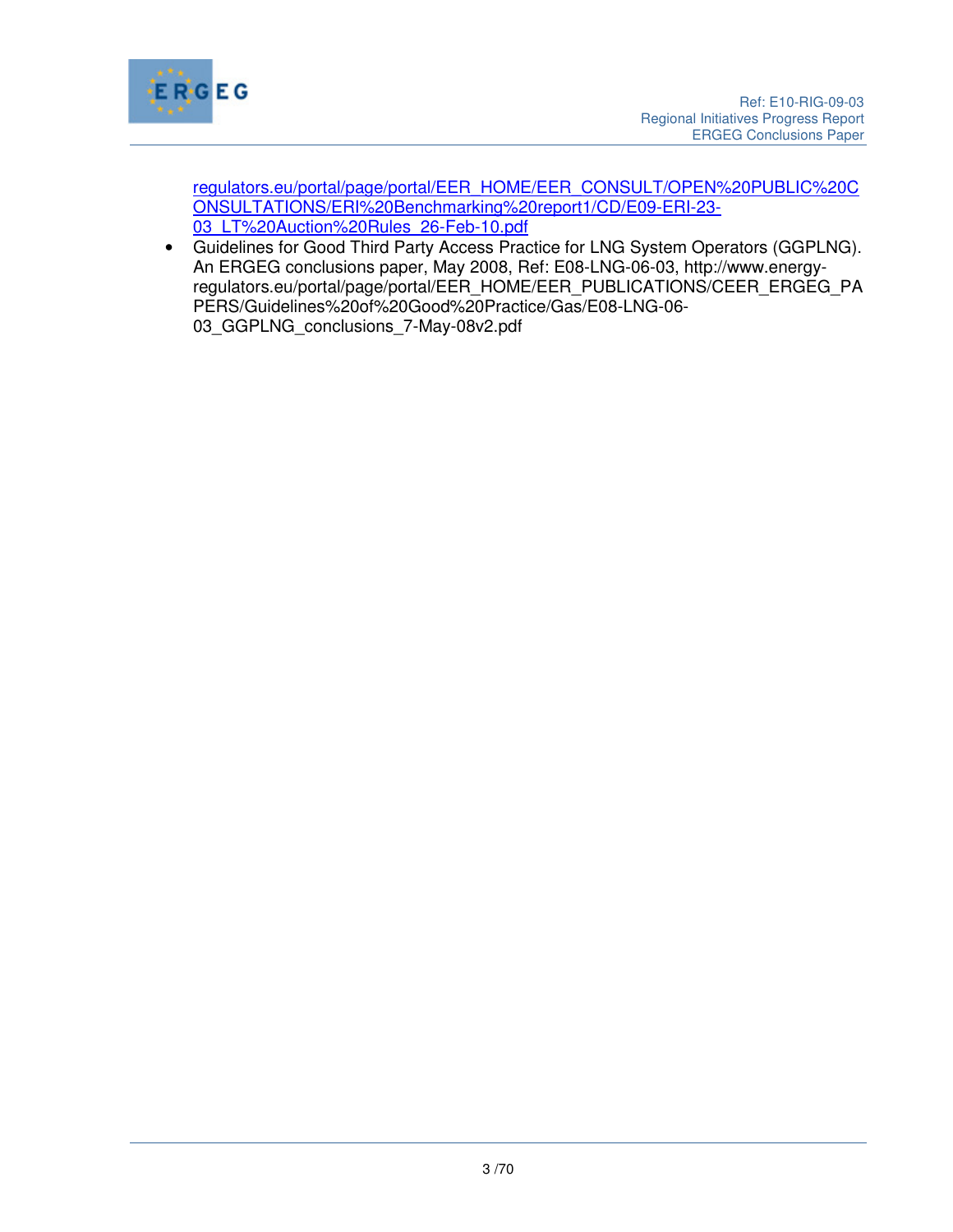

# **Table of Contents**

| 1. |                                                                                                                                                                                                                                                                       |  |
|----|-----------------------------------------------------------------------------------------------------------------------------------------------------------------------------------------------------------------------------------------------------------------------|--|
|    |                                                                                                                                                                                                                                                                       |  |
|    | 1.1.1.                                                                                                                                                                                                                                                                |  |
|    | 1.1.2.                                                                                                                                                                                                                                                                |  |
|    |                                                                                                                                                                                                                                                                       |  |
|    | 1.2.1.                                                                                                                                                                                                                                                                |  |
|    | 1.2.2.                                                                                                                                                                                                                                                                |  |
|    | Key developments to date - Electricity Regional Initiative (ERI) 13<br>1.2.3.                                                                                                                                                                                         |  |
|    |                                                                                                                                                                                                                                                                       |  |
| 2. | INSIGHT FROM THE PUBLIC CONSULTATION AND ERGEG VIEWS 17                                                                                                                                                                                                               |  |
|    |                                                                                                                                                                                                                                                                       |  |
|    | Question A.1: From your point of view, what is the main achievement of the<br>2.1.1.                                                                                                                                                                                  |  |
|    | Question A.2: Do you consider that Gas Regional Initiative (GRI) projects have<br>2.1.2.<br>effectively contributed to cross-border investment process? What kind of improvement                                                                                      |  |
|    | 2.1.3. Question A.3: What lessons do you draw from GRI projects in the area of<br>access to cross-border capacity? Do the current GRI projects on capacity allocation                                                                                                 |  |
|    | Question A.4: Would there be real benefits if, at this stage, the GRI tried to<br>2.1.4<br>seek better coordination at a cross-regional level? How do you value the experience<br>acquired with the capacity projects in the regions? What type of projects should be |  |
|    | Question A.5: What would you expect to be the contribution of the GRI to<br>2.1.5.<br>transparency going forward? Do the current projects in the three regions meet your                                                                                              |  |
|    | Question A.6: How could this work help to ensure that the requirements of the<br>2.1.6.<br>3rd Package are met in a consistent way across the three gas regions?                                                                                                      |  |
|    | Question A.7: What further actions would you expect from the GRI in this area<br>2.1.7.                                                                                                                                                                               |  |
|    | Question A.8: From your experience with the Regional Initiatives, what are the<br>2.1.8.<br>main obstacles to reach harmonisation regarding interoperability at a regional level?.24                                                                                  |  |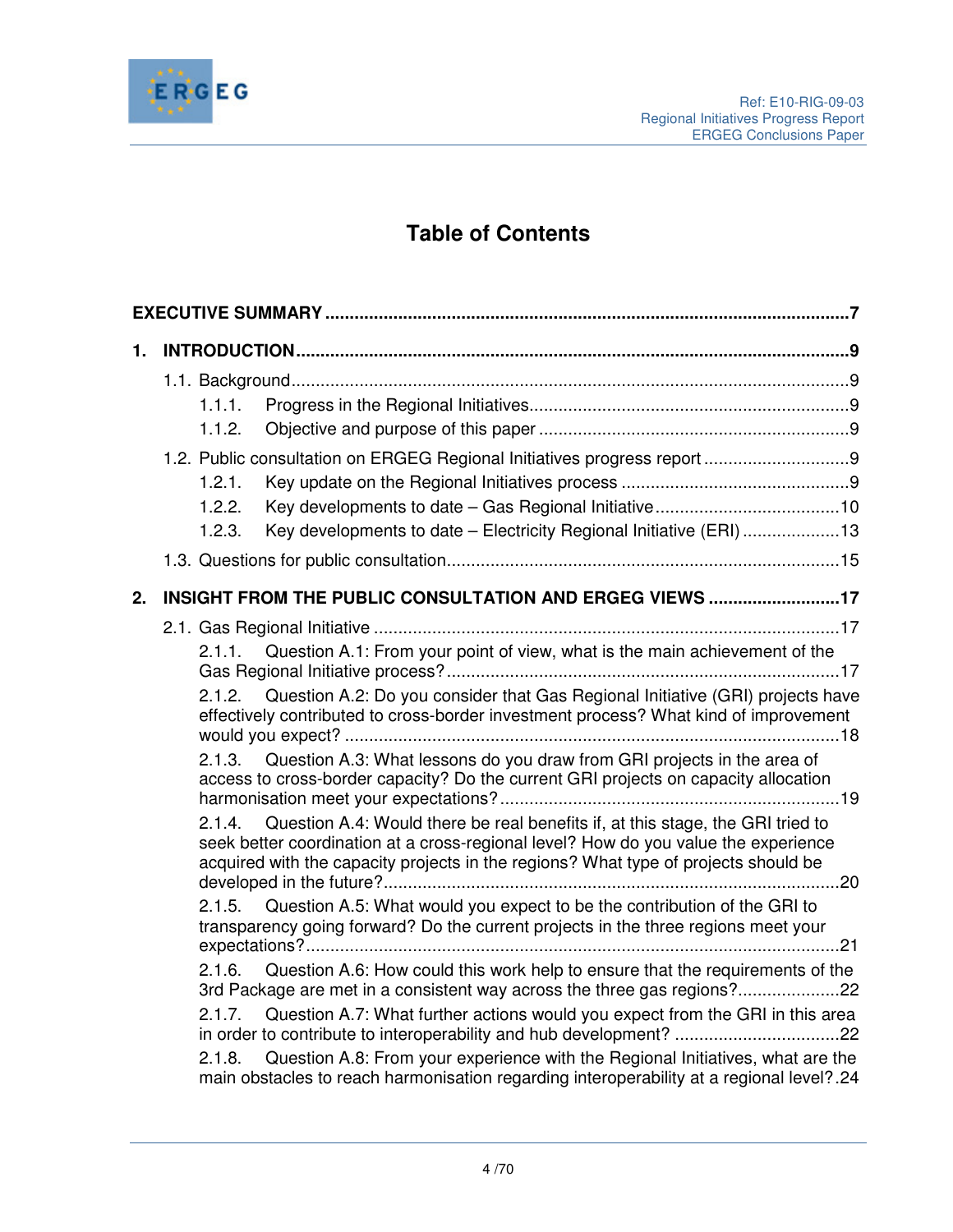

|                                                                | 2.1.9. Question A.9: Should security of supply be more clearly considered as a main<br>driver within the GRI? Should specific actions be developed in this area? 24                                                                                                                                                                       |  |  |  |
|----------------------------------------------------------------|-------------------------------------------------------------------------------------------------------------------------------------------------------------------------------------------------------------------------------------------------------------------------------------------------------------------------------------------|--|--|--|
|                                                                | 2.1.10. Question A.10: How can the regions of the GRI take into account and develop<br>measures contained in the European Commission's proposal for a Regulation                                                                                                                                                                          |  |  |  |
|                                                                |                                                                                                                                                                                                                                                                                                                                           |  |  |  |
|                                                                | 2.2.1. Question B.1: From your point of view, what is the main achievement of the                                                                                                                                                                                                                                                         |  |  |  |
|                                                                | 2.2.2. Question B.2: What should be the framework conditions for having flow-based<br>capacity calculation based on a common grid model implemented in practice? 27                                                                                                                                                                       |  |  |  |
|                                                                | 2.2.3. Question B.3: What do you believe should be the short and long-term goals for                                                                                                                                                                                                                                                      |  |  |  |
|                                                                | 2.2.4. Question B.4: Do you consider transparency requirements for capacity<br>calculation sufficient? If not, what do you need additional data/information for?29                                                                                                                                                                        |  |  |  |
|                                                                | 2.2.5. Question B.5: What practical steps should be taken at an interregional level to<br>ensure an efficient and harmonised approach to capacity allocation in the 1) long-term;                                                                                                                                                         |  |  |  |
|                                                                | 2.2.6. Question B.6: What are the future challenges in ensuring that allocation                                                                                                                                                                                                                                                           |  |  |  |
|                                                                | Question B.7: Do you consider that achievements by different regions towards<br>2.2.7.<br>a harmonised set of rules at regional level for long-term capacity allocation merit further<br>work or should there be more emphasis put on inter-regional harmonisation<br>(considering that this may impede short-term regional progress)? 31 |  |  |  |
|                                                                | 2.2.8. Question B.8: Do you think that extending the geographical scope of existing                                                                                                                                                                                                                                                       |  |  |  |
|                                                                | 2.2.9. Question B.9: Do you agree with price market coupling as the target model for                                                                                                                                                                                                                                                      |  |  |  |
|                                                                | 2.2.10. Question B.10: How important do you consider further development of cross-<br>border balancing solutions? Which model do you consider appropriate and efficient? 33                                                                                                                                                               |  |  |  |
|                                                                | 2.2.11. Question B.11: Do you share ERGEG's view that significant progress in<br>transparency has been reached thanks to the ERGEG Regional Initiatives? What steps                                                                                                                                                                       |  |  |  |
|                                                                |                                                                                                                                                                                                                                                                                                                                           |  |  |  |
|                                                                |                                                                                                                                                                                                                                                                                                                                           |  |  |  |
|                                                                |                                                                                                                                                                                                                                                                                                                                           |  |  |  |
|                                                                |                                                                                                                                                                                                                                                                                                                                           |  |  |  |
| ANNEX 2 - LIST OF ABBREVIATIONS …………………………………………………………………………40 |                                                                                                                                                                                                                                                                                                                                           |  |  |  |
|                                                                | ANNEX 3 - EVALUATION OF RESPONSES ……………………………………………………………………42                                                                                                                                                                                                                                                                            |  |  |  |
|                                                                |                                                                                                                                                                                                                                                                                                                                           |  |  |  |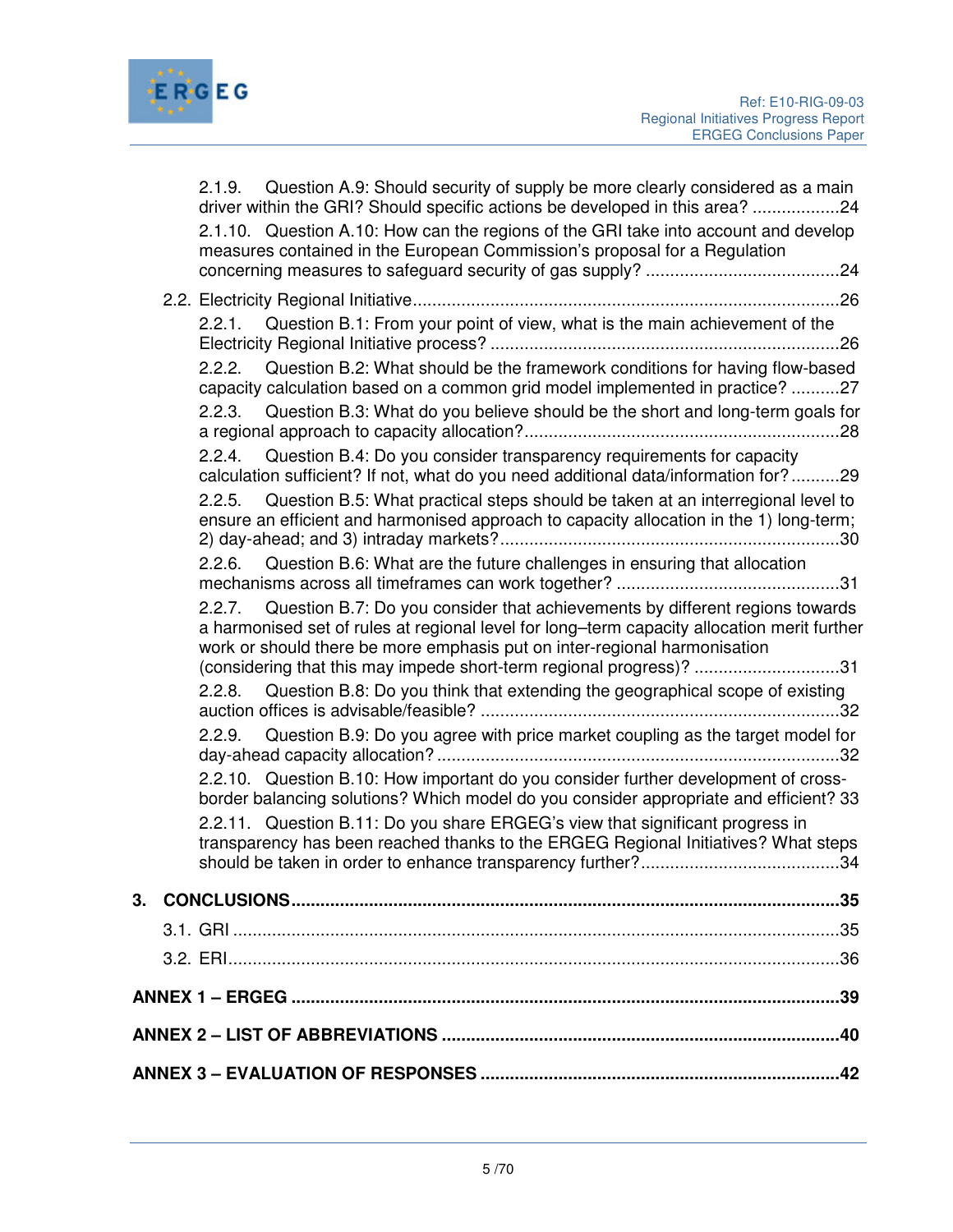

# **Tables**

|--|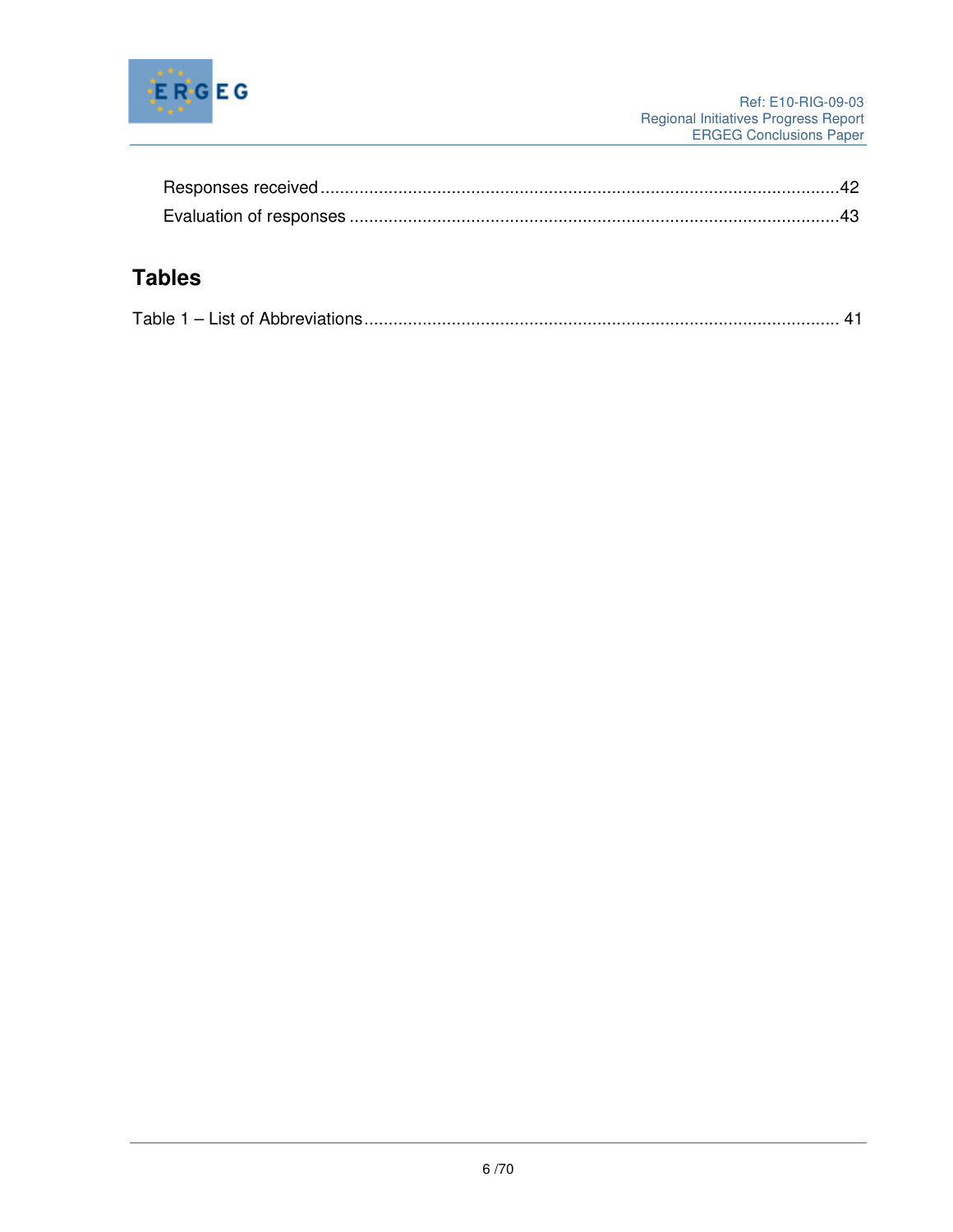

# **EXECUTIVE SUMMARY**

#### **Conclusions paper on the Regional Initiatives Progress Report 2009**

The European Regulators Group for Electricity and GAS (ERGEG) launched a public consultation on the Regional Initiative Progress Report "Safeguarding the move to a single EU energy market" at the end of 2009. The public consultation document had the aim to improve visibility and understanding of the work carried out in the regions on the one hand and the extent of the coherence and convergence across all regions on the other hand. Instead of providing separate reports on these aspects (as was done in the past), the public consultation document consolidates the information into a single report.

This conclusions document assesses the feedback from stakeholders and explains ERGEG views on key questions posed by the public consultation document.

#### **Gas Regional Initiative**

In the ERGEG Regional Initiatives progress report five priorities were identified in 2009 across the gas regions: investment in new interconnection capacity; access to pipeline capacity; transparency; interoperability; and security of supply. In its public consultation, ERGEG sought the opinion of the respondents on these priorities. There was a broad agreement that the GRI has worked as a forum to bring together and promote dialogue between all the actors in the energy sector. For ERGEG, the enhancement of cooperation between TSOs, operators and stakeholders on a voluntary basis, ahead of EU regulation is a key achievement of the GRI process.

Many respondents consider that the GRI projects have contributed to cross-border investment, notably the France-Spain Open Season and Open Subscription Period, and the France-Belgium and Germany-Netherlands open seasons. According to ERGEG, the GRI must continue to have an important role in fostering investments in new infrastructure and improving the investment climate in the regions.

Several problems and obstacles were identified in the area of capacity allocation and congestion management, such as a lack of flexibility and legal barriers in national regulation, a lack of firm capacity at many major entry/exit points and divergence between lead times in capacity allocation mechanisms. ERGEG believes that the key issue is the lack of capacity available to the market due to the existence of contractual or physical congestion in many interconnection points. The GRI can provide a forum for implementing the principles and solutions proposed through the pilot framework guideline on capacity allocation mechanisms published by ERGEG in June 2010.

The public consultation has also revealed a massive support towards the efforts of the regions in transparency, notably through the project developed in the North-West gas region. The priority for ERGEG is that all TSOs make capacity and utilisation data available to the market in a timely manner. TSOs must comply with the data requirements of the 3rd Package, and with the European Commission decision amending Annex 1 of the Regulation (EC) No 715/2009, approved by the Gas Committee in May 2010.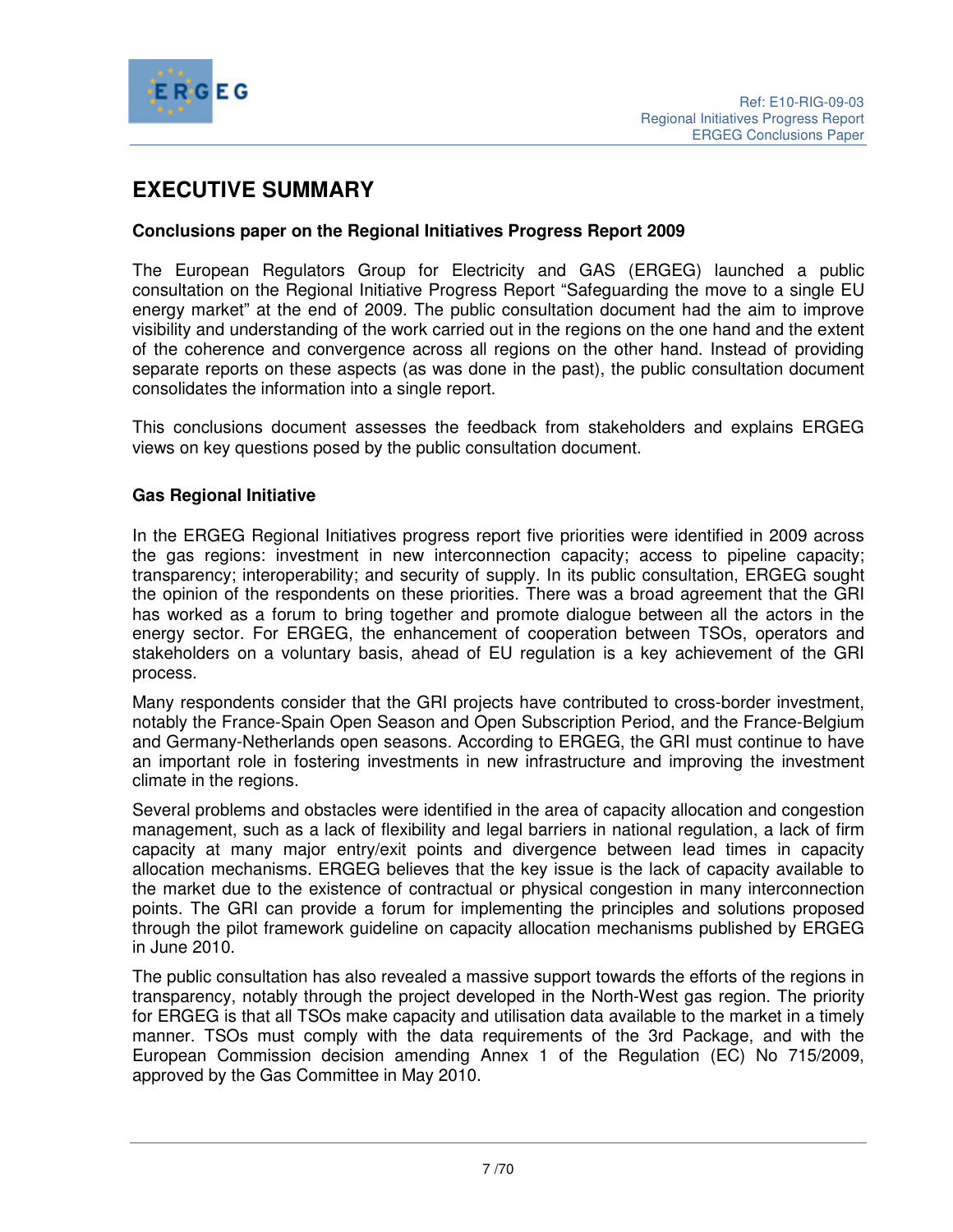

Several actions have also been suggested by the respondents in order to contribute to interoperability and hub development. ERGEG generally considers that the regulators should work on removing artificial and unfair barriers to the development of competitive markets and market integration. In order to overcome obstacles to harmonisation regarding interoperability the market, NRAs and the European Commission should be deeply involved when addressing these differences. Security of supply is seen as a key driver for the GRI, for its current projects and work areas in the regions. A document on the role of the gas Regional Initiatives in gas security of supply in the light of the proposed Regulation on security of gas supply will be soon published by ERGEG. More generally for ERGEG, it is important that regulatory coordination within and across regions is applied when implementing the 3<sup>rd</sup> Package requirements.

## **Electricity Regional Initiative**

In 2009 the ERGEG electricity regions' work has been focused on three major priorities: harmonisation and improvements to congestion management (calculation and allocation); harmonising transparency; and integrating balancing markets. There have been a number of concrete developments in each of the seven electricity regions acknowledged also by most of the respondents to ERGEG's public consultation.

Concerning capacity calculation it appears more and more evident that it is necessary to foster a greater cooperation among the TSOs in order to optimise the use of cross-border transmission capacities by sharing a common grid model.

The improvements achieved by the regions for capacity allocation procedures vary in consideration of the concerned time frame: while for long-term capacity allocations there have been significant progress in terms of convergence and harmonisation of the different approaches – with coordinated regional auction offices being created which will help harmonise and improve the characteristics of allocated products – for day-ahead and intraday timeframes the results achieved are not that uniform in all the regions.

There are many ongoing projects on market coupling and on intraday capacity allocation but stakeholders have pointed out the risk of a disharmonised development of the different systems which may hinder the implementation of the single European market. To allow further progress and to ensure convergence, a target model is widely considered needed.

On balancing, a consensus on the TSO-TSO target model has emerged. However, very few projects are on track and cross-border balancing exchanges are mostly not yet possible within Europe.

The implementation of high standard market transparency requirements in most of the regions is widely considered as one of the main achievements of 2009, however the challenge for the coming years will be the monitoring of the level of compliance to the new rules in each region, as well as the improvement of transparency requirements applied to generators.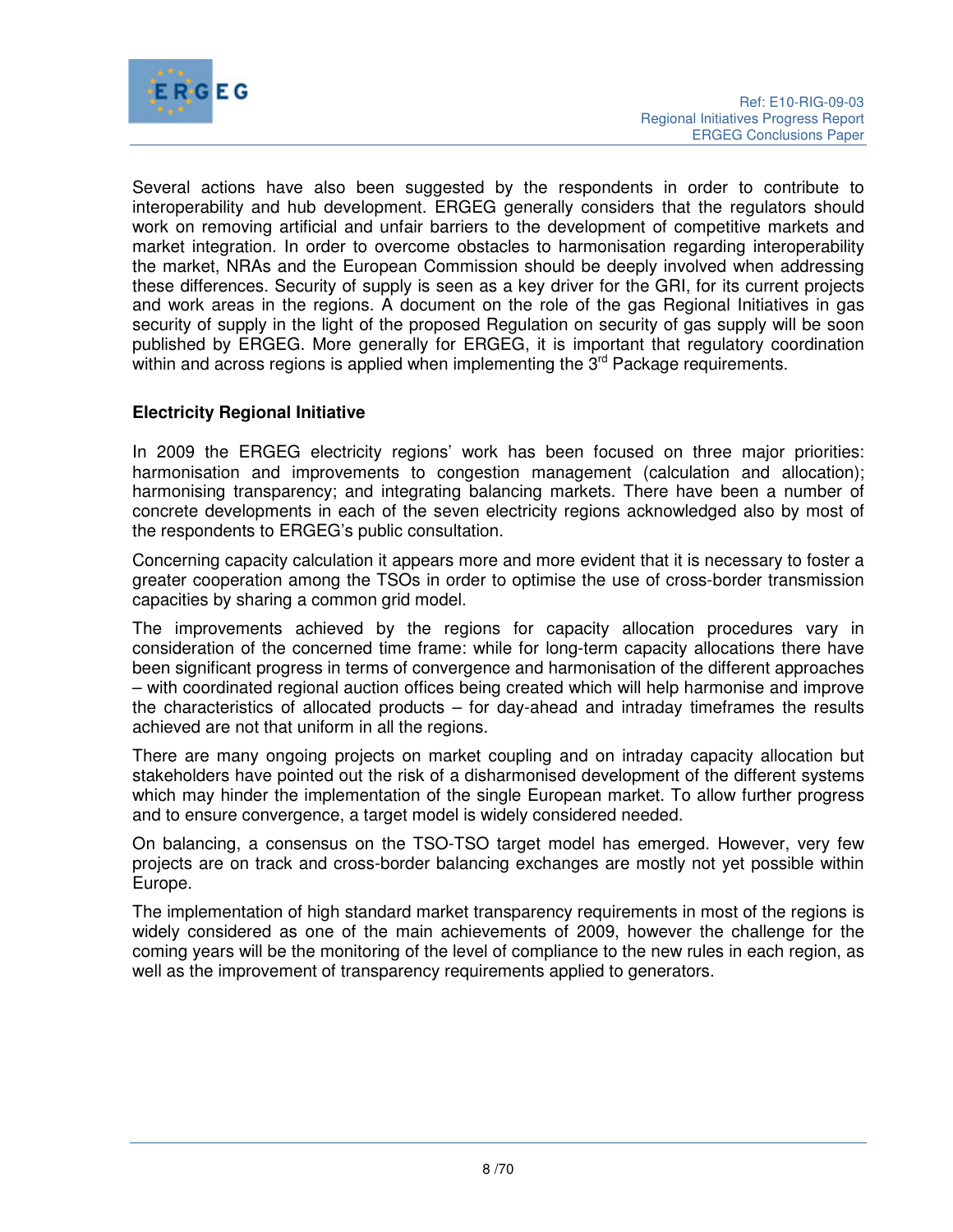

# **1. Introduction**

# **1.1. Background**

# **1.1.1. Progress in the Regional Initiatives**

The Regional Initiatives are recognised as the only energy market integration structure at EU level. Therefore, it is no surprise that the market is paying attention to the work undertaken in the regions. The European Regulators Group for Electricity and Gas (ERGEG) is aware of how important it is to report and update on the achievements in each region as well as assessing the degree of coherence and convergence towards a real internal energy market.

## **1.1.2. Objective and purpose of this paper**

The public consultation document had the aim to improve visibility and understanding of the work carried out in the regions on the one hand and the extent of the coherence and convergence across all regions on the other hand. Instead of providing separate reports on these aspects (as was done in the past), the public consultation document consolidates the information into a single report.

This conclusions document assesses the feedback from stakeholders and explains ERGEG views on key questions posed by the public consultation document.

# **1.2. Public consultation on ERGEG Regional Initiatives progress report**

The public consultation document reported on the Gas Regional Initiative (GRI) and the Electricity Regional Initiative (ERI) in two ways. The first part of the document is a factual report on progress, in the period January 2008 - October 2009. The second part, which presents the same achievements in a topic-by-topic approach, assesses the extent of coherence and convergence across the regions.

The public consultation was launched on 17 November 2009 and stakeholders were invited to submit comments by 31 December 2009.

## **1.2.1. Key update on the Regional Initiatives process**

Probably the most important message of the Regional Initiatives is that achieving results in a voluntary process is challenging, although there are some remarkable success stories. To achieve competitive markets, reforms at national level are needed. Europe's energy regulators consider the Regional Initiatives as an essential implementation mechanism for single-EU market reforms, and also as active projects which can develop and trial solutions which may have wider application across the European Union.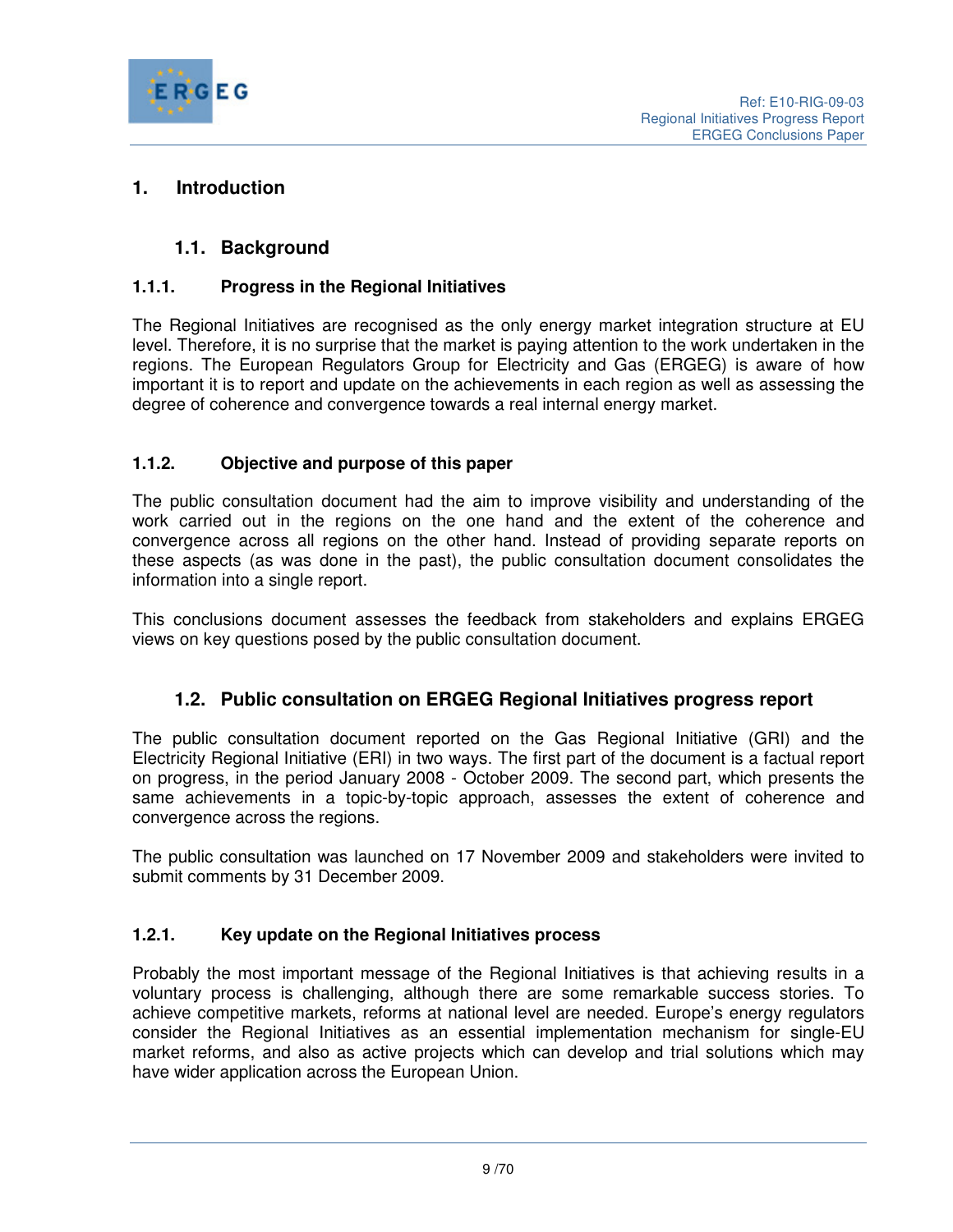

With the commitment of network operators and the political will of governments, reforms can be made in each region. Such reforms will enhance the benefit to Europe's energy consumers and those companies who have to compete on global markets.

Among the measures in the 3rd Package which are likely to accelerate regional market integration are:

- the introduction of framework guidelines and network codes which create cross-border regulatory rules to facilitate trade between national markets, and ultimately their integration;
- related to the previous point is the ability of the European Commission to propose network codes for the comitology procedure which would make each relevant network code binding;
- the enhancement of the powers and independence of national regulatory authorities (NRAs), together with the extension of their objectives to include the promotion of a single European electricity and gas market, and as part of that, the promotion of regional markets;
- specific consideration of regional co-operation and regional market development as a complement to 'top-down' measures.

The Regional Initiatives facilitate the voluntary cooperation of stakeholders in improving regional market integration. Major results have been, and continue to be, achieved.

Delivering a more integrated European market boosts competition and enhances security of supply. The expected end result is cheaper and more secure energy that can benefit all of Europe's 500 million citizens and its industries.

## **1.2.2. Key developments to date – Gas Regional Initiative**

Five priorities were identified in 2009 across the gas regions, namely investment in new interconnection capacity, access to pipeline capacity, transparency, interoperability and security of supply. There have been a number of concrete developments in each of the three gas regions over the time period of this report. Some highlights are set out below topic–by-topic. This approach also allows a positive assessment progress in the three regions leading towards a single gas market, which in the end is the main goal of the work done under the umbrella of the Regional Initiatives.

## **Investment**

After the January 2009 gas crisis, the South South-East (SSE) region explored the opportunities for investments in reverse gas flows, which would foster security of supply in the region. The South region focused its efforts on developing two Open Seasons (OS) in order to promote investments and increase capacity interconnections in a coordinated way. The Action Plan of the region for 2010 also foresees the elaboration of a regional investment plan by TSOs.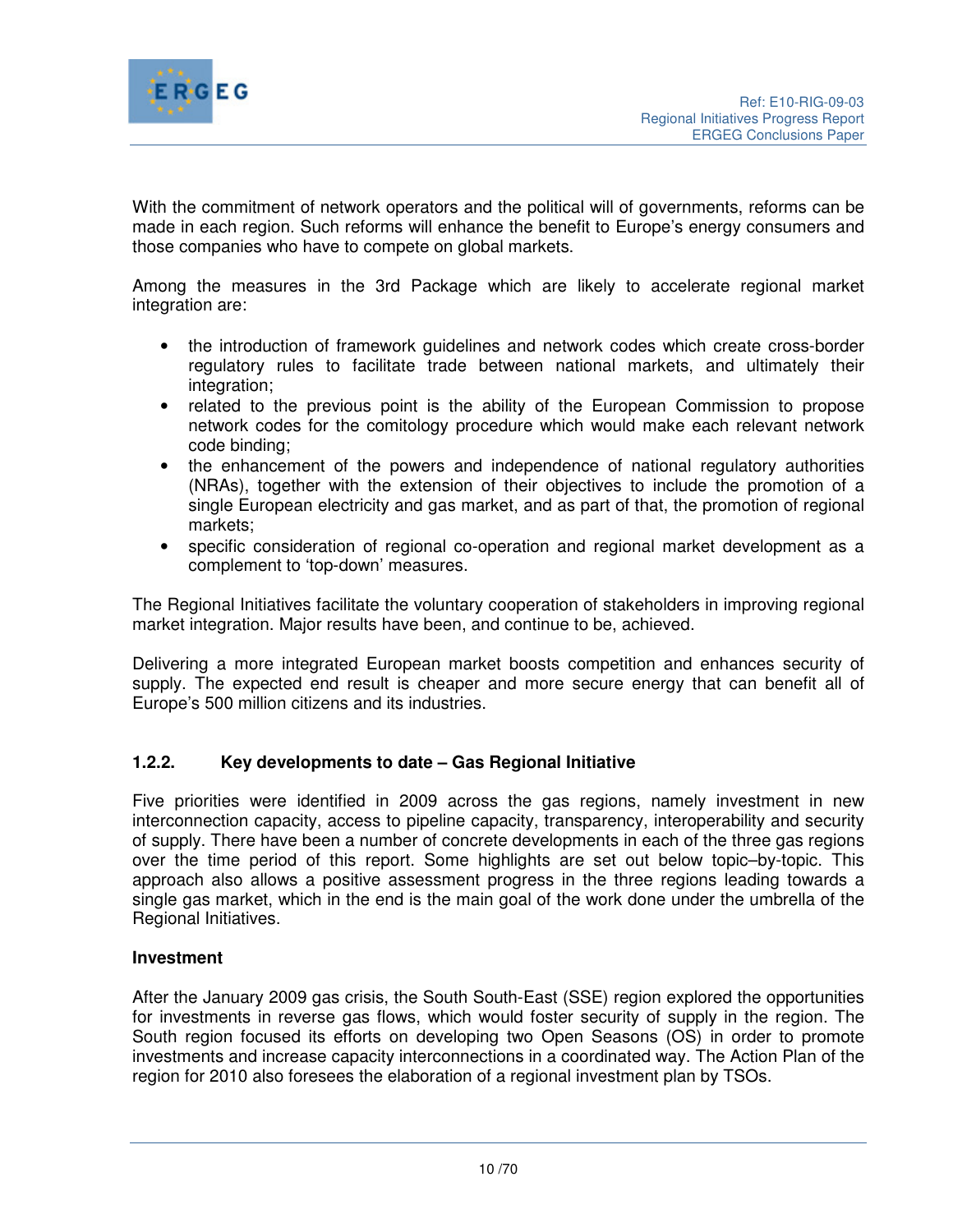

In the North-West (NW) region, an Open Season was launched between France and Belgium which gave rise to valuable insights on issues such as spare capacity and flexibility in the contracts. Actions have also been taken to deal with confidentiality issues so as to better coordinate through the sharing of information. A virtual test case was undertaken to build a hypothetical pipeline between Germany, the Netherlands, Belgium and France. Furthermore a manual of the regulatory frameworks in the nine countries of the NW region was finalised before the end of 2009.

All these investments show that developing interconnection capacity is shared as a priority in the three regions. All these projects have been based on the evaluation of the actual needs of the market. The GRI played a key role in coordinating cross-border processes. A good example is the ongoing Open Seasons organised in the South region for the sale of new capacity not only at the Spanish-French border but also inside France and involving four TSOs in a coordinated way.

#### **Capacity allocation and congestion management**

Lack of available firm capacity, caused by contractual and physical congestion, is a major barrier to competition and the functioning of a single EU gas market. Several regional projects illustrate the various approaches that can be taken to improve capacity allocation and congestion management across Europe.

The SSE region examined how transmission capacity is used effectively. Work was done to identify potential harmonisation of contractual, legal and regulatory arrangements with regard to nomination and renomination lead times in different Member States. Another achievement was the launch of the secondary capacity platforms in Germany, the Netherlands and Denmark resulting in firm capacity being available to shippers on a day-ahead basis. This is one of the projects launched within the GRI framework based on a proposal from the European Federation of Energy Traders (EFET).

In the South region, a Spanish-French coordinated Open Subscription Period was launched in order to allocate capacity (existing and under construction), on a long-term (80% of the capacity offered) and short-term basis, at the Larrau interconnection point up to March 2013. A common procedure was approved by the regulators at the two sides of the border, based on the pro-rata allocation principle, being an important success in terms of coordination of NRAs and TSOs.

## **Transparency**

A major transparency project related to gas transmission was developed in the North-West region through the good cooperation of all stakeholders. Stakeholders agreed to focus the project on the release of new data at cross-border interconnection points, with regard to regional gas flows and capacity availability. The project represents an important step forward in regional transparency and demonstrates the strength of a regional cooperative approach. A new phase of the project on storage was also successfully finalised, with most operators publishing daily information by 1 December 2009.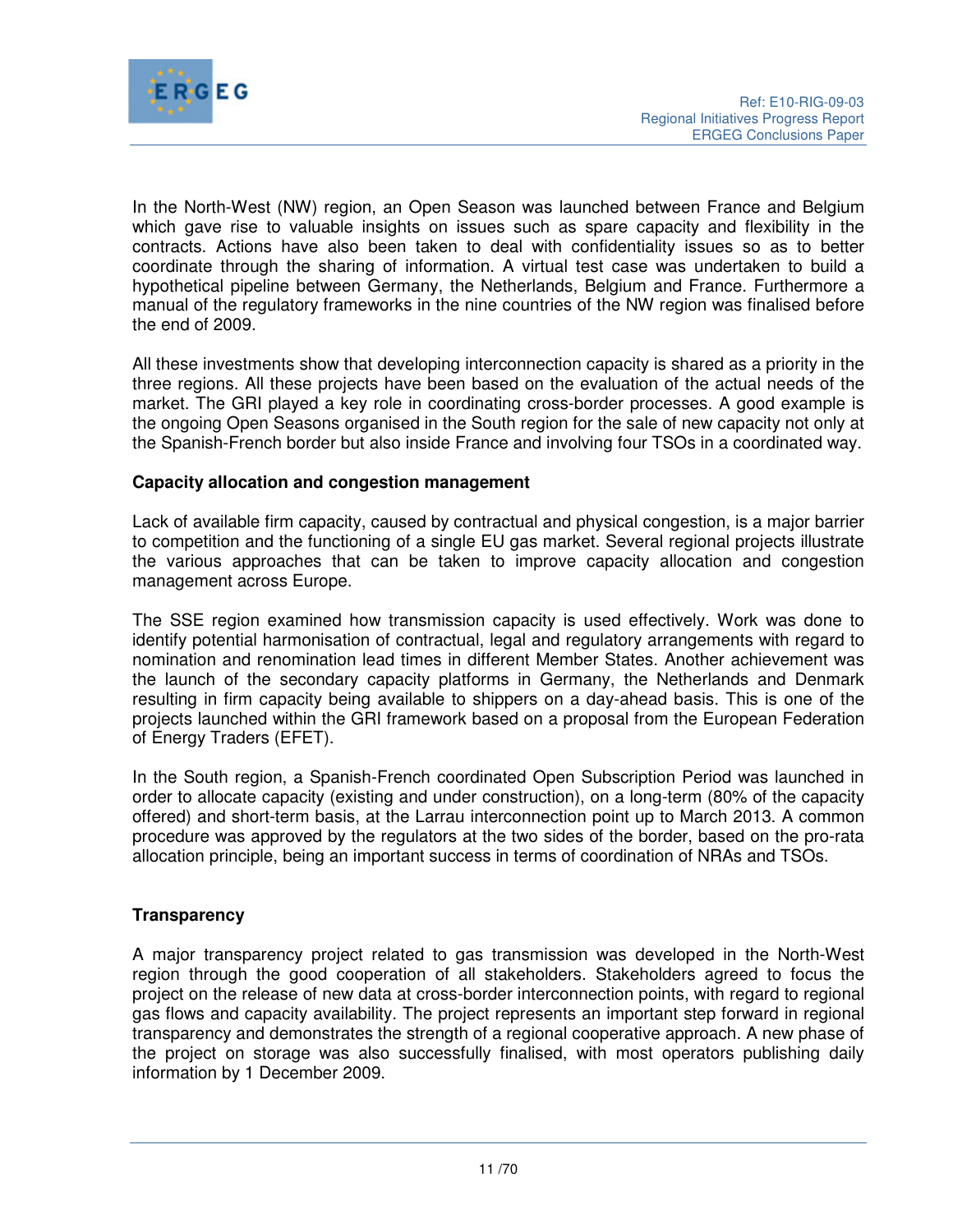

 $\overline{a}$ 

In the South region, a study carried out in 2007 was extended in 2009 to analyse the results of monitoring compliance in the region with the transparency requirements of ERGEG's Guidelines of Good Practice for the LNG (GGPLNG)<sup>1</sup>. The results indicated a good degree of compliance with the existing regulatory requirements. The main transparency measures in this region consist of TSO obligations to periodically publish the building status of new interconnection capacities between Spain and France on their website, as well as on ERGEG website.

The SSE region produced some guidelines on how to import and supply natural gas to final customers. A Memorandum of Understanding was signed by 11 out of 12 TSOs in the region, with the goal of increasing cooperation and transparency among the TSOs, increasing interoperability, facilitating network access through more than one TSO system, and harmonising capacity and congestion management.

#### **Interoperability and hub development**

The main focus in this area is on enhancing the integration of operators within each of the regions and on standardising operational procedures, aiming at facilitating gas movements and progressively making hubs and market liquidity a reality. GRI has helped harmonising some rules between adjacent countries, has facilitated reaching cross-border agreements either between regulators or TSOs on nomination procedures or balancing.

In the SSE region, increasing liquidity in the two existing hubs – the Austrian Central European Gas Hub (CEGH) at Baumgarten and the Italian Punto di Scambio Virtuale (PSV) – should contribute to security of supply, allowing for more choice and offers and also for the pooling of imbalance positions throughout bigger areas. Further work was done to update all participants on the legal and technical developments of the remaining Operational Balancing Agreements (OBAs). The establishment of a Gas Exchange at the Baumgarten gas hub gives the additional possibility to access balancing energy.

In line with the approved work plan for the integration and development of the Iberian gas market (MIBGAS), in April 2009 regulators publicly consulted on a common trading licensing procedure. A common proposal on the aspects to be harmonised in Spain and Portugal has been presented by Spanish and Portuguese regulators in early 2010. In addition, in an effort to increase interoperability with neighbouring systems, Spanish national legislation was changed in order to implement the EASEEgas common business practices (CBPs) on harmonisation of energy units (measurement procedures) and harmonisation of nomination and matching processes (gas day).

<sup>1</sup> Guidelines for Good Third Party Access Practice for LNG System Operators (GGPLNG). An ERGEG conclusions paper, May 2008, Ref: E08-LNG-06-03, http://www.energyregulators.eu/portal/page/portal/EER\_HOME/EER\_PUBLICATIONS/CEER\_ERGEG\_PAPERS/Guidelines%20 of%20Good%20Practice/Gas/E08-LNG-06-03\_GGPLNG\_conclusions\_7-May-08v2.pdf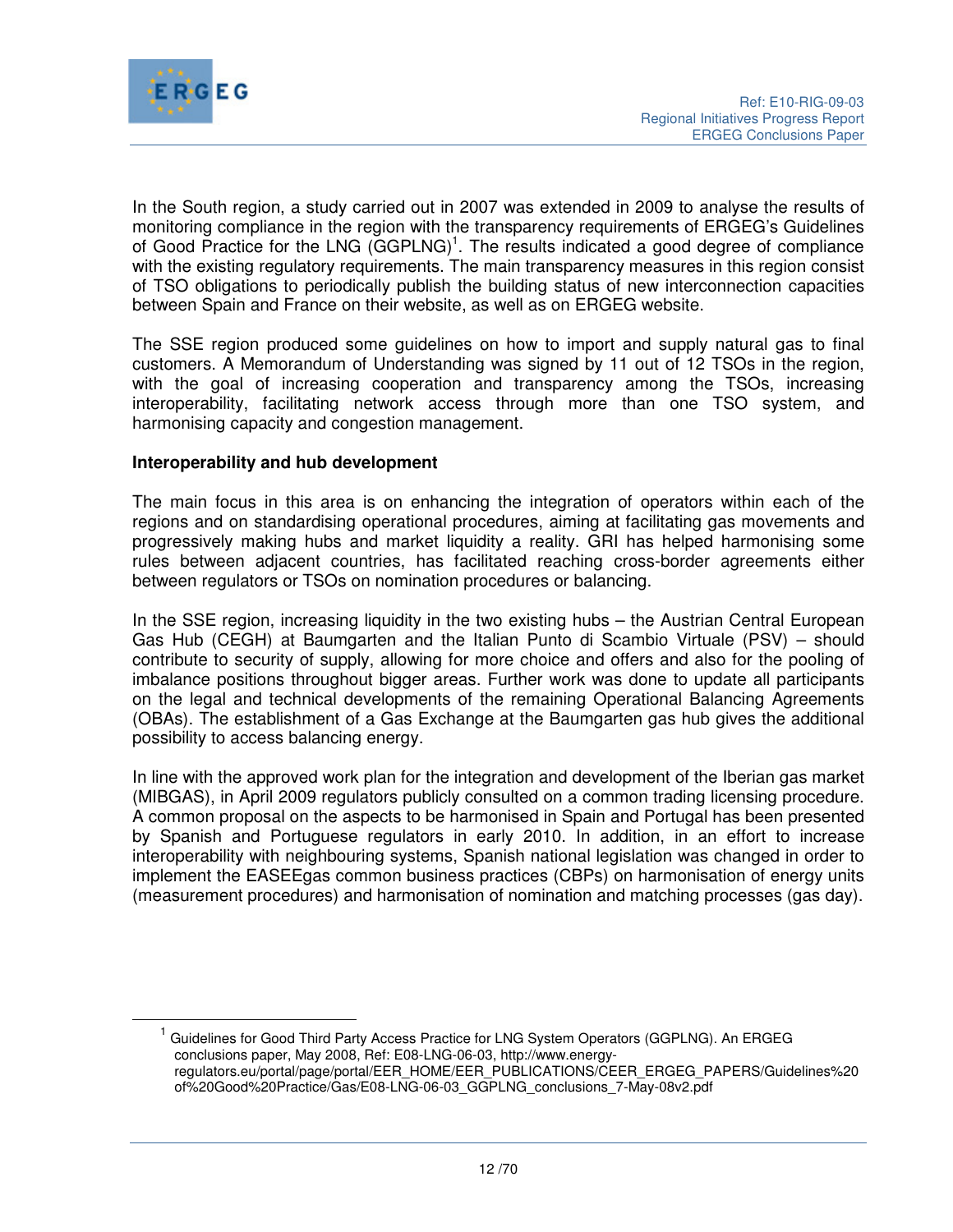

## **Security of supply**

After the disruption of Russian gas supplies in January 2009, the issue of security of supply became a priority for the SSE region. Work in this area aimed at improving the level of preparedness in each Member State, improving access to storage and quickly implementing reverse flows. In many cases small modifications of existing infrastructure allowed new or more flexible gas flows. Drawing upon its experiences, the region sent a report to the European Commission summarising all bottlenecks which could allow for more flexible gas flows and improved interconnection between markets.

Similarly, the development of the interconnection between Spain and France, strongly supported by regulators in the region, is considered essential for security of supply reasons and for the Iberian gas market's integration into the wider European gas market. It will allow Algerian gas to flow to Central and Northern Europe, and piped gas from Europe to the Iberian Peninsula, diversifying the supply sources and thus ensuring security of supply.

The South-South East region showed how GRI could help to implement collective responses to regional crises such as the disruption of Russian supplies via Ukraine. In this crisis, the culture of dialogue built within the SSE gas region, shared by all the regions, showed to be very useful. GRI actions related to investment and market integration also contribute to the security of gas supply.

## **1.2.3. Key developments to date – Electricity Regional Initiative (ERI)**

The electricity regions continue their work on three major priorities: harmonisation and improvements to congestion management (calculation and allocation); harmonising transparency; and integrating balancing markets. There have been a number of concrete developments in each of the seven electricity regions in 2008 and 2009. Some highlights are set out below topic-by-topic.

## **Capacity calculation**

A number of regions are addressing the question of capacity calculation. The report concludes that consistency and cooperation is essential. If each TSO were to retain its own approach to the calculation of available capacity, the usage of the transmission system may not be maximised and this could hinder the development of competitive regional markets.

## **Capacity allocation**

For long-term allocation, the actions taken or planned at regional level ensure the development of coherent and convergent methods. The rules have significantly improved over time increasing efficiency of allocations and supporting cross-border trading.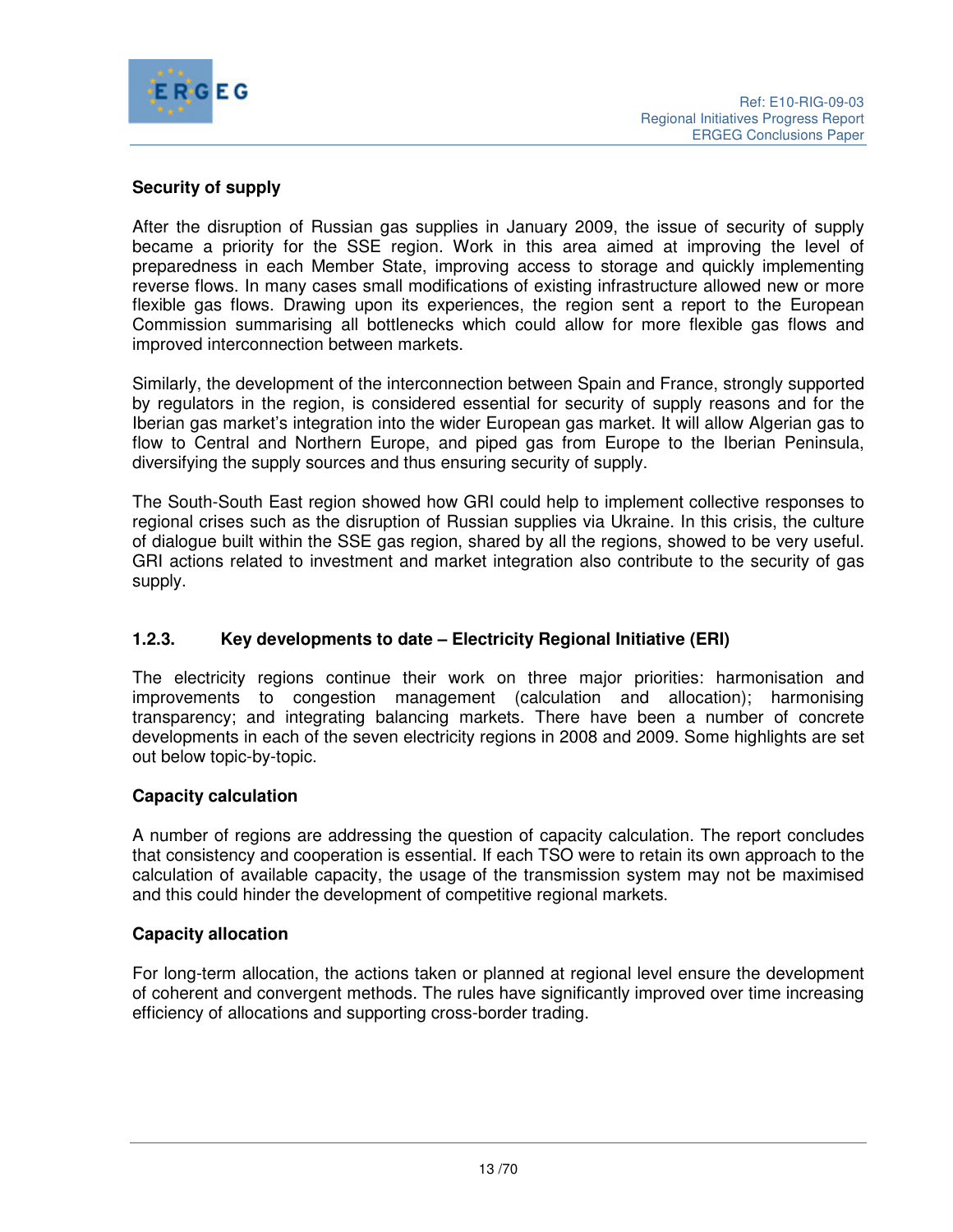

With regard to common allocation procedures there has been significant progress with coordinated regional auction offices being created which will help harmonise and improve the characteristics of allocated products (firmness, compensation schemes, hourly/daily/monthly etc.).

ERGEG is carrying out a benchmark of long-term allocation rules to identify best practices and to further improve the level of harmonisation of long-term products. This work could be a step towards the elaboration of a single European set of auction rules.

For day-ahead allocation of interconnection capacity, many ongoing projects are converging towards the implementation of market coupling. The challenge for day-ahead allocation is to ensure the compatibility of the different market coupling projects, especially for countries involved in several projects at the same time.

Interim solutions for intraday trade have been implemented in most interconnections such as pro-rata, first come first served or explicit auctions, although cross-border intraday trade is still impossible at some borders. To allow further progress and to ensure convergence, a target model is needed.

On balancing, a consensus on the TSO-TSO target model, which is described in the ERGEG (voluntary) Guidelines of Good Practice on balancing markets<sup>2</sup>, has emerged. However, very few projects are on track and cross-border balancing exchanges are mostly not yet possible within Europe. As a consequence there is a very low level of convergence among regions.

## **Transparency**

 $\overline{a}$ 

Significant work has been done in the regions to achieve a more harmonised level of transparency both within and across regions. TSOs are now obliged to publish required information in due time. However, with regard to the generation data, regulators have only limited possibilities to enforce the reports. Compliance with the requirements of the reports differs across regions.

<sup>2</sup> Revised Guidelines of Good Practice on Electricity Balancing Market Integration (GGP-EBMI), September 2009, Ref: E09-ENM-14-04, http://www.energy-

regulators.eu/portal/page/portal/EER\_HOME/EER\_PUBLICATIONS/CEER\_ERGEG\_PAPERS/Guidelines%20 of%20Good%20Practice/Electricity/E09-ENM-14-04\_RevGGP-EBMI\_2009-09-09.pdf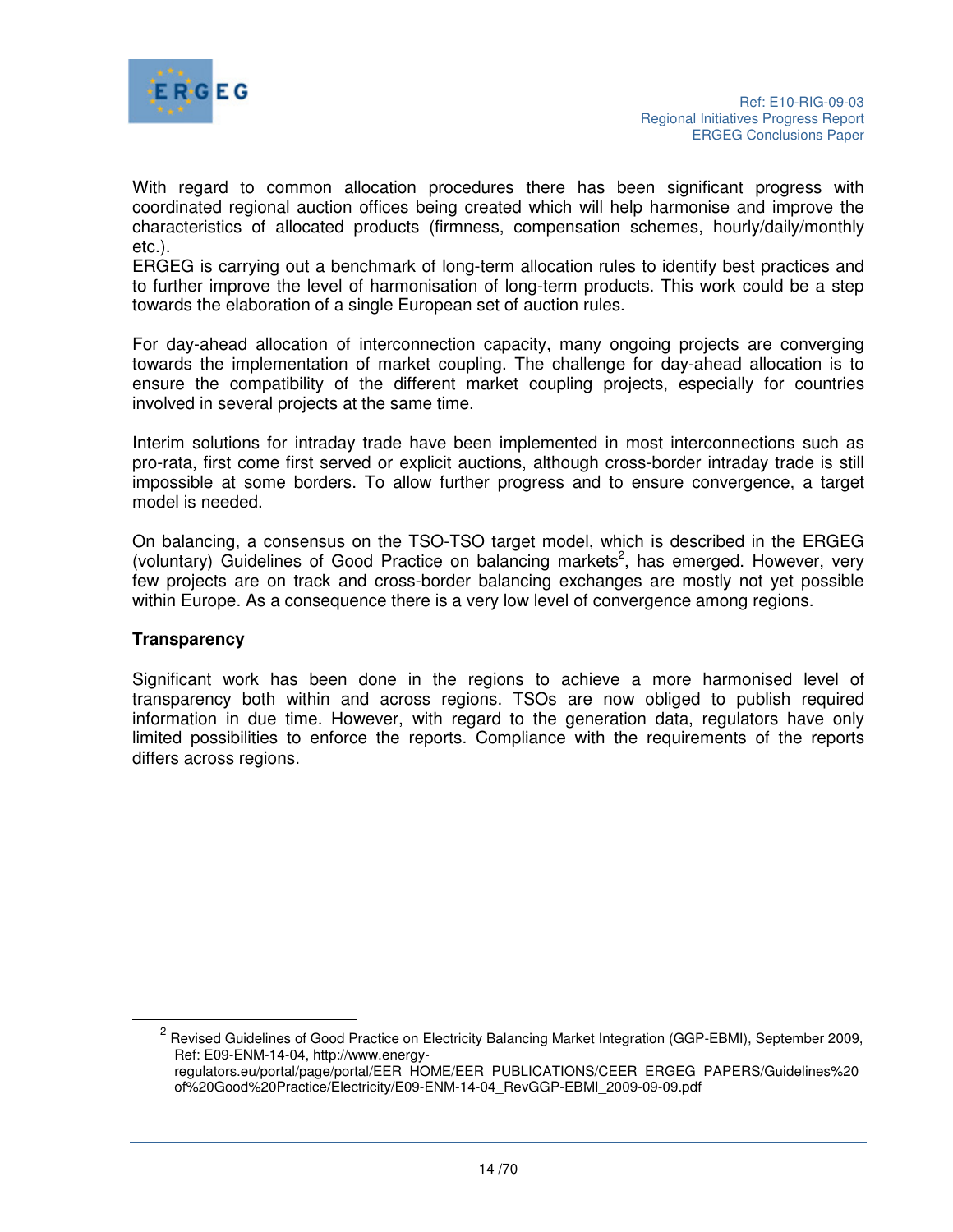

# **1.3. Questions for public consultation**

In addition to inviting relevant stakeholders and market participants to respond generally to this consultation and participate in the discussions on this document, ERGEG sought the opinion of the respondents on a number of specific issues.

The respondents were therefore invited to reply and provide comments on the following questions:

## **A. ERGEG Gas Regional Initiative**

A.1. From your point of view, what is the main achievement of the Gas Regional Initiative process?

#### Investment in new infrastructure

A.2. Do you consider that Gas Regional Initiative (GRI) projects have effectively contributed to cross-border investment processes? What kind of improvements would you expect?

#### Capacity allocation and congestion management

A.3. What lessons do you draw from GRI projects in the area of access to cross-border capacity? Do the current GRI projects on capacity allocation harmonisation meet your expectations?

A.4. Would there be real benefits if, at this stage, the GRI tried to seek better coordination at a cross-regional level? How do you value the experience acquired with the capacity projects in the regions? What type of projects should be developed in the future?

#### **Transparency**

A.5. What would you expect to be the contribution of the GRI to transparency going forward? Do the current projects in the three regions meet your expectations?

A.6. How could this work help to ensure that the requirements of the 3rd Package are met in a consistent way across the three gas regions?

#### Interoperability and hub development

A.7. What further actions would you expect from the GRI in this area in order to contribute to interoperability and hub development?

A.8. From your experience with the Regional Initiatives, what are the main obstacles to reach harmonisation regarding interoperability at a regional level?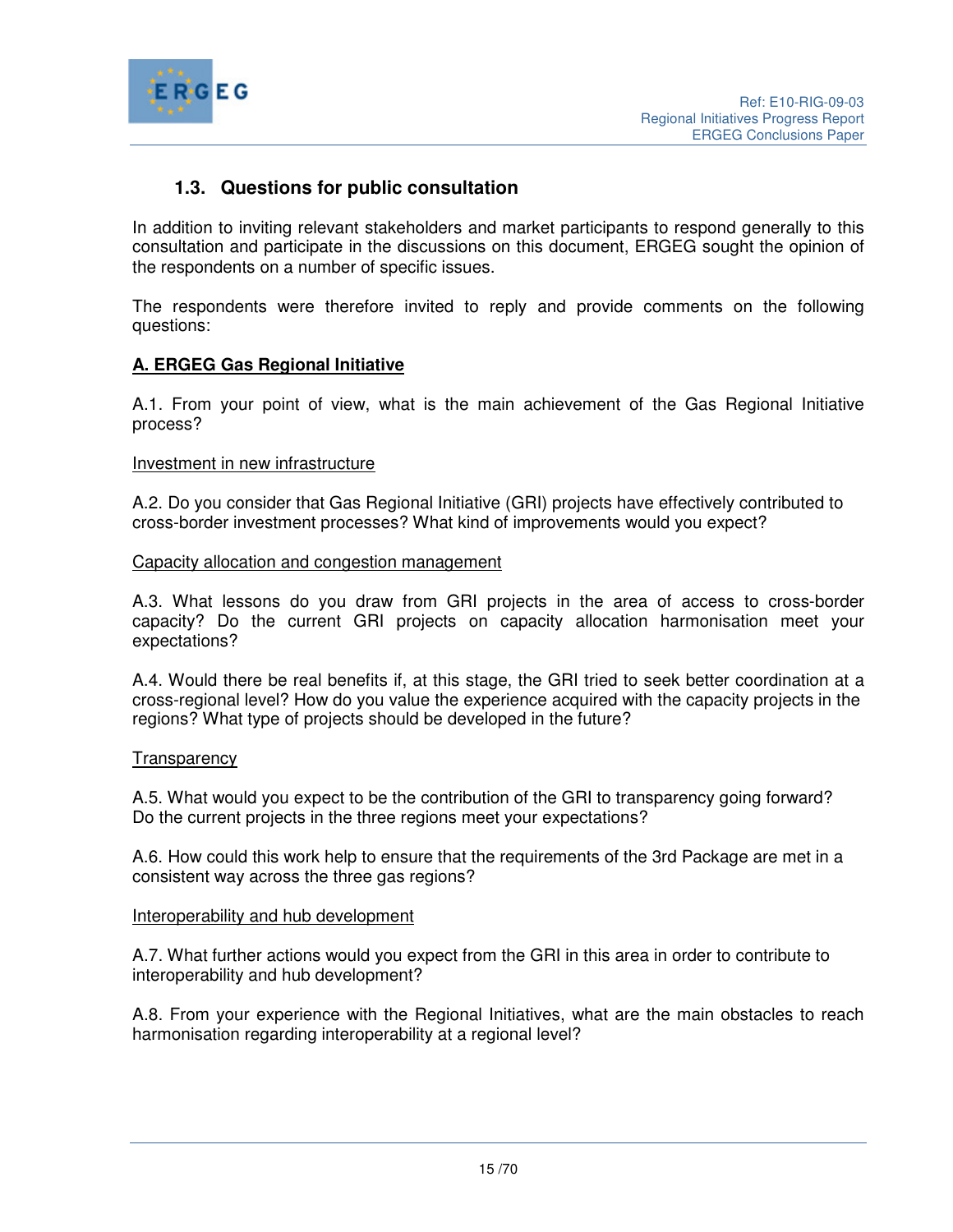

#### Security of Supply

A.9. Should security of supply be more clearly considered as a main driver within the GRI? Should specific actions be developed in this area?

A.10. How can the regions of the GRI take into account and develop measures contained in the European Commission's proposal for a Regulation concerning measures to safeguard security of gas supply?

#### **B. ERGEG Electricity Regional Initiative**

B.1. From your point of view, what is the main achievement of the Electricity Regional Initiatives process?

#### Capacity calculation

B.2. What should be the framework conditions for having flow-based capacity calculation based on a common grid model implemented in practice?

B.3. What do you believe should be the short and long-term goals for a regional approach to capacity allocation?

B.4. Do you consider transparency requirements for capacity calculation sufficient? If not, what do you need additional data/information for?

#### Capacity allocation

B.5. What practical steps should be taken at an interregional level to ensure an efficient and harmonised approach to capacity allocation in the 1) long-term; 2) day-ahead; and 3) intraday markets?

B.6. What are the future challenges in ensuring that allocation mechanisms across all timeframes can work together?

B.7. Do you consider that achievements by different regions towards a harmonised set of rules at regional level for long–term capacity allocation merit further work or should there be more emphasis put on inter-regional harmonisation (considering that this may impede short-term regional progress)?

B.8. Do you think that extending the geographical scope of existing auction offices is advisable/feasible?

B.9. Do you agree with price market coupling as the target model for day-ahead capacity allocation?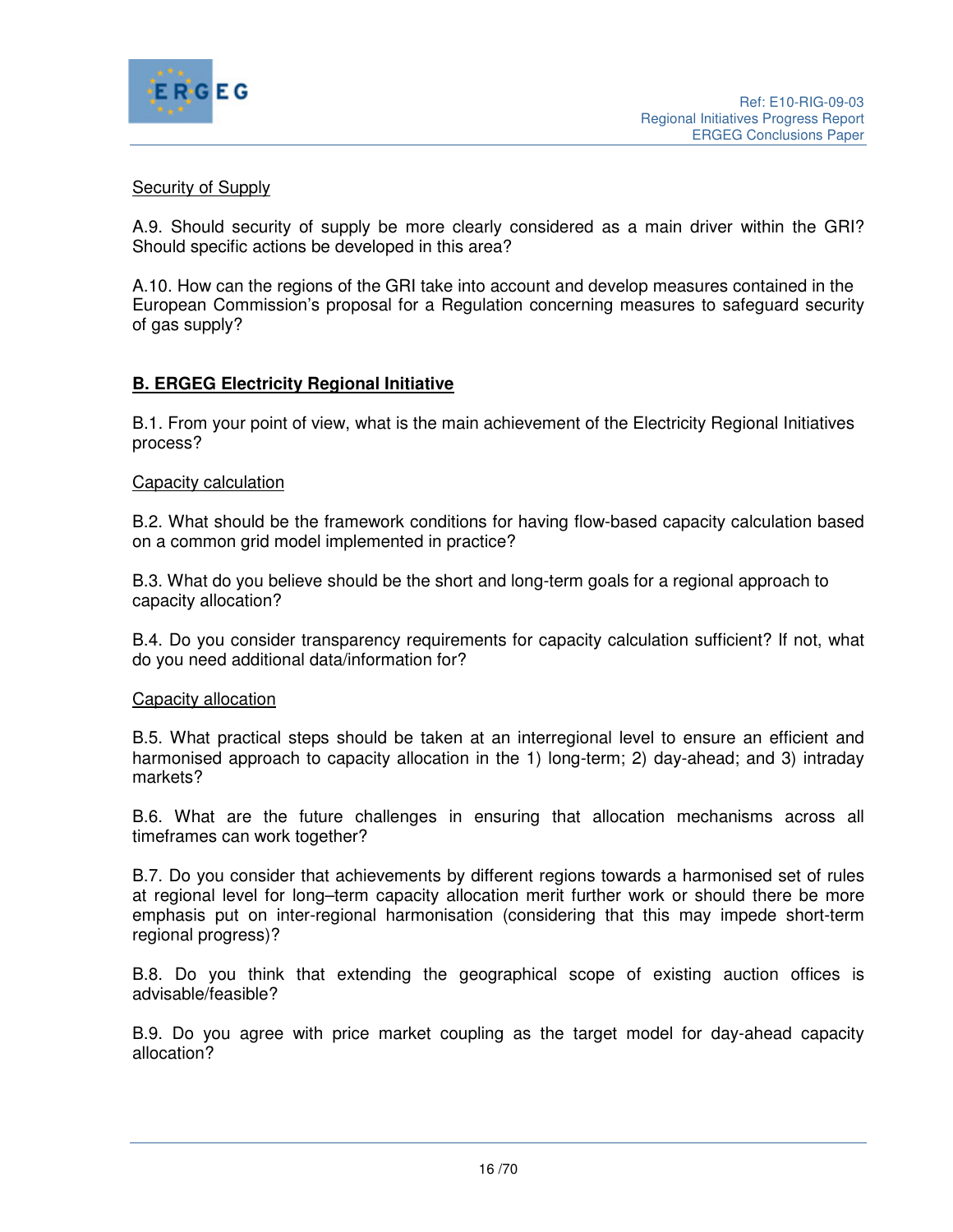

## Balancing

B.10. How important do you consider further development of cross-border balancing solutions? Which model do you consider appropriate and efficient?

#### **Transparency**

B.11. Do you share ERGEG's view that significant progress in transparency has been reached thanks to the ERGEG Regional Initiatives? What steps should be taken in order to enhance transparency further?

# **2. Insight from the public consultation and ERGEG views**

# **2.1. Gas Regional Initiative**

#### **2.1.1. Question A.1: From your point of view, what is the main achievement of the Gas Regional Initiative process?**

Six respondents (BDEW, Centrica, EdF Energy, Enel, Statoil and one confidential respondent) consider that GRI has worked as a forum to bring together all actors in the energy sector – regulators, infrastructure operators and stakeholders – and promoted dialogue between them. Four respondents (Centrica, Eni, E.ON, Statoil) think GRI is a relevant step in the process leading to the creation of the single European energy market and accelerates progress towards it. ERGEG welcomes such a remarkable support to these achievements, which regulators consider two of the main leading principles of Regional Initiatives.

Five respondents (BDEW, EdF Energy, Eurogas, Gas Natural) also believe that GRI helps to increase understanding, identifies impediments to progress and even harmonises legal differences between countries. Three of them (BDEW, EdF Energy, Eurogas) believe GRI has enhanced cooperation between TSOs and between operators and stakeholders on a voluntary basis, ahead of EU regulation. ERGEG fully agrees with these points. EnBW goes further and considers GRI as a good basis for the development of framework guidelines and network codes, which is a very important consideration for the work of the GRI going forward.

Respondents also point out some of the difficulties encountered in the experience of Regional Initiatives. Four of them (EnBW, E.ON, Gas Natural, Statoil) refer to the different pace in progress, diverse approaches regarding the same issues or insufficient results. This shows that there is significant scope for improvement in the way the regions work, how they are structured and organised.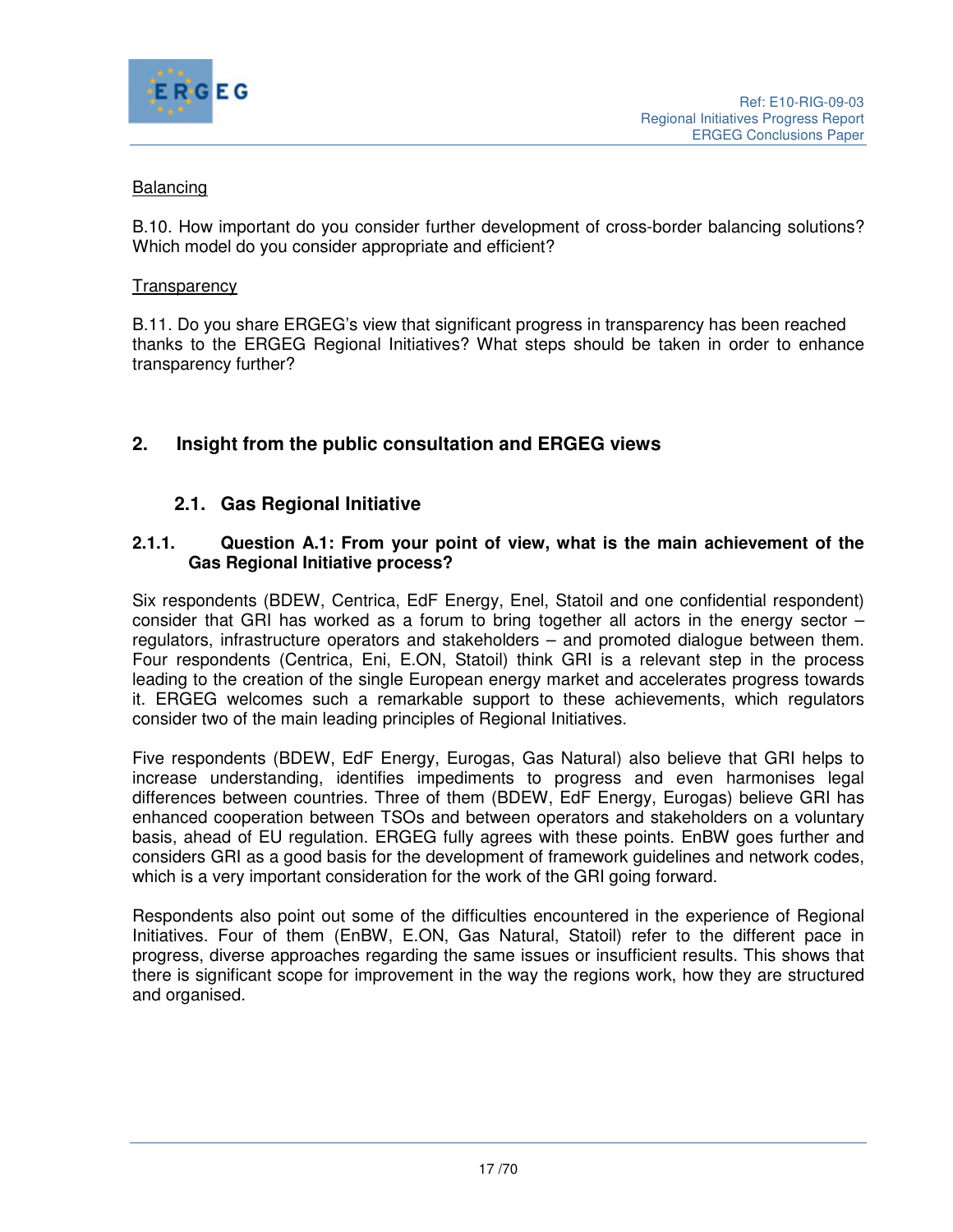

 $\overline{a}$ 

Finally, some positive actions and achievements in concrete projects are highlighted by respondents, in particular in the transparency and short-term capacity (STC) projects in the North-West (NW) region (Centrica, EdF Energy, Enel), and in cross-border investment in the South region through the Open Season (OS) and Open Subscription Period (OSP) France-Spain (Gas Natural and a confidential respondent).

Concerning the France-Spain OS, Gas Natural thinks a better result could have been expected. However, regulators consider the results of the OS first phase (sale of 2013 capacities) as a success, bearing in mind that the process combined very different interests and needs of agents that participate on a voluntary basis, and that it was the first OS launched between both countries, involving four balancing zones and four TSOs. Lessons learnt from this process are being considered in the development of the OS second phase (sale of new interconnection capacities between Spain and France to be available in 2015).

## **Investment in new infrastructure**

#### **2.1.2. Question A.2: Do you consider that Gas Regional Initiative (GRI) projects have effectively contributed to cross-border investment process? What kind of improvement would you expect?**

ERGEG salutes that seven respondents (BDEW, EdF Energy, Centrica, Eni, Eurogas, Gas Natural and a confidential respondent) consider GRI projects have indeed contributed to crossborder investment. The most quoted projects to illustrate those contributions are the France-Spain Open Season and Open Subscription Period, and the France-Belgium and Germany-Netherlands Open Seasons.

Respondents identify some impediments to progress in this area, like inconsistent national legal regimes (BDEW, EnBW, Statoil), the lack of incentives for TSOs in the NW region (EdF Energy), or insufficient coordination between TSOs (EnBW, Statoil). These two respondents also think shippers bear most of the risk due to asymmetric timing or lack of information in investment processes, for which they are requested to express their binding capacity requests well in advance to the final investment decisions taken by TSOs. Gas Natural believes the market demand and the interest in some projects (e.g. Biriatou in the South gas region) was not properly taken on board. Statoil points out the uncertainty in regulation and/or tariffs in cases like the France-Belgium or the Danish TSOs-Gasunie-GTS Open Seasons. Other issues underlined were varied interpretations of the Guidelines of Good Practice – Open Seasons (GGPOS)<sup>3</sup> (EnBW), the voluntary nature of GRI projects (Enel) or the time lag of several years after start of operation of new network assets until new investment leads to revenue (E.ON).

<sup>3</sup> ERGEG Guidelines of Good Practice – Open Seasons (GGPOS), May 2007, Ref: C06-GWG-29-05c, http://www.energy-

regulators.eu/portal/page/portal/EER\_HOME/EER\_PUBLICATIONS/CEER\_ERGEG\_PAPERS/Guidelines%20 of%20Good%20Practice/Gas/C06-GWG-29-05c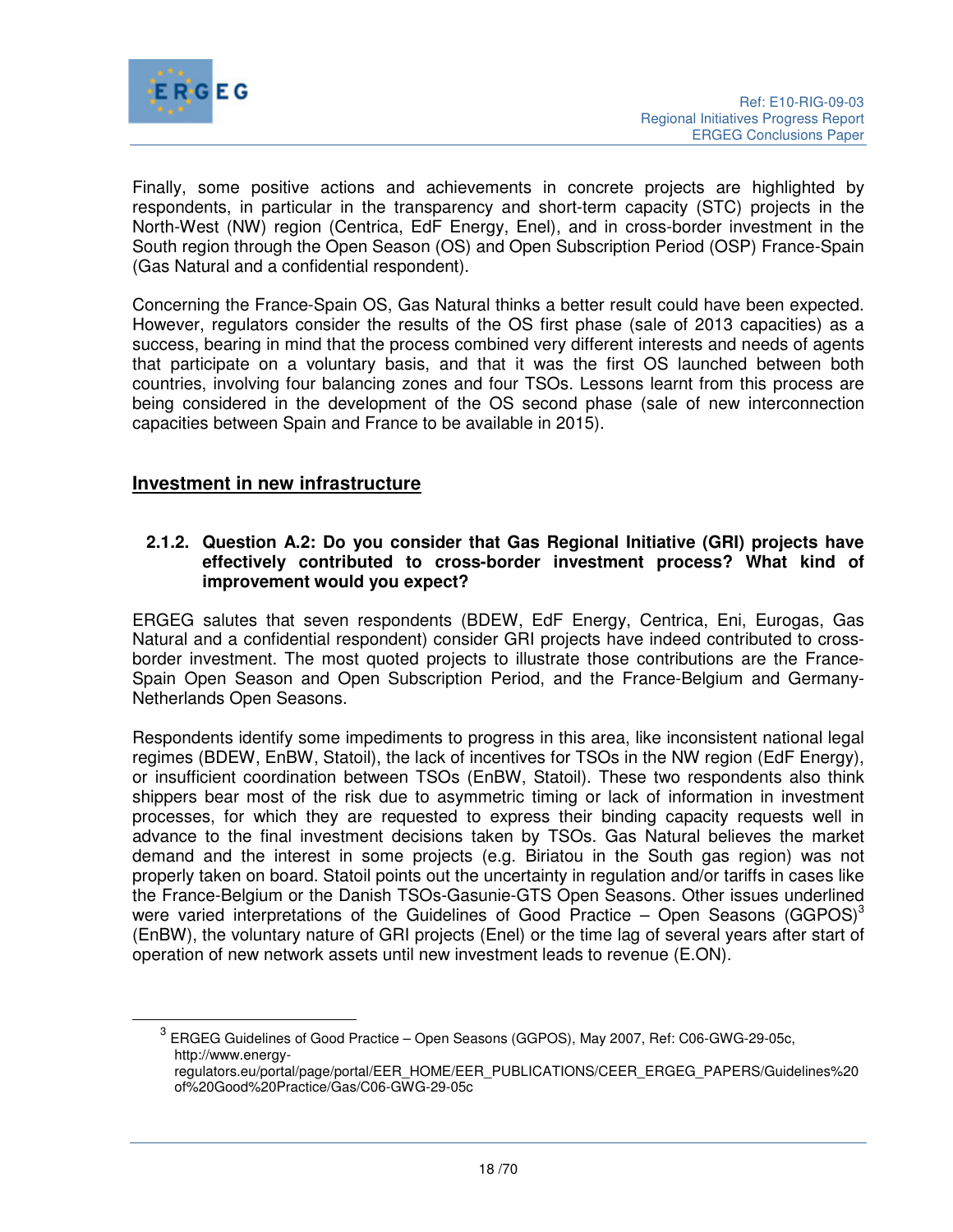

Respondents suggest future actions in this area like putting more emphasis on cross-border investment (EnBW, Eurogas), assessing compliance and improve GGPOS (Centrica), or establishing and publishing maximum physical available capacity and develop incentives (EdF Energy). For EnBW, NRAs should harmonise regulatory frameworks. Eni asks for promoting market-based instruments, such as Open Seasons, and for contributing to the future development of the EU 10-year Network Development Plan. Statoil thinks GRI should provide shippers with regulatory stability through similar procedures and methodologies for capacity allocation and tariff calculation, and suggests carrying out an impact assessment from previous OS experiences. Finally, TAP believes that consistency and coherence across borders are the main preconditions for implementation of cross-border projects.

In line with these expectations, ERGEG advocates for GRI continuing to have an important role in fostering investments in new infrastructure by improving the investment climate in the regions.

## **Capacity allocation and congestion management**

## **2.1.3. Question A.3: What lessons do you draw from GRI projects in the area of access to cross-border capacity? Do the current GRI projects on capacity allocation harmonisation meet your expectations?**

The results in this field are somehow balanced, with several positive and negative opinions. Two respondents (EdF Energy, Eni) deem them explicitly positive, while two others (Centrica, Enel) find them disappointing. Eurogas thinks the benefit of GRI seems to be limited to the scope of regulatory actions that do not need modifications of the legal framework.

ERGEG acknowledges that the results have not been as satisfactory as it could have been desired. In ERGEG's view, the definition of some principles based on the pilot framework guideline on capacity allocation mechanisms (CAM), together with the prospect of binding network codes and possibly comitology guidelines for congestion management procedures (CMP), should be a driver for further progress in this area.

The main obstacles to progress identified in this area are, in the view of respondents, insufficient flexibility or legal barriers in national regulation (BDEW, Eurogas), a lack of firm capacity at many major entry/exit points and restrictions to its release (EdF Energy), and different lead times in capacity allocation mechanisms and regulatory divergences (Eni). ERGEG believes the key issue is the lack of capacity available to the market due to the existence of contractual or physical congestion in many interconnection points.

Some of the lessons learned in this area are the need for legislative changes in some Member States (BDEW, Centrica) and the need to create incentives for TSOs to secure and release additional capacity to the market (Centrica). The benefits of cooperation and coordination are pointed out by E.ON and the confidential respondent.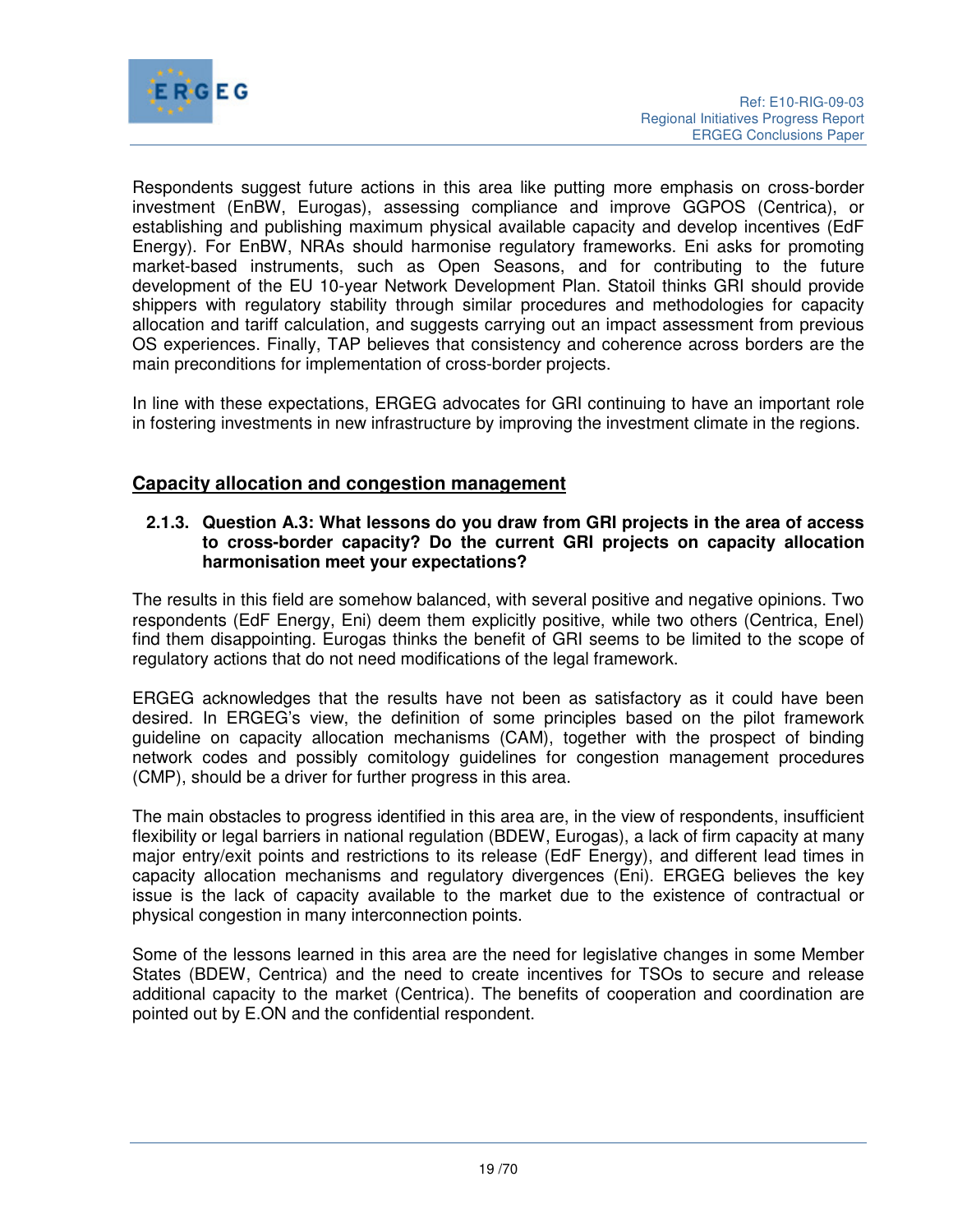

 $\overline{a}$ 

On the role for GRI, EnBW thinks GRI NW should play a major role in implementing CAM and CMP fast and efficiently, while Enel states, on the contrary, that access to cross-border capacity cannot be solved within the GRI framework only. It needs to be done at a supranational level and a strong commitment of TSOs and regulators is necessary. For Statoil, RI regions could become an appropriate forum to identify the challenges in terms of European wide harmonisation. It seems clear in any case that stakeholders and operators ask for GRI involvement to continue in the future on these matters. GRI projects will actually focus further on regulatory coordination with regard to CAM and CMP measures.

#### **2.1.4. Question A.4: Would there be real benefits if, at this stage, the GRI tried to seek better coordination at a cross-regional level? How do you value the experience acquired with the capacity projects in the regions? What type of projects should be developed in the future?<sup>4</sup>**

Two respondents (BDEW, Centrica) believe cross-regional coordination is important but they think priority should be given to intra-regional coordination of cross-border initiatives. Gas Natural states that better coordination at cross-regional level would improve market integration. Eni also asks for coherence and convergence between regions.

In this respect, ERGEG believes that inter-regional is as important as intra-regional coordination. The framework guidelines will actually provide a useful framework to ensure inter-regional coherence and convergence. However, ERGEG underlines the importance that the investment development at national level fits in with cross-border developments, in both inter- or intraregional projects. In addition, ERGEG finds that GRI can provide a forum for testing the principles and solutions proposed through the referred framework guidelines. For intra-regional work, GRI could also elaborate on regional positions to feed into ENTSOG´s work on regional specificities with regard to the development of network codes, in those cases where the codes allow for such specificities.

Responses reveal a number of projects and approaches that are asked to be favoured in the future. Market driven projects are – once more – preferred by BDEW, Eni, Eurogas and Gas Natural. EdF Energy advocates for projects ensuring the free flow of gas, while Eurogas does for projects enhancing security of supply. Focusing in a few credible projects is of great importance for a confidential respondent.

On congestion management mechanisms, Gas Natural points out the importance of Use-It-or-Lose-It (UIOLI) in case of congestion for vertically integrated TSOs who do not invest sufficiently. The implementation of consistent CMP through cooperation of adjacent TSOs is underlined by TAP.

 $<sup>4</sup>$  Three respondents have not explicitly answered this question or have provided a common answer to A.3 and</sup> A.4.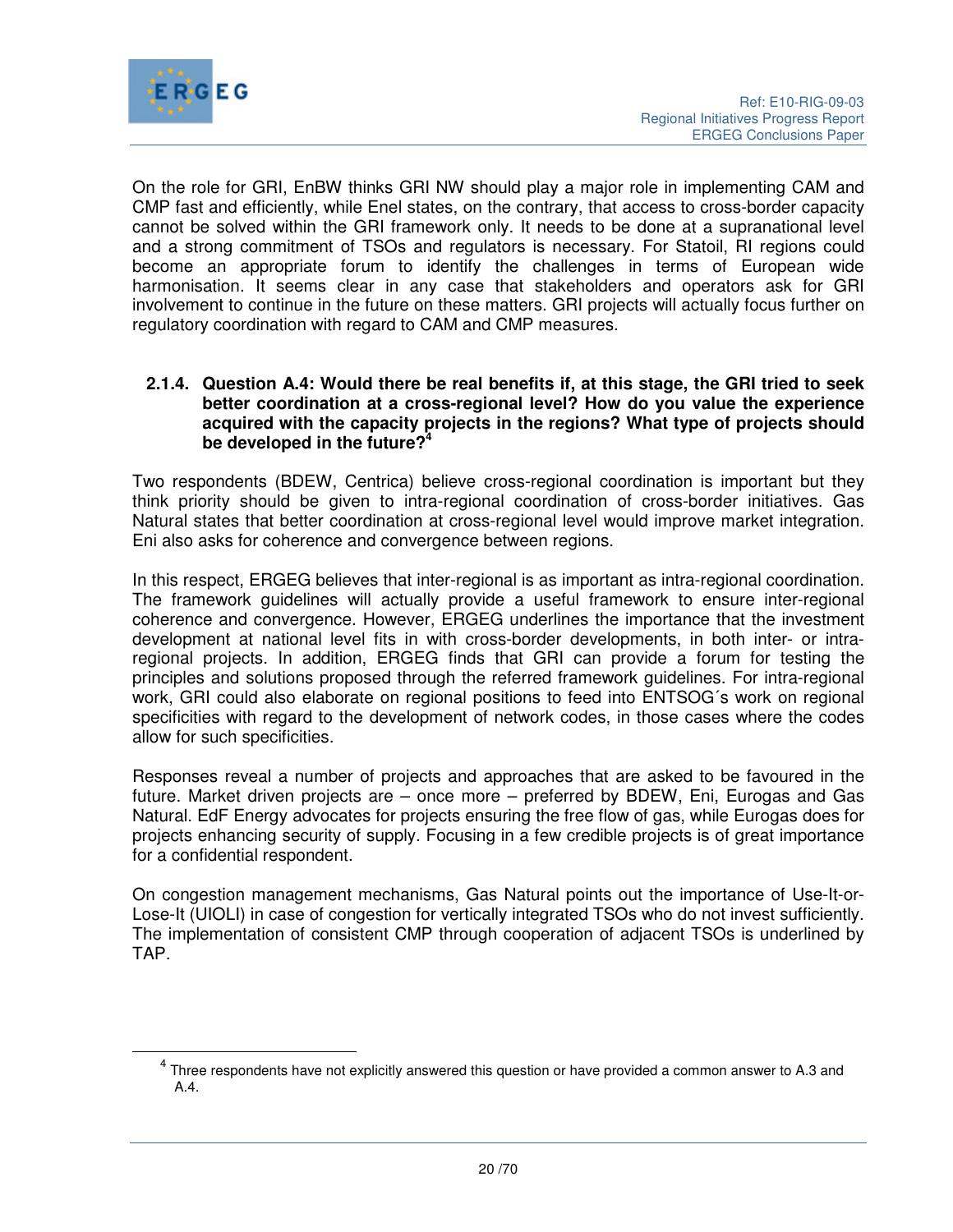

Regarding the main findings of previous experience in the Regional Initiatives, Enel points out that investments in cross-border capacity are limited by the different interests of stakeholders, the absence of a rule to determine how much capacity is needed and the issue of costs allocation. The best approach is difficult to define, but should take into consideration the work done regarding the 10-year investment plan and its implementation.

## **Transparency**

#### **2.1.5. Question A.5: What would you expect to be the contribution of the GRI to transparency going forward? Do the current projects in the three regions meet your expectations?**

ERGEG agrees with three respondents who refer to transparency as a core issue (EnBW, Eni, E.ON). Six answers (BDEW, Centrica, EdF Energy, Eurogas, Statoil, Enel) highlight in particular the transparency project developed in the NW region as a good example of successful action in this area, though two (Centrica, Statoil) show some degree of disappointment about results. Enel is disappointed in general about the results in the other regions, where, in their opinion, the availability of harmonised information is more limited.

In this respect, the NW region has signalled further scope for improving transparency of transmission and storage systems. ERGEG thinks this work would better take place after having more clarity on the pan-European transparency requirements that will stem from the comitology proposal of the European Commission on transparency.

In the South region, a confidential respondent thinks transparency has been clearly improved, but more transparency should be envisaged. Stakeholders ask in general for more visibility from NRAs and TSOs on investment decisions.

The GTE+ Transparency Platform is underscored as a good step forward in this area, in spite of its voluntary nature and a lack of harmonisation limiting its usefulness, in Enel's opinion. Furthermore, the goal in transparency in Europe should, for Enel, be a harmonised transparency platform, and ultimately in the longer-term the implementation of the one-stop-shop for capacity booking. Another respondent (Eni) thinks the goal should be reaching a "reference level" of transparency.

Regulators see GTE+ Platform as a development in progress. Concerning the ultimate goal of the work on transparency, regulators acknowledge that easy, centralised access to data is important, but ERGEG believes the platform format is not the priority. The priority is for all TSOs to make capacity and utilisation data available to the market in a timely manner. In other words, what is key is TSOs making the actual data requirements of the 3rd Package (e.g. on transmission capacity and flows) available to the market as close as possible to real time.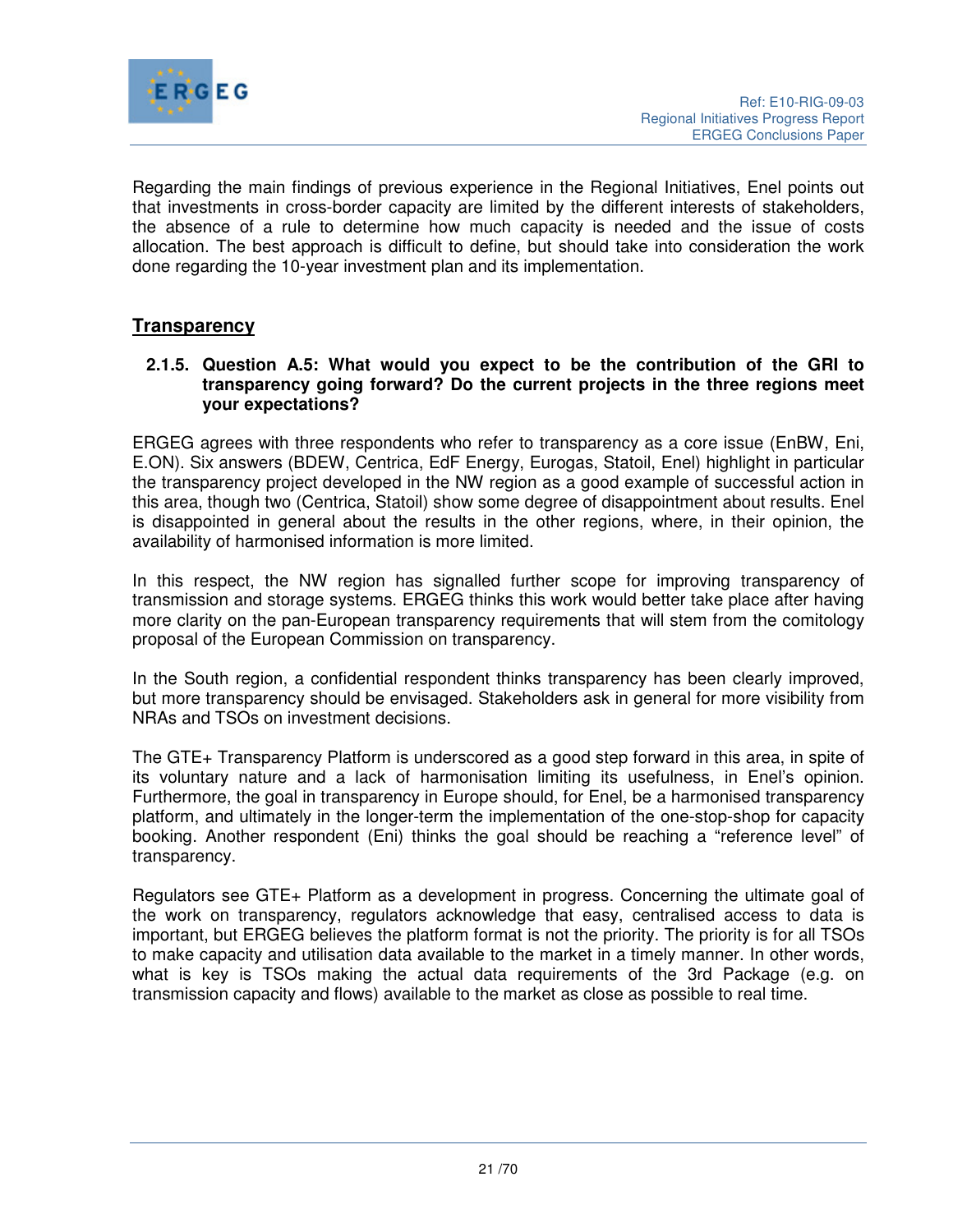

Regarding the role of GRI in this domain, EnBW sees them as a catalyser for fast implementation of transparency in infrastructure data, while E.ON thinks they could track and report developments within each region – which is actually already being done through the Quarterly and Progress Reports<sup>5</sup>. In any case, a robust role for stakeholders in this field is of great importance, as highlighted by Eurogas. Preferences of users are paramount to understand what information is needed.

Finally, four respondents (BDEW, Statoil, Centrica, Eni) refer to the implementation of current requirements and the revision of the transparency guidelines in Regulation 1775/2005<sup>6</sup> as the main coming challenges. ERGEG fully agrees with this.

#### **2.1.6. Question A.6: How could this work help to ensure that the requirements of the 3rd Package are met in a consistent way across the three gas regions?<sup>7</sup>**

On this specific question, two respondents (BDEW, Enel) have considered it is important that the transparency requirements are applied consistently throughout Europe, through a cross-regional approach. ERGEG supports this idea, believing it is very important that both within and across the regions regulatory coordination will be applied when implementing these requirements. To ensure a consistent application of 3rd Package requirements, respondents propose GRI to be the framework to ensure cross-regional coordination (BDEW), better coordination of rules and requirements across regions (EdF Energy), the harmonisation of regulation across countries and strong support from EU authorities (Enel), making progress in the three regions to meet the requirements from the 3rd Package (Eurogas) as well as timely and coordinated transposition and implementation of the 3rd Package through exchange of experiences across borders (TAP).

Some quoted examples of best practice in this field are the work developed in the NW region (Centrica), the UK gas market (EdF Energy) and the data harmonisation by EASEE-gas (Enel). Quarterly reports are also believed to give the market confidence in progress (Centrica).

## **Interoperability and hub development**

 $\overline{a}$ 

#### **2.1.7. Question A.7: What further actions would you expect from the GRI in this area in order to contribute to interoperability and hub development?**

Respondents suggest a number of priorities. Market driven solutions are again widely supported (BDEW, Centrica, EnBW). The concept of regional hubs is also outlined by three respondents (BDEW, Eurogas and Gas Natural). EnBW asks for harmonising products and procedures such as balancing regimes, while Eni is in favour of solutions leading to more liquid markets.

<sup>&</sup>lt;sup>5</sup> ERGEG RI Progress Reports: http://www.energyregulators.eu/portal/page/portal/EER\_HOME/EER\_INITIATIVES/Progress\_Reports

 $^6$  Regulation (EC) No 1775/2005 of the European Parliament and of the Council on conditions for access to the natural gas transmission networks.

 $^7$  Six respondents have not explicitly answered this question or have provided a common answer to A.5 and A.6.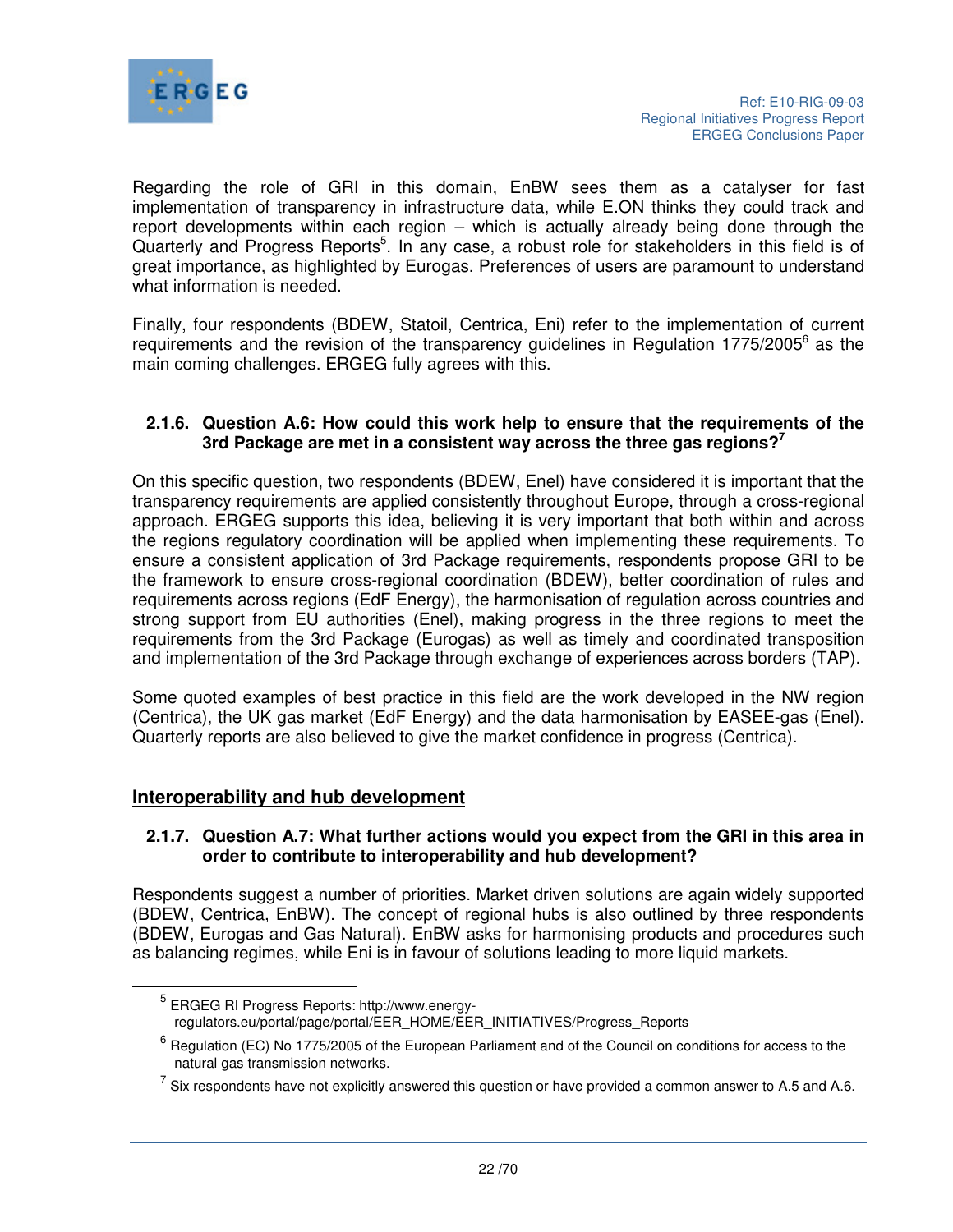

Eni actually conceives hubs as balancing points or gas stock exchanges, being both consistent solutions for getting a more liquid market. In its view, hubs as balancing points could be the right and most efficient instrument to harmonise balancing regimes. To support this, adequate incentives could be introduced, for example reducing balancing penalties for users who decide to trade their imbalance in the hub. The implementation of a common balancing regime through balancing hubs would also allow to restrict and to optimise the use of storage.

Concerning the concept of hubs as effective gas stock exchanges, Eni sees it as an additional measure to be developed in parallel with balancing hubs or as a further development. It would be necessary to avoid a speculative use, which should be granted by specific procedures to admit operators to sell or buy in the hub, and by defining suitable penalty mechanisms. In addition to physical hubs, Eni would also be in favour of financial hubs.

An interesting finding is that two respondents (Enel, EnBW) stress the fact that hub development cannot be imposed by regulatory authorities, but must raise from the initiative of the market. Enel states, however, that strong political support and a "single voice" from NRAs, as well as a harmonised regulatory framework, are necessary. ERGEG agrees with these views and believes that the task of regulators is to remove artificial or unfair barriers to the development of competitive markets and market integration.

ERGEG also agrees with three respondents (Centrica, EnBW, E.ON) in thinking that the development of hubs is closely related to progress in other areas, such as transparency, crossborder investments, market access to capacity and CAM-CMP as well as rules for security of supply. Similarly, another respondent (Eurogas) believes interoperability covers a range of areas: cross-border investment, transparency and balancing, capacity management and rules for security of supply.

The lack of available cross-border capacity and the insufficient level of interoperability (Enel) as well as the lack of liquidity (Statoil) are pointed out as obstacles for hub development. On interoperability, Enel thinks it has been most effective in the NW region, with disappointing results in the other regions. In the SSE region, interoperability faces significant challenges in Enel's view, due to the strong dependence on a single source of imported gas.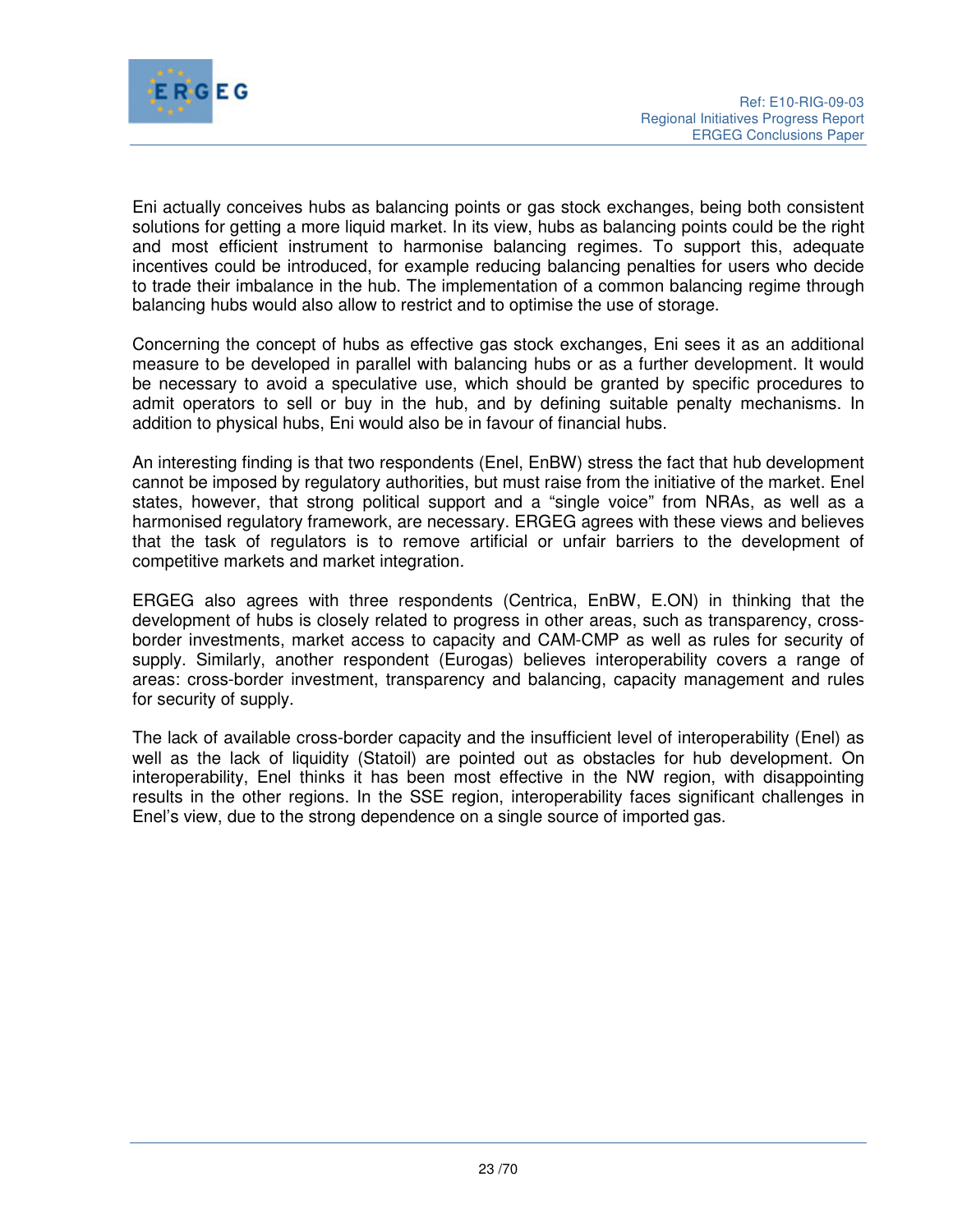

#### **2.1.8. Question A.8: From your experience with the Regional Initiatives, what are the main obstacles to reach harmonisation regarding interoperability at a regional level?<sup>8</sup>**

The main obstacles identified by respondents having answered this question are national legislation that needs to be amended (BDEW, Eurogas), non-harmonised gas quality specifications (Centrica, EdF Energy), non-harmonised approaches to gas balancing (Centrica), a lack of firm capacity available in major points (EdF Energy), a lack of short-term capacity release, effective investment signals for long-term capacity and transparency (EdF Energy), the lack of involvement of stakeholders (confidential), the costs that harmonising interoperability implies for TSOs (Enel) and an apparent mismatch of TSOs' perceptions of market needs (Eurogas).

ERGEG acknowledges these difficulties and agrees with respondents when they consider the further involvement of market participants (BDEW, Eurogas, confidential), NRAs (confidential), and the European Commission when national differences arise (confidential) crucial.

## **Security of Supply**

**2.1.9. Question A.9: Should security of supply be more clearly considered as a main driver within the GRI? Should specific actions be developed in this area?** 

#### **2.1.10. Question A.10: How can the regions of the GRI take into account and develop measures contained in the European Commission's proposal for a Regulation concerning measures to safeguard security of gas supply?<sup>9</sup>**

Security of supply is perceived by four respondents (EnBW, Eni, Statoil, Centrica) as a key driver for GRI and its current projects and work areas. ERGEG is in full agreement with this. Respondents like Centrica and Enel think that a regional or even cross-regional approach in incoming regulation would be positive and beneficial for security of supply.

Five respondents (BDEW, Centrica, EdF Energy, Eni, E.ON) believe that an efficient market and measures improving trading are the best ways to secure gas supply and call for favouring a market-driven approach.

Four respondents (BDEW, Centrica, Eurogas, Statoil) wonder about the configuration of the relevant regions in which provisions of the 3rd Package and the coming security of supply regulation must apply. Centrica says that the correspondence of these regions with GRI regions is unlikely while Eurogas states that a different configuration can be envisaged, and BDEW expresses the view that a different configuration is actually necessary. This clearly shows that this issue may need further consideration in the future.

 $^8$  Five respondents have not explicitly answered this question or have provided a common answer to A.7 and A.8.

 $9$  The responses to question A.10 will be dealt with together with those to A.9, since they both refer to the same issues and outline similar findings. One respondent has provided a common answer to A.9 and A.10.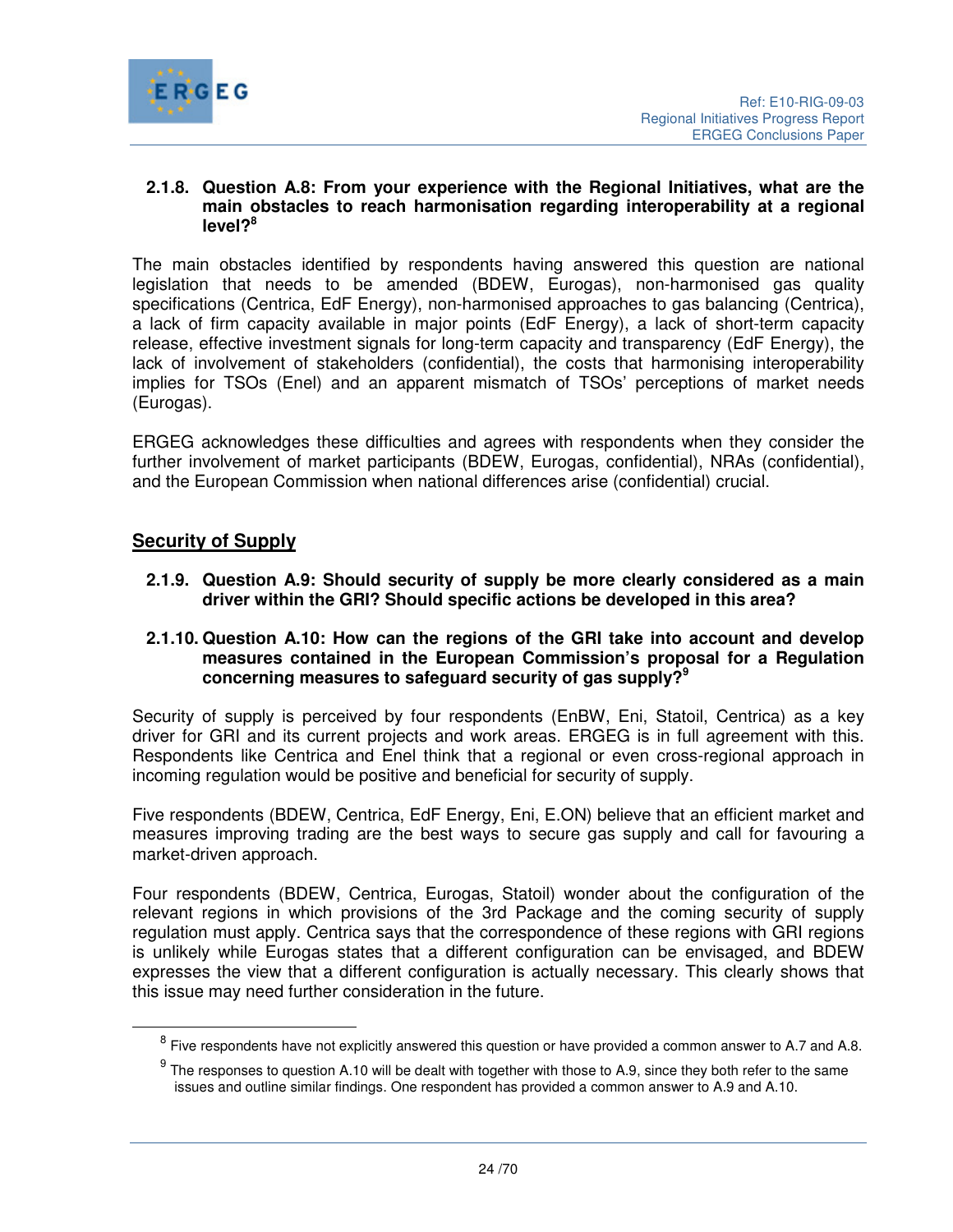

A varied set of activities are suggested as beneficial for security of supply, namely investment and network reinforcement (Centrica, Gas Natural, Statoil, confidential); extending the calculation of the infrastructure "N-1" standard to the relevant regional level (EnBW); improving transparency (Centrica, Statoil); coordinating cooperation at a regional level (EnBW); evaluating trans-national impacts of possible disruptions and actions to react to a crisis (Eni).

A confidential respondent suggests building some extra capacity over market demand with a guaranteed profitability. This idea should be taken with caution, since there is a risk for consumers if regulators agree to new investment without sufficient evidence that capacity is required either for supply a demand or for security of supply.

Respondents make also a number of proposals for specific actions within GRI: identifying and prioritising projects providing benefit the soonest and at a lesser cost (Gas Natural); including security of supply criteria in the economic test for triggering investments within OS (Gas Natural, Centrica); monitoring the level of interconnection capacity between countries or areas, and the development of cross-border projects included in the Recovery Plan (Gas Natural).

In relation to the future security of natural gas supply Regulation, it is widely proposed to provide support to its implementation (Enel, Eni, EdF Energy). Coordination of the risk assessment, the infrastructure standard and the impact assessment in Emergency Plans at regional level are also suggested initiatives (EnBW, Gas Natural, Statoil). Finally, Statoil calls for supporting security of supply Competent Authorities and Member States in verifying consistency among national, regional and EU-wide security of supply plans.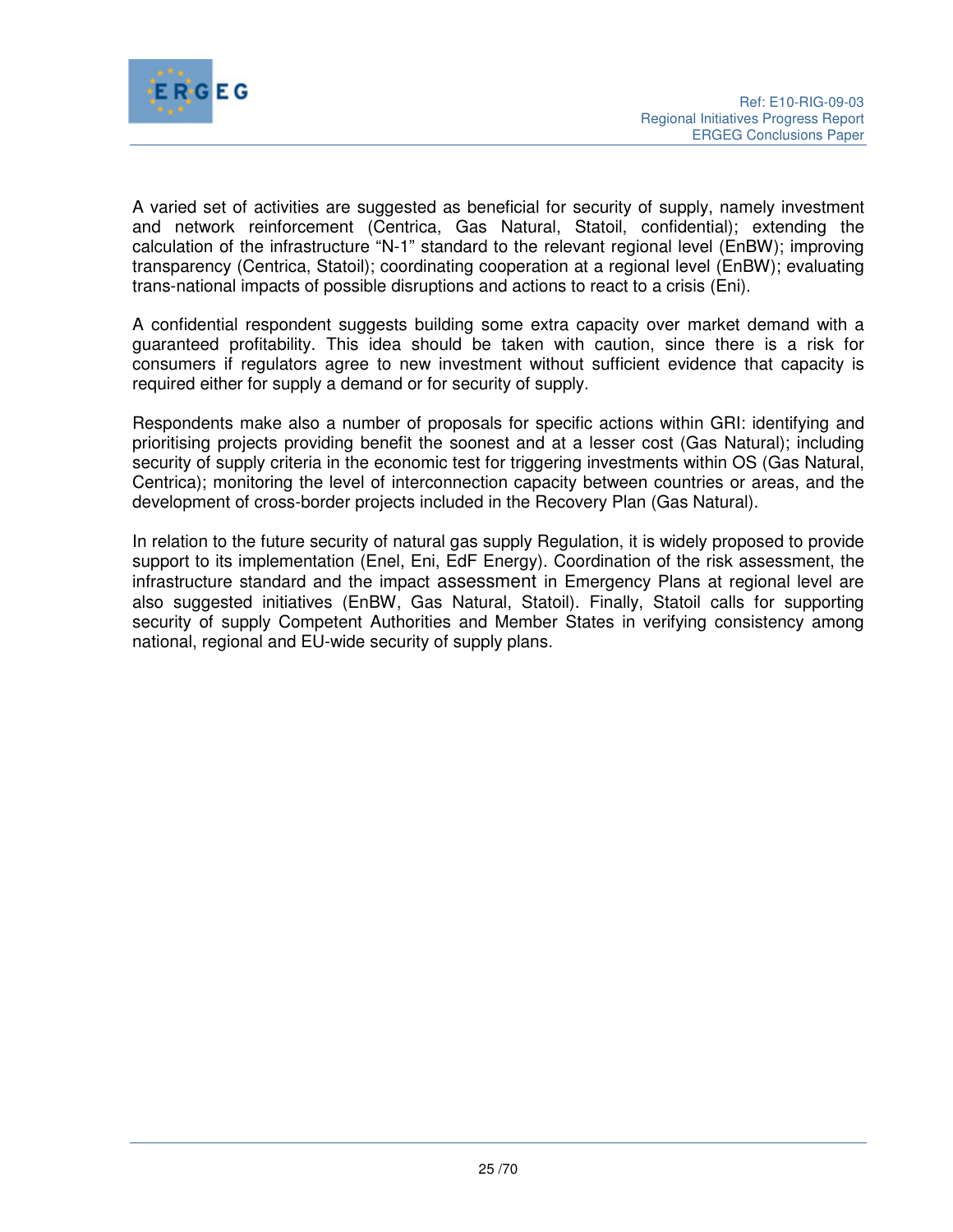

# **2.2. Electricity Regional Initiative**

## **2.2.1. Question B.1: From your point of view, what is the main achievement of the Electricity Regional Initiative process?**

The first question the consultation document posed on stakeholders was what they consider as the main achievements of the electricity Regional Initiative process. Most of the respondents (BDEW, Centrica, EDF Energy, EnBW, Iberdrola, REE-REN, Eurelectric) considered the ERI as an important step toward the implementation of the European internal energy market and constituting an ideal framework for setting up integration projects.

In particular Iberdrola and REE-REN believe that the different regions constitute an ideal framework for identifying the main obstacles in the integration process and allow a close cooperation of TSOs and PXs. The congestion management of interconnection capacity is widely considered as the main achievement of the different initiatives, with special emphasis (E.ON, EnBW, Iberdrola, Eurelectric, Swissgrid) on harmonised long-term explicit auctions and (EnBW, Eurelectric) the implementation of common auction offices.

The adoption of a market coupling scheme for day-ahead capacity allocation is also considered by Iberdrola and EnBW as one of the main achievements of the few regions in which it has been implemented.

E.ON considers also regional transparency reports, adopted in most regions, as one of the main achievements of ERI, even if the effective compliance to each prescription of the reports needs to be further assessed.

ERGEG fully shares the views expressed, considering ERI as a fundamental process in order to achieve a Single Energy Market in Europe. As related to specific issues, e.g. implementation of a market coupling model or of a common auction model, ERGEG supports the adoption of common models across different regions, for which the  $PCG<sup>10</sup>$  work provided a good basis. The policy options are still under consideration within the Ad Hoc Advisory Group (AHAG<sup>11</sup>) and ERGEG working groups (cf. Annex 3 for further details).

 $10$  The Project Coordination Group was created following the  $XV^{th}$  Florence Forum. It is a group composed of experts with participants from the European Commission, regulators, ETSO, Europex, Eurelectric and EFET, with the tasks of developing a practical and achievable model to harmonise interregional and then EU-wide coordinated congestion management, and of proposing a roadmap with concrete measures and a detailed timeframe, taking into account progress achieved in the ERGEG ERI. The PCG presented a European target model for electricity market and a tentative roadmap for the implementation at the XVII<sup>th</sup> Florence Forum.

<sup>&</sup>lt;sup>11</sup> In order to continue the PCG work, an Ad Hoc Advisory Group (AHAG) of all stakeholders was created at the XVII<sup>th</sup> Florence Forum. It will assist ERGEG in overseeing the work and solving issues which might hinder progress. Three implementation projects will be launched: a. ENTSO-E will chair a project to develop a European capacity calculation concept based on a common grid model and flow-based calculation, where clear benefits can be demonstrated; b. ENTSO-E will also chair a project to develop the target model for intraday trade as well as means for its implementation where appropriate. c. the Commission will chair a project that will design a governance framework for day-ahead market coupling followed by implementing a common European day-ahead market coupling by 2015 including using price coupling methodology. The Commission will present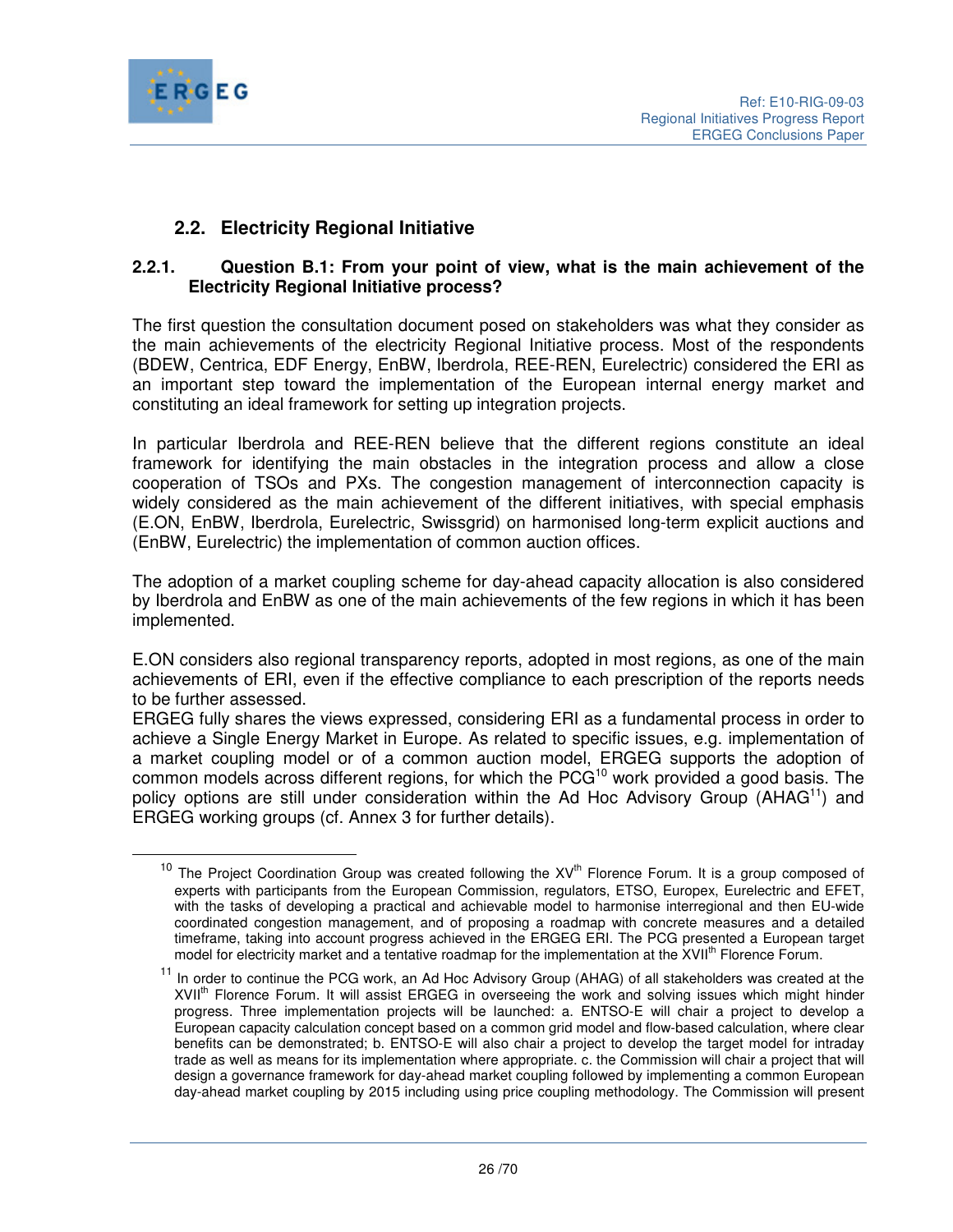

-

#### **Capacity calculation**

#### **2.2.2. Question B.2: What should be the framework conditions for having flow-based capacity calculation based on a common grid model implemented in practice?**

The second question was more technical and specific and asked for the ideal framework for the establishment of a flow-based calculation model at regional level. First of all it is important to point out that not all the respondents are in favour of a flow-based capacity calculation model to be adopted in each region. In particular EdF Energy, E.ON, REE-REN and BDEW underline that the capacity calculation scheme has to be chosen according to the specific regional characteristics and only where real improvements might be achieved, in particular the flowbased methodology seems to fit better the necessities of highly meshed networks.

The majority of the respondents (BDEW, EnBW, E.ON, REE-REN, Eurelectric, ENEL) considers a strong and effective cooperation of the TSOs of the region and the adoption of a common grid model as the necessary steps to be taken in order to have a flow-based model implemented. In general this capacity calculation methodology demands full transparency on the TSO side in order to allow an efficient exchange of network relevant information together with, as highlighted by Swissgrid, the availability of generation dispatch data.

Eurelectric and E.ON have also indicated that a successful and efficient implementation of a flow-based methodology implies the adoption of a regional or even European wide approach in consideration of the complexity of highly meshed network to be considered.

ERGEG fully shares the views expressed, however, it should be noted that advantages and disadvantages of flow-based mechanism in general and against other options are currently under discussion within AHAG and ERGEG's Electricity Working Group - providing input to framework guidelines on congestion management (cf. Annex 3 for further details).

a first outline at the next Forum. These three projects provide input to ERGEG's work on the framework guidelines for capacity allocation and congestion management as appropriate.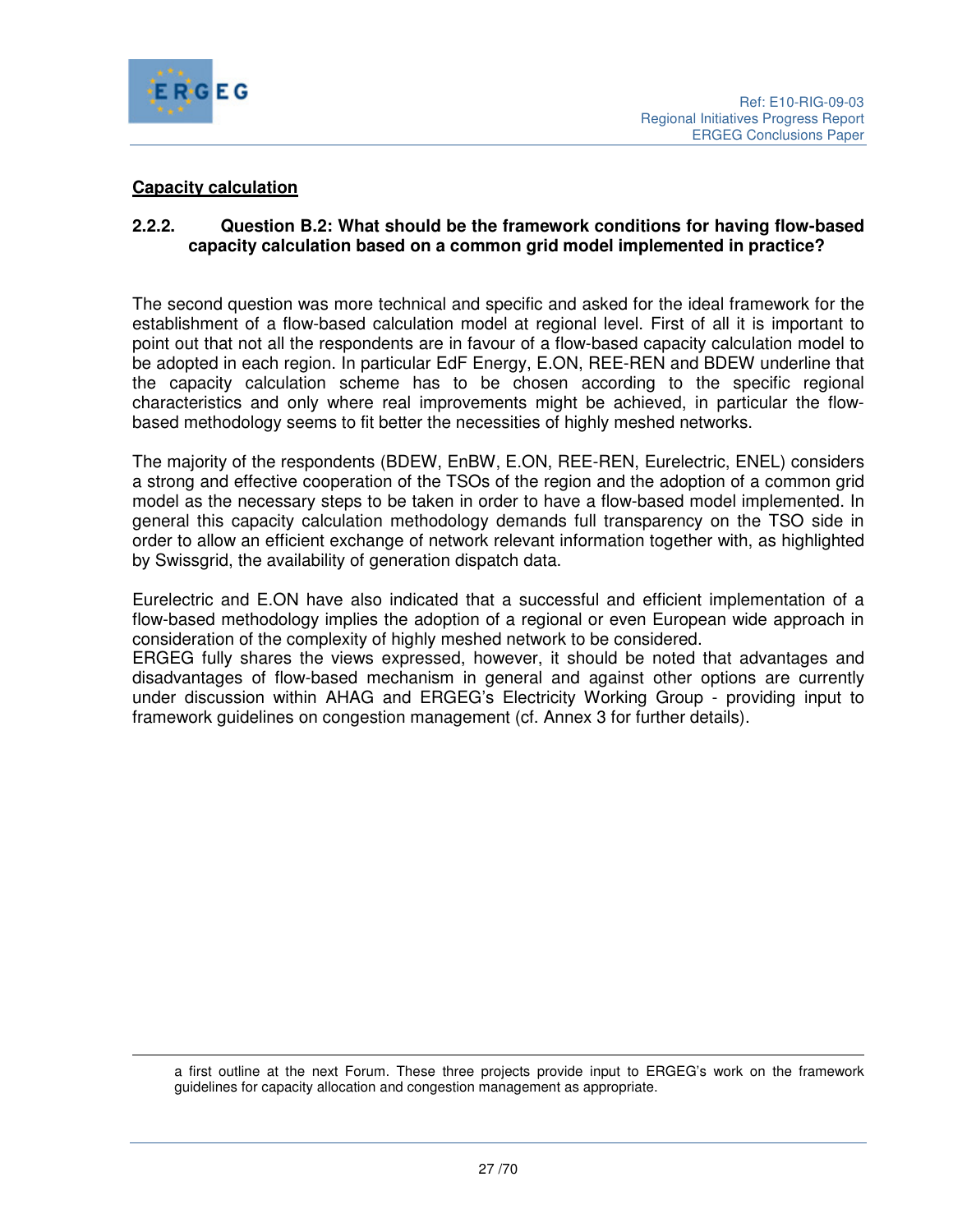

## **2.2.3. Question B.3: What do you believe should be the short and long-term goals for a regional approach to capacity allocation?**

The third question intended to investigate what stakeholders consider to be the short and longterm goals for a regional approach to capacity allocation. Generally the main short-term objective is considered to be the improvement in capacity calculation methodologies (BDEW, E.ON, Iberdrola, Eurelectric) adopted at regional level based on a common grid model. In general, also a better transparency in the process is widely seen as an essential short-term goal. The majority of the respondents have indicated the implementation of market coupling for dayahead capacity allocation, efficient intraday markets and cross-border balancing mechanisms as the most desirable long-term goals. ERGEG agrees with most of these short and long-term views, as explained in further details under Annex 3. Nevertheless, goals implying Europe-wide implementation of specific solutions, e.g. flow-based mechanism, are still under discussion – within the work providing input to framework guidelines on congestion management – on the choice of the most appropriate market models to be adopted.

In details: as concerns the short-tem goals, operators identified the following:

- Capacity Calculation:
	- $\circ$  Development of a sound and transparent methodology (BDEW, E.ON, Iberdrola, Eurelectric) for regional (and further on European-wide) capacity calculation and a timeframe for its implementation;
	- $\circ$  Set up of TSO coordination and cooperation mechanisms, in order to unify the capacity calculation mechanism mentioned above (BDEW, Eurelectric);
	- $\circ$  Provision of incentives to remunerate operators' investment in grid expansion (BDEW);
	- o Implementation of flow-based mechanisms (E.ON, Iberdrola).
- Capacity Allocation:
	- $\circ$  Implementation of market coupling systems in day-ahead market at intra-regional and even inter-regional level (BDEW, E.ON, Iberdrola, REE-REN, Eurelectric);
	- $\circ$  Implementation of TSO-BSP model for cross-border balancing (Iberdrola). On this same issue, Eurelectric suggests instead the adoption of the TSO-TSO model;
	- o Definition of intra-day congestion management procedures by the TSO or the power exchange (PX), preferably continuous implicit trading platforms (E.ON, Iberdrola, REE-REN, Eurelectric), in particular E.ON underlines that no ex-ante cross-border capacity should be reserved for intraday trading;
	- Swissgrid suggests further development of short-term allocation mechanisms, as intraday trading;
	- $\circ$  E.ON suggests the definition of a financial compensation from TSOs to capacity holders, in case that the allocated capacity is curtailed (force majeure should be excluded);
	- $\circ$  In relation to the previous point, BDEW notes that force majeure should be also clearly defined;
	- $\circ$  ENEL identifies as the most urgent issue to be solved the commitment of the Swiss TSO to comply with the transparency rules binding all the other TSOs operating in the relevant ERI region.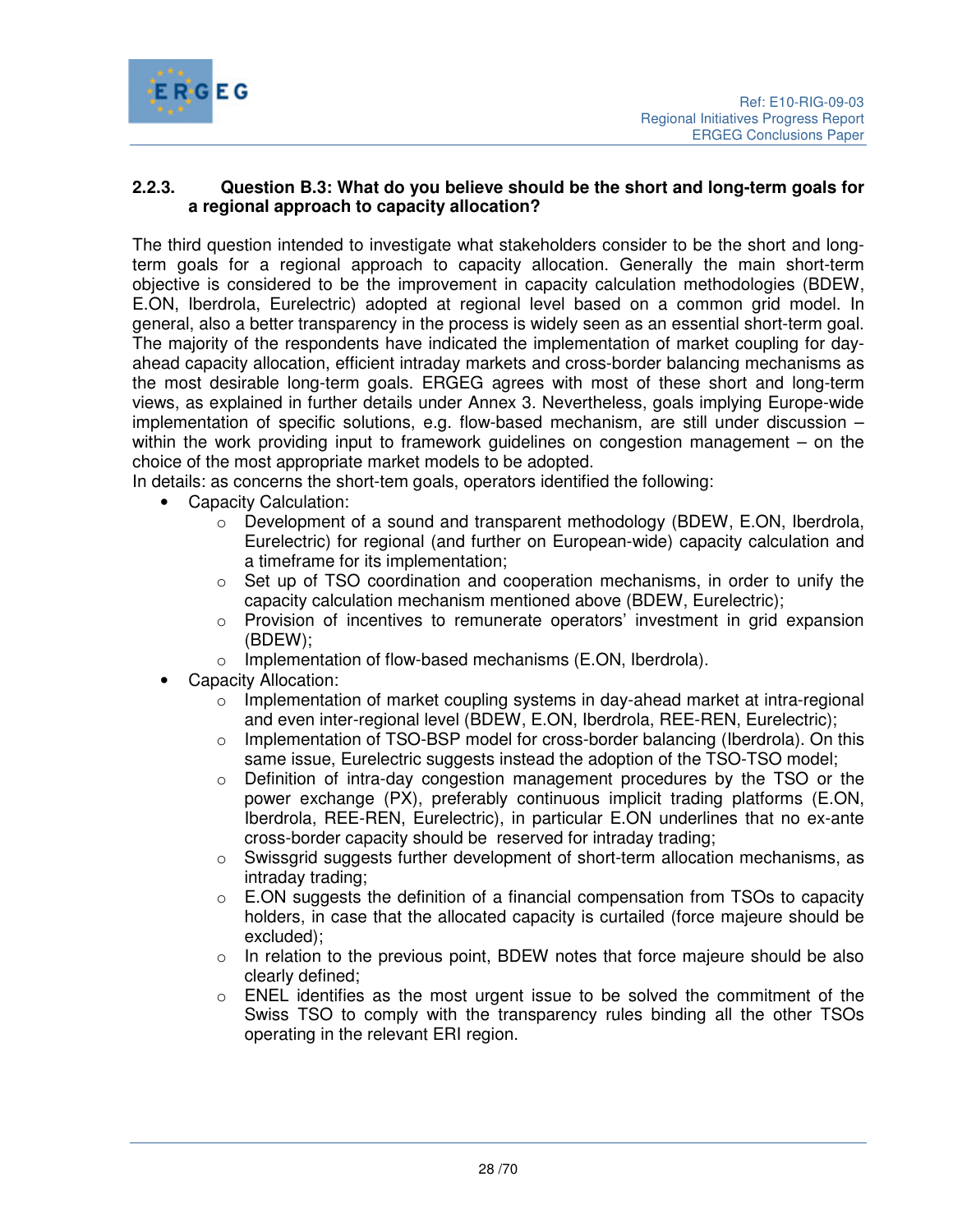

For long-term goals, the respondents considered the following issues. It is to be noted that some goals are recurring as both long-term and short-term targets, their respective time-frame depending on each respondent:

- Implementation of TSO-TSO model for cross-border balancing (Iberdrola);
- Establishment of a fruitful cooperation among TSOs and Power Exchanges (Eurelectric);
- Adoption of market coupling arrangements (EdF Energy);
- Implementation of a flow-based approach (EnBW);
- Evolution from PTRs towards FTRs managed by TSOs (REE-REN);
- Implementation of a continuous intraday platform (REE-REN);
- Collaboration of the ERI with the Work Streams of the Project Coordination Groups (REE-REN).

#### **2.2.4. Question B.4: Do you consider transparency requirements for capacity calculation sufficient? If not, what do you need additional data/information for?**

In question number four the stakeholders have been asked to express their opinion on the transparency level of the capacity calculation method implemented at regional level. Nearly all respondents (BDEW, EdF Energy, EnBW, E.ON, Iberdrola, Eurelectric, Swissgrid) identify a clear need to further improve transparency requirements for capacity calculation. The disclosure foreseen is considered as particularly urgent with regard to the methodology adopted to calculate capacities (BDEW, EdF Energy, EnBW, E.ON, Iberdrola, Eurelectric), as sometimes calculation methods and results across the same border are inconsistent.

Only the TSOs operating in the MIBEL, REE and REN, consider the disclosure of capacity data in their area of operation as fully transparent.

In the opinion of BDEW, E.ON, Iberdrola, and Eurelectric the availability of additional data and information about capacity allocation is meant to reinforce mutual trust and prevent information asymmetries among operators of the electricity market. These same operators state that information asymmetries among the operators may give rise to other market failures in the Single Energy Market. More in detail, BDEW mentioned grid security considerations, which seemingly are often mentioned in order to restrict third parties from the access to relevant information. It could be therefore advisable to provide particular rules specifying the information to be disclosed in cases where security issues arise.

There is a specific situation to be taken into consideration when it comes to deal with the Swiss TSO. As Switzerland is not bound by EU legislation, the Swiss TSO is not obliged to comply with EU rules about information disclosure, preventing the standardisation of data provided in the region. This issue is felt crucial by ENEL whose answer recalls the importance of transparency of the Swiss TSO for the functioning of the regional market. Swissgrid on its side requires further information disclosing as concerns generation dispatching. It should be noted that this latter is considering only NTC method for capacity allocation.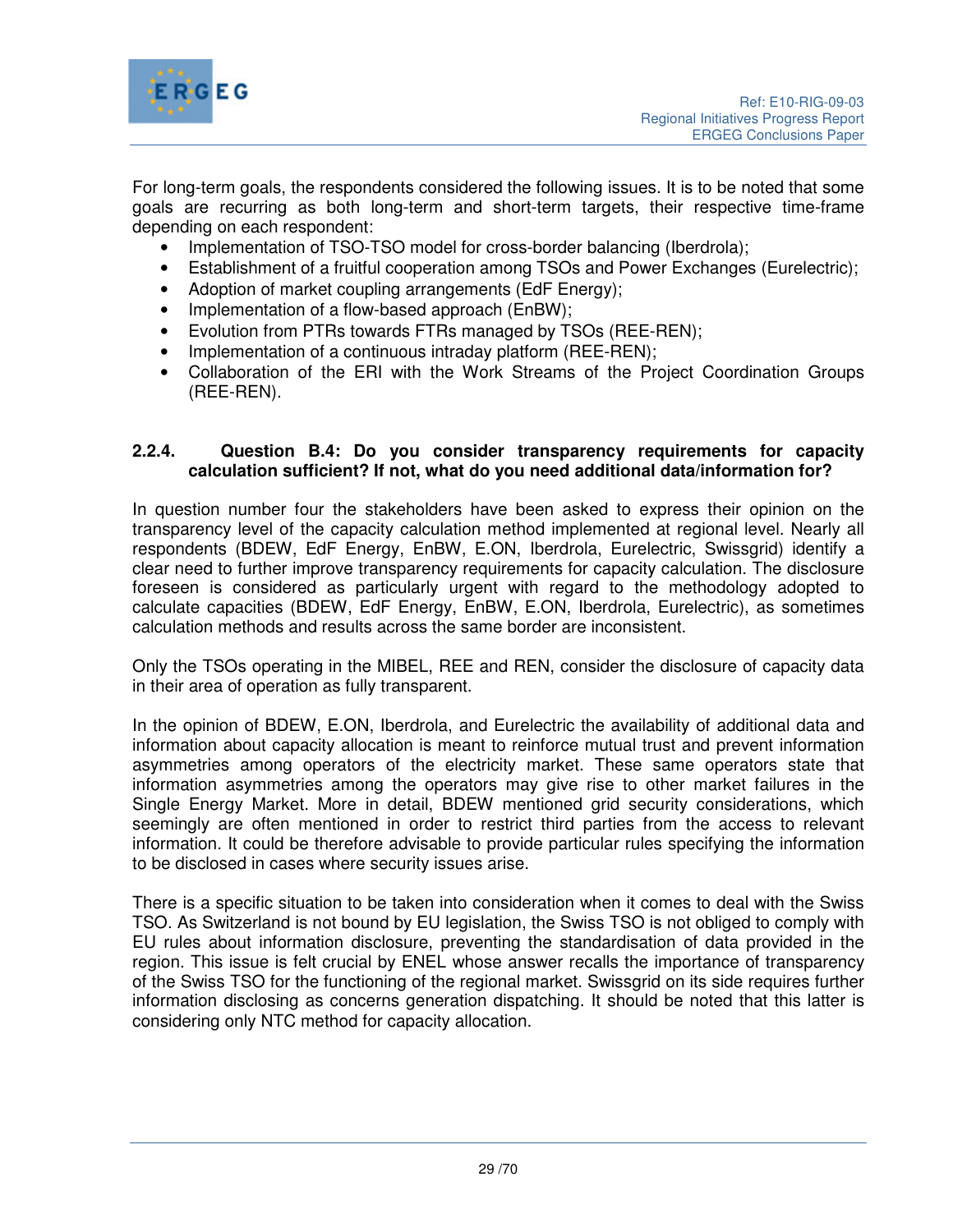

On the other hand, when it comes to flow-based mechanisms to determine capacity allocation, E.ON suggests the adoption of a single code for each grid element. This solution would allow estimating physical impacts and derive sensible auction bids.

ERGEG shares respondent's views, and wishes a further increase in transparency about data and methodologies for capacity calculation. ERGEG also encourages the spread of Transparency Reports across all RIs.

#### **Capacity allocation**

#### **2.2.5. Question B.5: What practical steps should be taken at an interregional level to ensure an efficient and harmonised approach to capacity allocation in the 1) longterm; 2) day-ahead; and 3) intraday markets?**

A number of respondents consider that the basic features of an EU wide target model have been already agreed within the PCG work and should serve as guiding principles in the design of methodologies and systems within and between the regions (BDEW, EnBW, Iberdrola, Eurelectric). ERGEG supports these responses.

Iberdrola stressed that any difference from the target model should be clearly motivated, and if possible verified by an interregional organisation (could it be ACER?). Iberdrola suggests also removing all regulatory restrictions (such as the ban on imports in Spain) that are hampering an efficient use of the existing mechanisms. ERGEG agrees and considers that the Ad Hoc Advisory Group (AHAG) established at the last Florence Forum should have a role in interregional coordination before the implementation through the Agency for the Cooperation of Energy Regulators (ACER).

Regarding long-term capacity allocation, ERGEG fully shares the responses from BDEW, EnBW, E.ON and Eurelectric. The focus should be on determining the important product features, including duration of the products, firmness of the capacity rights, the rule "use–it-orget-paid-for-it" (or "Use–it-or-sell-it"), a clear definition and understanding across all markets for force majeure, as TSOs cannot guarantee firmness of capacity in this case. Compensation for any curtailment of capacity could be at full market spread except cases of force majeure.

Regarding day-ahead allocation, Iberdrola and Eurelectric thought agreement on a governance model which clearly elaborates functions and responsibilities of power exchanges and TSOs is needed. ERGEG shares this view. The Ad Hoc Advisory Group (AHAG) will continue the work carried out by the Project Coordination Group (PCG) and will support the Commission in designing a governance framework for day-ahead market coupling.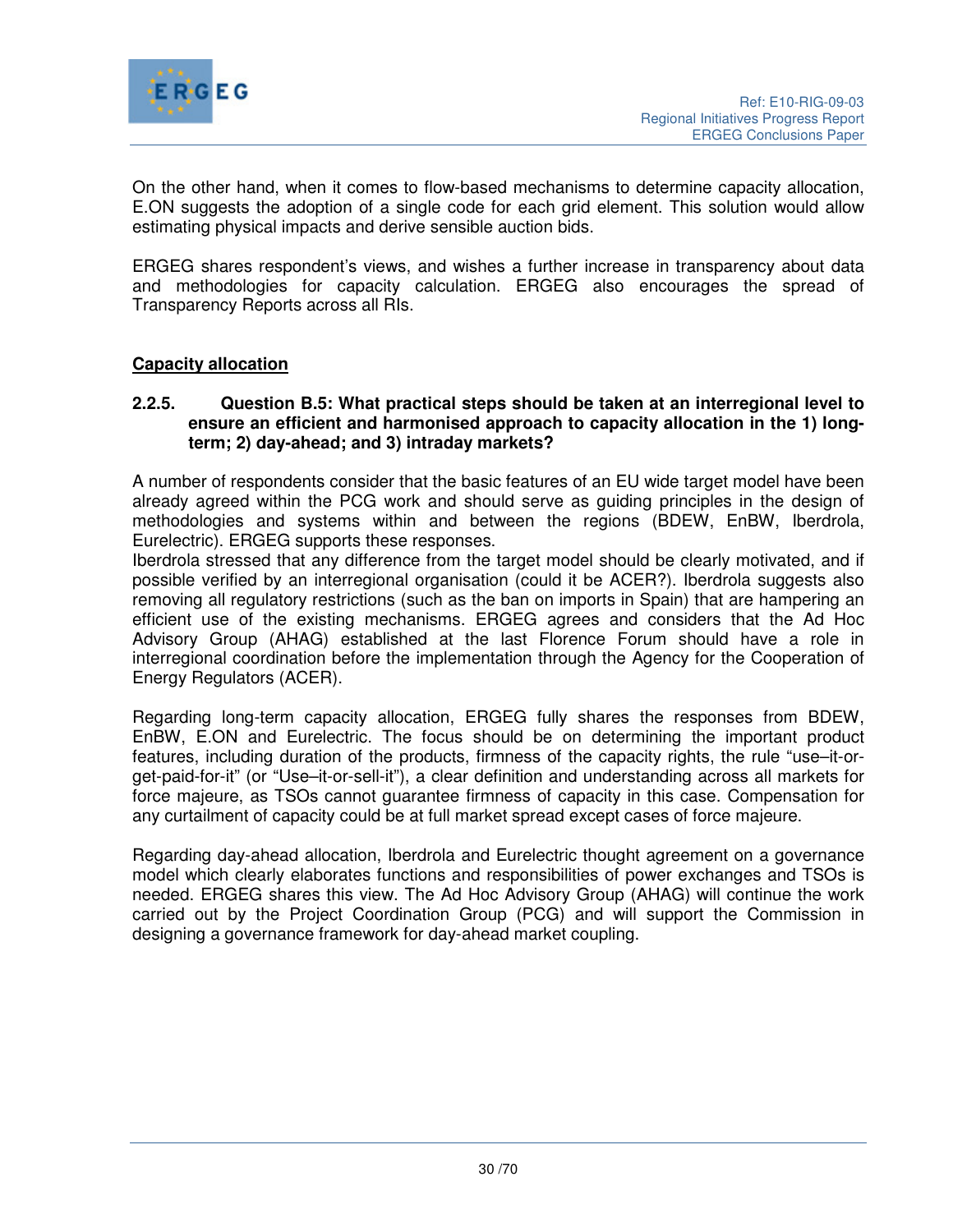

Regarding intraday allocation, EnBW, Iberdrola and Eurelectric support a fast implementation of harmonised cross-border continuous trading possibilities. Accordingly, the regional models based on intraday auctions should move to continuous trading (PCG target model). In preparing the Draft Framework Guideline on Capacity Allocation and Congestion management, ERGEG is taking into due consideration these views, together with the possibility to complement continuous trading, where appropriate, with some implicit auctions if "significant" additional transmission capacity becomes available.

## **2.2.6. Question B.6: What are the future challenges in ensuring that allocation mechanisms across all timeframes can work together?**

According to BDEW, EnBW and Eurelectric, a clear view on what the target model should be is needed. The PCG process provided some good basis for this. Roadmaps for a harmonised implementation should be developed or developed further, based on the PCG outcome. ERGEG agrees and considers that the Ad Hoc Advisory Group (AHAG) should have a role.

For EnBW and Eurelectric, the future challenge is ensuring that allocation mechanisms across all timeframes will be on the aspect of inter-regional integration which in particular requires close cooperation of all relevant stakeholders with the strong support and commitment of politics. The AHAG should have a role in interregional coordination. According to REE-REN and Enel, the main challenges will be the harmonisation and integration of access rules, national regulations, interfaces and IT systems. ERGEG shares these views.

Iberdrola thought that capacity rights allocated (annual and multiannual) in longer timeframes will be more helpful to market integration that those allocated in shorter timeframes (monthly and daily). There is no need for any reservation of capacity for day-ahead timeframe when market coupling is available. ERGEG supports these responses.

Swissgrid thought that the biggest challenges in capacity allocation are related to the timeframes close to real-time i.e. balancing intraday and day-ahead. Nodal pricing is probably the way forward. ERGEG will tackle this question through the preparation of the inputs to framework guidelines and network codes.

#### **2.2.7. Question B.7: Do you consider that achievements by different regions towards a harmonised set of rules at regional level for long–term capacity allocation merit further work or should there be more emphasis put on inter-regional harmonisation (considering that this may impede short-term regional progress)?**

A number of respondents thought that progress should be made in parallel inside the regions and between the regions (Eurelectric, Centrica, BDEW, EnBW, Swissgrid). ERGEG shares this view. Progress should continue at regional level, but ERGEG encourages regions to work together on specific topic when relevant.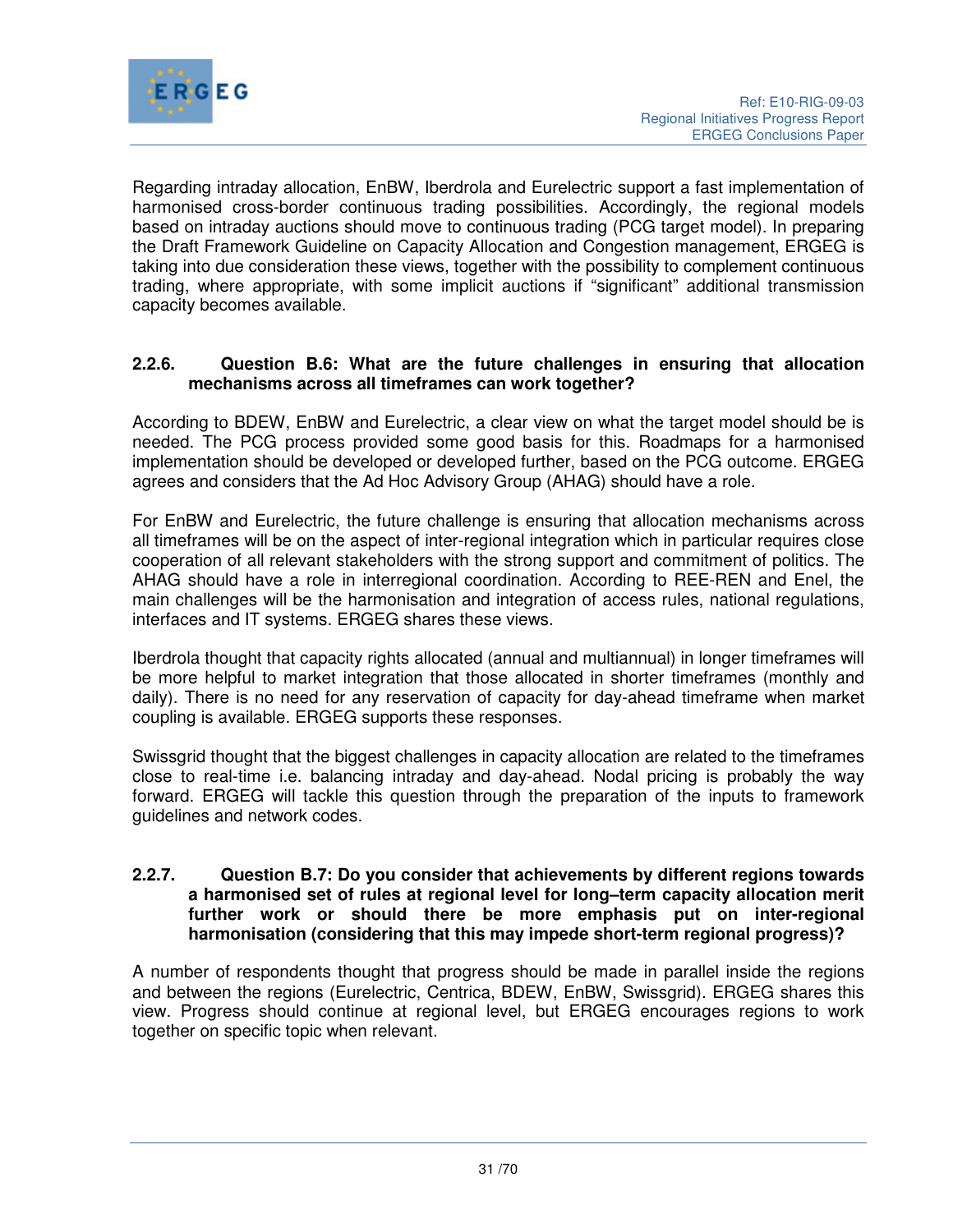

ERGEG agrees with respondents that the next step at regional level should be to elaborate a more harmonised set of long-term auction rules with respect to definitions such as force majeure, products, bank guarantees, payment conditions, introducing firmness and compensation in case of curtailments etc. for all regions. A common platform for transparent trading of these capacities is wishful (E.ON, Eurelectric, Iberdrola, BDEW).

#### **2.2.8. Question B.8: Do you think that extending the geographical scope of existing auction offices is advisable/feasible?**

A number of respondents thought that expanding the regional scope of existing auction offices may be an efficient solution for pan-European harmonisation and allowing finally allocation of long-term capacities at one place based on a set of harmonised rules (BDEW, EDF-Energy, EnBW, Enel, Swissgrid, Eurelectric).

BDEW and EnBW pointed out that extending the geographical scope should not hinder further progress in harmonisation within a region.

Eurelectric thought that tasks of central auction offices should also be extended to the capacity calculation and the nomination process and that the process has to be coherent with the progressive coupling of regions.

Iberdrola thought that auction offices are on the way to further harmonisation. Nevertheless, a clear analysis of benefits and costs has to be done before extending the geographical scope of existing auction offices.

ERGEG fully shares all these views and encourages regions to work together on specific topic when it is beneficial.

#### **2.2.9. Question B.9: Do you agree with price market coupling as the target model for day-ahead capacity allocation?**

A number of respondents supports price coupling as the target model for day-ahead capacity calculation (BDEW, EDF-Energy, EnBW, E.ON, Iberdrola, REE-REN, Eurelectric, Swissgrid, Centrica).

EDF-Energy reserves its opinion on whether this is the best method for all interconnections or indeed what its adoption will do to the value of the longer term capacity auctions and hence the returns to the interconnection owner. Due to the requirements in terms of harmonisation, BDEW sees a tight volume coupling as a possible pragmatic intermediate step towards price coupling which should be seriously evaluated.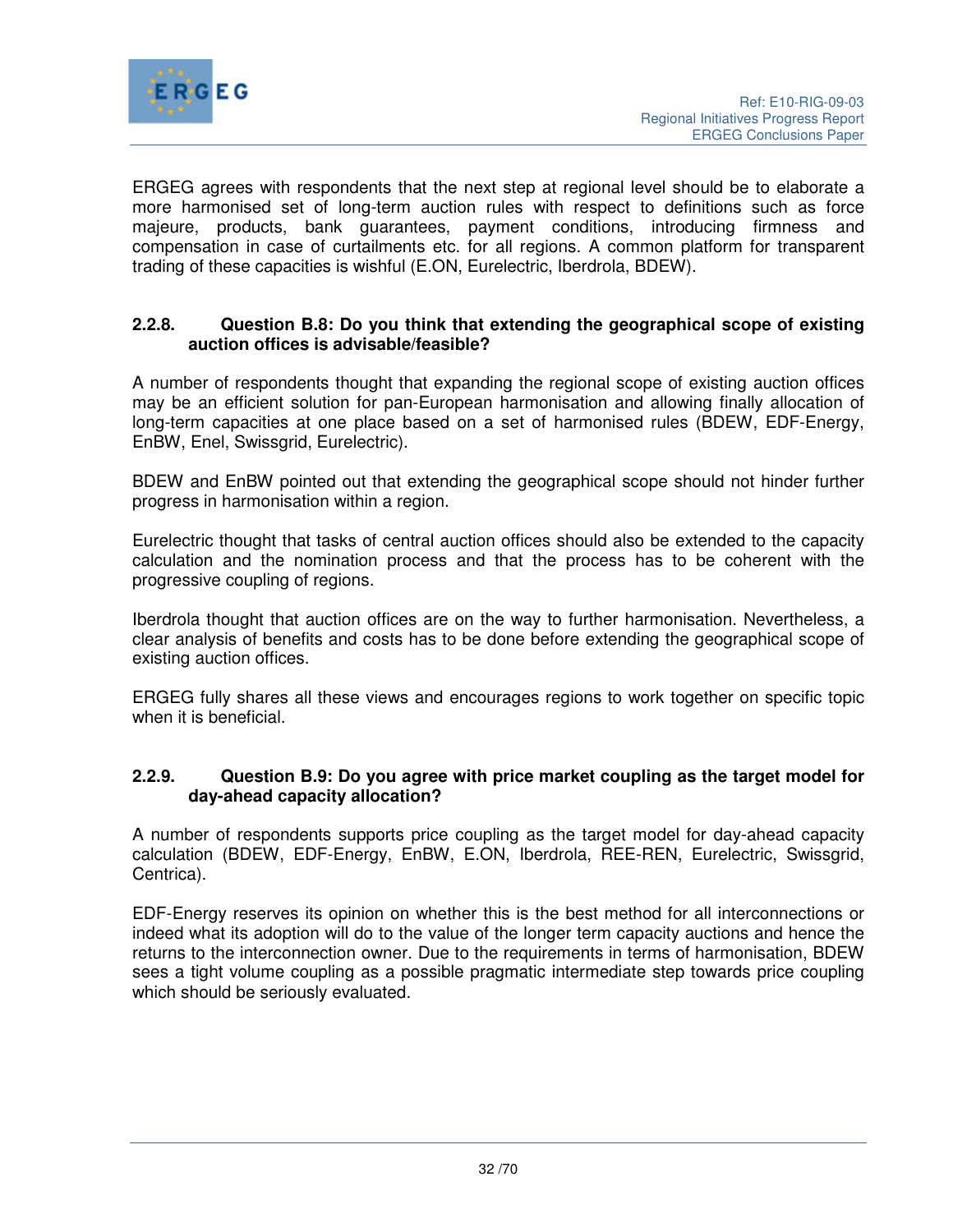

ERGEG highlights that there is a wide consensus on price coupling. A tight volume coupling may potentially lead to inefficiencies due to sequential algorithms. Such tight volume coupling can however represent a possible pragmatic intermediate step on one particular interconnection provided it does not induce further delay in the implementation of the target solution on a wider area.

E.ON and BDEW pointed out that the requirements in harmonisation of products, time planning and governance are still not clear. ERGEG agrees with this and with REE-REN that the main prerequisites for single price coupling are top-down coordinated guidance of the implementation processes, harmonisation of market characteristics (gate closure times, nature of products offered, complex conditions of bids), and a clear governance.

## **Balancing**

 $\overline{a}$ 

#### **2.2.10. Question B.10: How important do you consider further development of crossborder balancing solutions? Which model do you consider appropriate and efficient?**

Most of the respondents (BDEW, Centrica, Enel, Swissgrid, EnBW, E.ON, Iberdrola, REE-REN, Eurelectric) consider that further development of cross-border balancing solutions are important to the integration of the European electricity market, to reduce balancing costs and enable the fast growing share of renewables to be managed by the system.

Eurelectric supports the agreement on a high-level target model that has been reached in the PCG project, namely the TSO-TSO with common merit order (with TSO-BSP, multi-TSO-TSO as intermediate steps) and believes that further work on defining the detailed features of the target model should be continued. BDEW, EnBW, GEODE and Eurelectric support the main principles outlined in the ERGEG revised GGP on cross-border balancing markets integration<sup>12</sup> which recommends the TSO-TSO model with common merit order as a target model. Several principles are also supported, as no reservation of capacity, no charges on access to interconnection capacity for balancing and a need for harmonisation of gate closures and technical characteristics. ERGEG supports these responses.

<sup>12</sup> Revised ERGEG Guidelines of Good Practice on Electricity Balancing Market Integration (GGP-EBMI), September 2009, Ref. E09-ENM-14-04, http://www.energyregulators.eu/portal/page/portal/EER\_HOME/EER\_PUBLICATIONS/CEER\_ERGEG\_PAPERS/Guidelines%20of %20Good%20Practice/Electricity/E09-ENM-14-04\_RevGGP-EBMI\_2009-09-09.pdf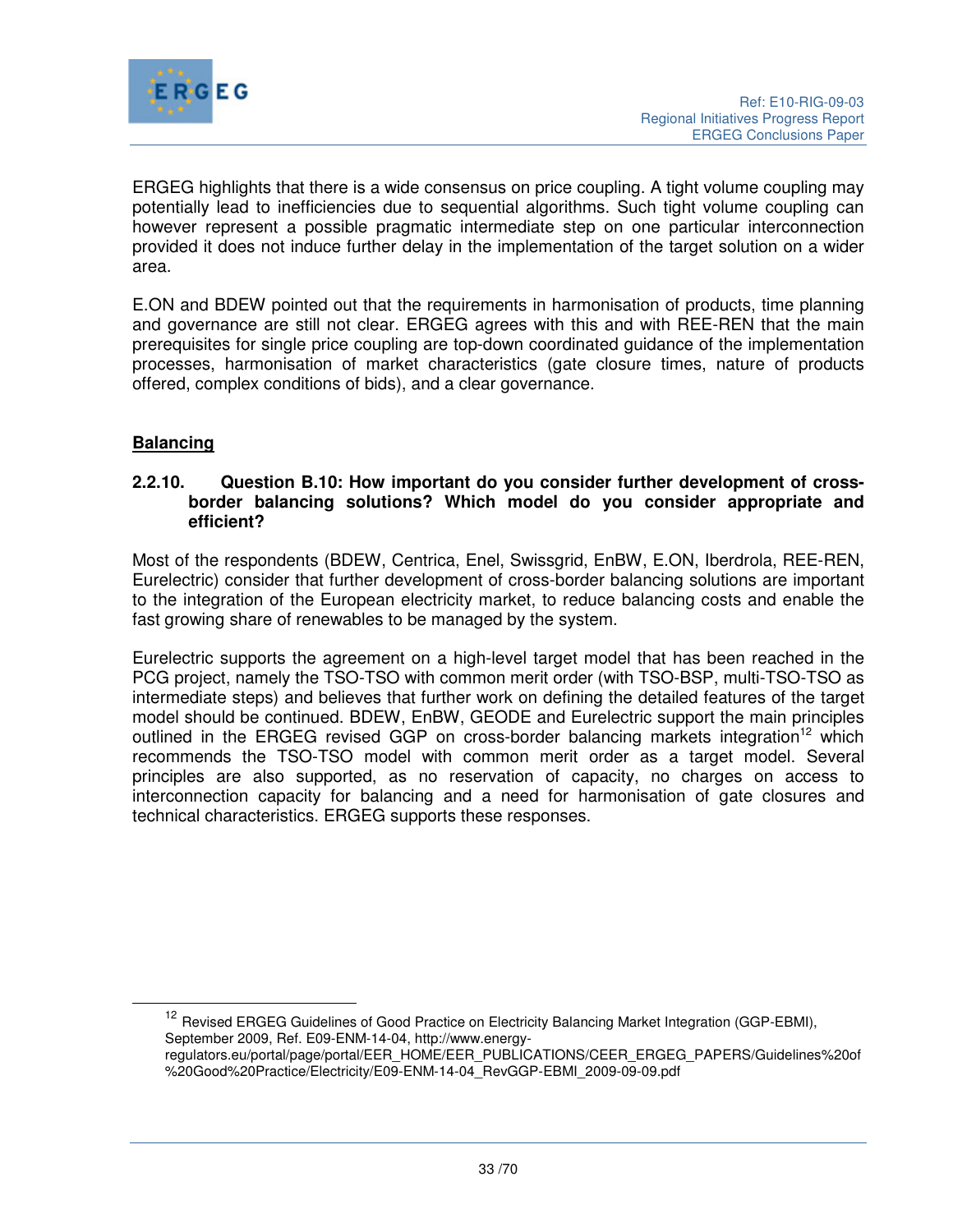

E.ON thought that where no bottlenecks exist the TSO-BSP model is most efficient as a common market could be established. Enel expressed its position on a TSO-BSP solution because of its immediate applicability. ERGEG disagree with these responses as the TSO-TSO model is the preferred one as it is expected to provide better system security and economic efficiency. TSO-BSP model should only be implemented as a first step if the rest of models are not possible. Finally, Swissgrid supports that transmission capacity reservation for ancillary services should be considered to reach a social optimum. ERGEG does not support this response, as mentioned in the Guidelines, as no interconnection capacity shall be reserved for cross-border balancing.

## **Transparency**

#### **2.2.11. Question B.11: Do you share ERGEG's view that significant progress in transparency has been reached thanks to the ERGEG Regional Initiatives? What steps should be taken in order to enhance transparency further?**

This question aimed at evaluating the views of market participants on the contribution by Regional Initiatives to the transparency level achieved in regional markets.

Ten (BDEW, EdF Energy, E.ON, Geode, Centrica, Iberdrola, REE-REN, Eurelectric, Enel, Swissgrid) out of eleven respondents recognise that some progress in transparency has occurred, thanks to ERGEG's Regional Initiatives. However, four (BDEW, E.ON, Geode, Iberdrola) among these ten respondents identify a clear need for further improvement in transparency, and namely on harmonisation of the solutions adopted across the different electricity Regional Initiatives. In fact, the possibility to proceed at different speeds is a qualifying characteristic of ERI, however, relevant stakeholders see clearly that one of the aim of these Initiatives is the full harmonisation of the Single Energy Market.

In this regard, three respondents (BDEW, EnbW, E.ON) mention explicitly EEX Transparency Platform experience as a very positive one, and suggest further deployment of this model in other Member States of other regions. However, it is to be noted that these respondents all mentioned the EEX experience as they were directly involved in it, and that there might be other equally successful experiences in other ERI regions, which have not been mentioned.

Other two respondents (Iberdrola and Eurelectric) suggest as a further step the adoption of binding common rules in all Member States or regions.

From the operational point of view, Iberdrola raises the issue of data reliability, and suggests a fall-back mechanism to avoid dissemination of inaccurate information. Eurelectric instead focuses on the need of a mechanism to guarantee transparency that also minimises the administrative and bureaucratic burden on operators.

As mentioned in the question itself, ERGEG believes that ERI played a crucial role in reaching significant progress in transparency.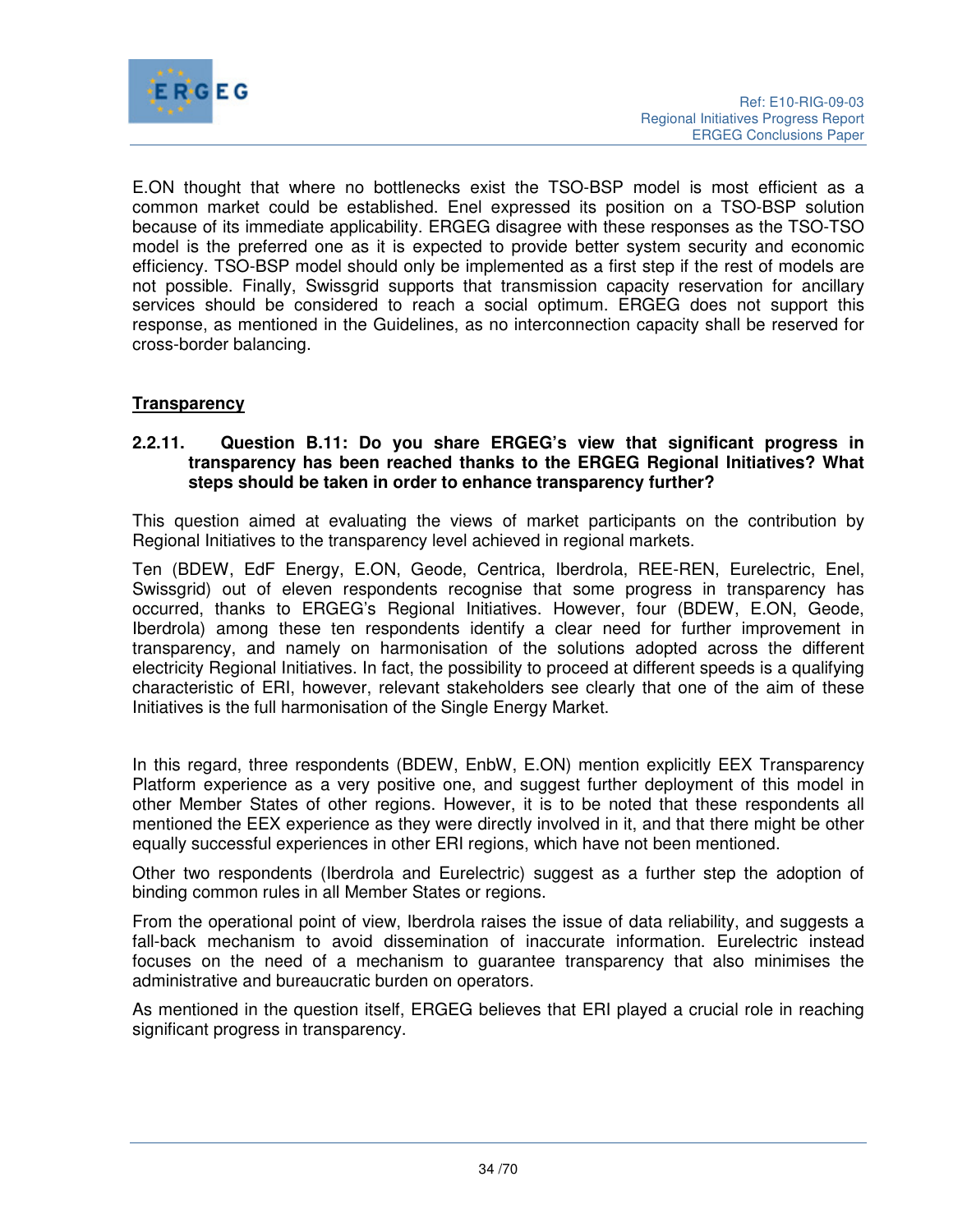

# **3. Conclusions**

The regions will keep the responsibility of implementing the policy and models agreed at high level. The RIG keeps supporting and guiding the regions, particularly in inter-regional projects, which have become a key step towards the EU wide integration.

In the context of the 3rd Package and, in accordance with the "RIs Strategy Paper"<sup>13</sup>, the coming framework guidelines and network codes will be implemented by the regions. Until that moment arrives, the progress in the regions will not stop. The priorities and the way forward of ERGEG are clear, so the regions will continue developing their work plans keeping an eye on the topdown guidance provided by ERGEG.

The ERGEG conclusions on the questions posed during the consultation are stated in this chapter following the structure of the document: first the GRI topics and then the ERI ones.

# **3.1. GRI**

 $\overline{a}$ 

The number of each paragraph refers to the corresponding number of the question posed during the public consultation.

- A.1. In ERGEG's view, the main achievement of the Gas Regional Initiative process is the enhancement of cooperation between TSOs, operators and stakeholders on a voluntary basis, ahead of EU regulation.
- A.2. It is the opinion of ERGEG that the GRI has indeed contributed to cross-border investment. Considering this positive experience, ERGEG believes that the GRI must continue to have an important role in fostering investments in new infrastructure by improving the investment climate in the regions.
- A.3. In the area of capacity allocation and congestion management, ERGEG acknowledges that the results have not been completely satisfactory. ERGEG believes the key issue is the lack of capacity available to the market due to the existence of contractual or physical congestion in many interconnection points. In order to solve these issues, the regions will focus further on regulatory coordination with regard to CAM and CMP measures. In ERGEG's view, the regional application of the pilot Framework Guideline on Capacity Allocation Mechanisms (CAM) published in June 2010 and the definition of some principles in the binding network codes and possibly comitology guidelines for congestion management procedures (CMP), should be a driver for further progress in this area.

<sup>&</sup>lt;sup>13</sup> Strategy for delivering a more integrated European energy market: The role of the ERGEG Regional Initiatives. An ERGEG Conclusions Paper, Ref.: E10-RIG-10-04, May 2010, http://www.energyregulators.eu/portal/page/portal/EER\_HOME/EER\_CONSULT/CLOSED%20PUBLIC%20CONSULTATIONS/C ROSS\_SECTORAL/Regional%20Initiatives%20Strategy%20Paper/CD/E10-RIG-10- 04 Strategy Conclusions 21-May-10.pdf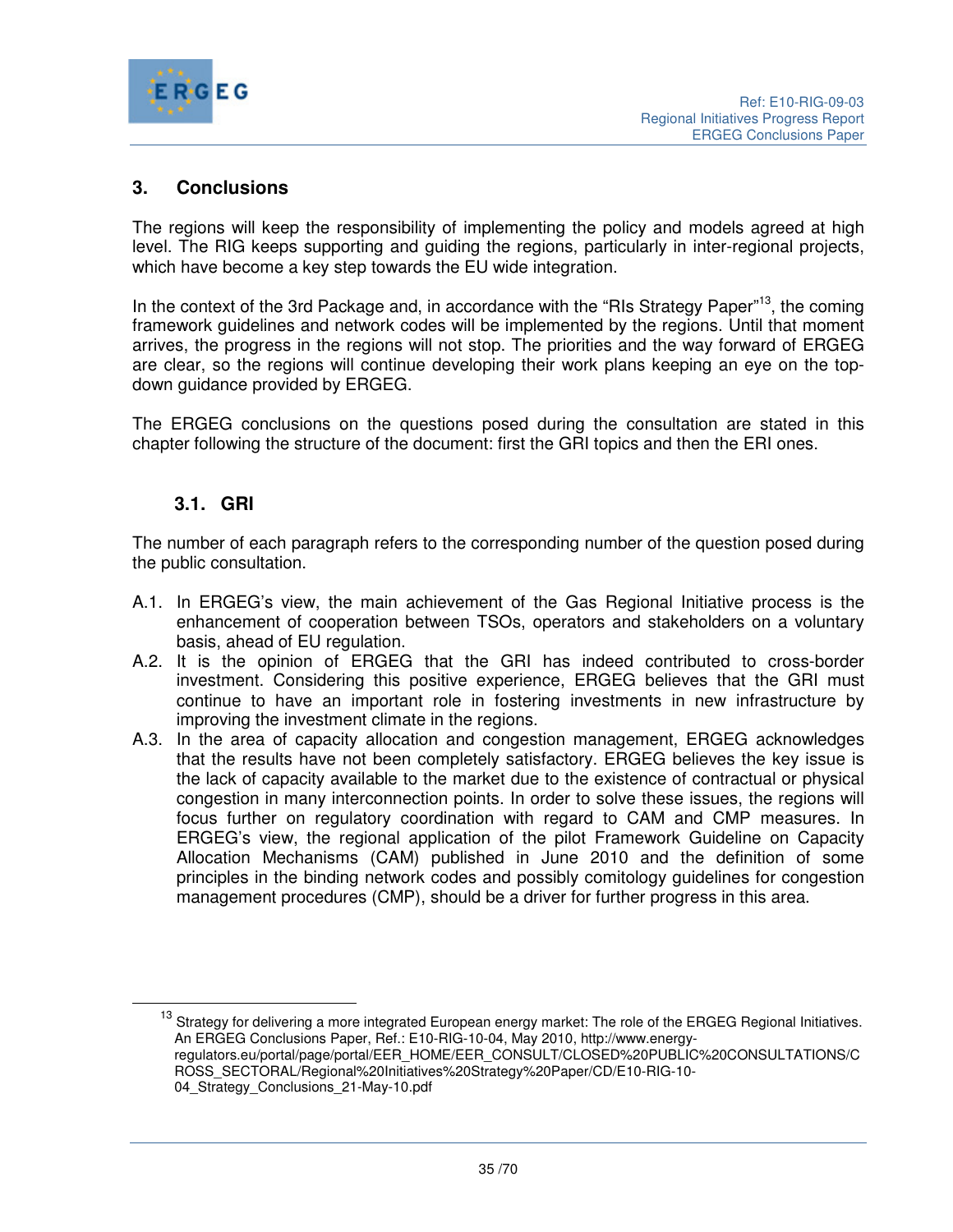

- A.4. ERGEG believes inter-regional is as important as intra-regional coordination. ERGEG finds that the GRI can provide a forum for implementing the principles and solutions proposed through the referred framework guidelines. The investments at national level must fit in with cross-border developments, in both inter or intra-regional projects. For intra-regional work, the regions could also work on regional positions to feed into ENTSOG´s work on regional specificities with regard to the development of network codes, in those cases where the codes allow for such specificities.
- A.5. Transparency is a core issue. The priority for ERGEG is that all TSOs make capacity and utilisation data available to the market in a timely manner. TSOs must comply with the actual data requirements of the 3rd Package (e.g. on transmission capacity and flows) making information available to the market as close as possible to real time. The implementation of current requirements and of the Commission decision amending Chapter 3 of the Regulation (EC) No 715/2009 approved by the Gas Committee in May 2010 are the main coming challenges. ERGEG expects more clarity on the pan-European transparency requirements that will stem from the comitology proposal of the European Commission on transparency.
- A.6. ERGEG believes it is very important that both within and across the regions regulatory coordination is applied when implementing 3rd Package requirements.
- A.7. In connection with interoperability and hub development, ERGEG believes that the job of regulators is to remove artificial or unfair barriers to the development of competitive markets and market integration. Development of hubs is closely related to progress in other areas, such as transparency, cross-border investments, market access to capacity and CAM-CMP, as well as rules for security of supply.
- A.8. There are obstacles to harmonisation regarding interoperability. For overcoming them, ERGEG considers crucial deeper involvement from the market, from NRAs and from the European Commission when national differences arise.
- A.9. Security of supply is a key driver for the GRI, for its current projects and work areas in the regions. The role of the GRI regarding security of supply and, especially, the new Regulation will be analysed in detail in an ERGEG document "The role of Regional Initiatives in gas security of supply", to be published later this year.

# **3.2. ERI**

The number of each paragraph refers to the corresponding number of the question posed during the public consultation.

B.1. In ERGEG's view, the Electricity Regional Initiative process is an important step toward the implementation of the European Internal Energy market and constitutes an ideal framework for setting up integration projects. The main achievements have been the adoption of regional transparency reports and progress in congestion management of interconnection capacity.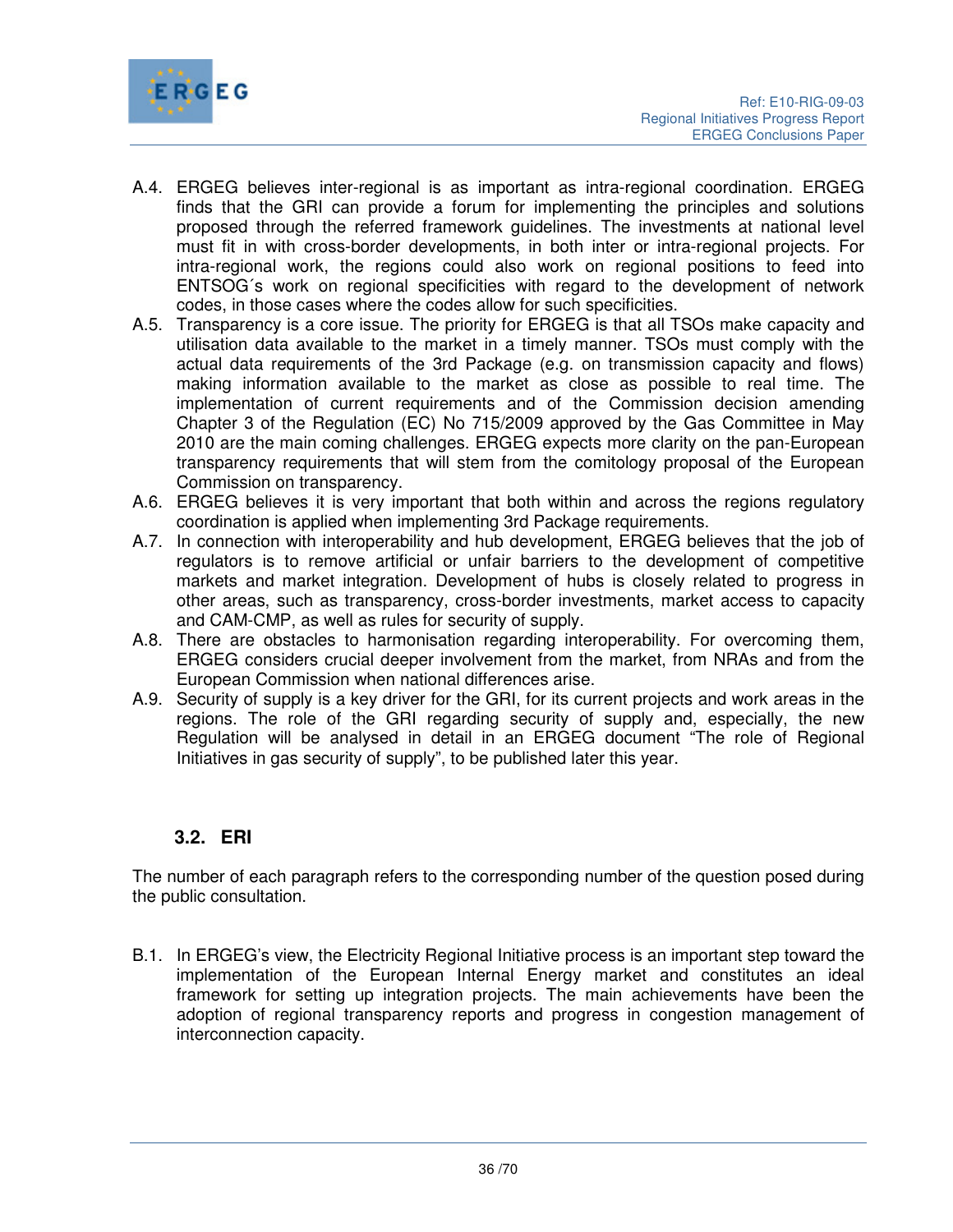

 $\overline{a}$ 

- B.2. As regards conditions for having flow-based capacity calculation, it should be promoted according to the specific regional characteristics and only where real improvements might be achieved, in particular the flow-based methodology seems to fit better the necessities of highly meshed networks. The pre-condition for making this possible is strong and effective cooperation of the TSOs of the region. A project to develop a European capacity calculation concept based on a common grid model and flow-based calculation, where clear benefits can be demonstrated is currently tackled by the project agreed at the December 2009 Electricity Regulatory Forum and chaired by ENTSO-E.
- B.3. In ERGEG's view better transparency is a priority for 2011. The implementation of dayahead market coupling and efficient intraday markets are the main short-term goals while cross-border balancing mechanisms at EU level should be promoted afterwards. In a longer term, ERGEG encourages relevant stakeholders to improve capacity calculation methodologies.
- B.4. ERGEG feels that there is a need to further improve transparency requirements for capacity calculation. The methodology adopted to calculate capacities must be clarified and harmonised as much as possible, as sometimes calculation methods and results across the same border are inconsistent. In particular, ERGEG would encourage more transparency by the Swiss TSO for the sake of the well functioning of the regional market.
- B.5. The basic features of an EU wide target model have been already agreed within the PCG work and should serve as guiding principles in the design of methodologies and systems within and between the regions. As regards long-term capacity allocation, the focus should be on determining the important product features. This is being addressed in the ERGEG benchmark on medium and long-term electricity transmission capacity allocation rules<sup>14</sup> (the public consultation closed on 14 May 2010). On day-ahead market coupling, ERGEG believes that an agreement on a governance model that will clearly elaborate functions and responsibilities of PXs and TSOs is needed. The Commission is leading this work under the umbrella of AHAG and ERGEG is tackling the issues except those of governance in elaborating its input to the draft Framework Guidelines on Capacity Allocation and Congestion Management.
- B.6. The view of ERGEG is that the main challenge is inter-regional integration (roadmaps should be developed) more than integration across timeframes. Day-ahead, intraday and balancing will need to be very much coordinated in order to maximise the use of available capacity in each timeframe.
- B.7. Concerning the harmonisation of rules for long–term capacity allocation, ERGEG thinks that the next step, at regional level, should be the approval of a common set of long-term auction rules. The features of the products should converge among regions and eventually reach a harmonised approach for long-term capacity allocation. A common platform for trading transparently these capacities would be beneficial.
- B.8. The view of ERGEG is that extending the geographical scope of existing auction offices may be the most appropriate solution as it facilitates convergence and a single point of contact for market players in a wider area. However, these decisions should be analysed on a case by case basis considering efficient functioning and costs criteria.

<sup>&</sup>lt;sup>14</sup> Draft benchmark on medium and long-term electricity transmission capacity allocation rules. An ERGEG public consultation document, February 2020, Ref: E09-ERI-23-03, http://www.energyregulators.eu/portal/page/portal/EER\_HOME/EER\_CONSULT/OPEN%20PUBLIC%20CONSULTATIONS/ERI %20Benchmarking%20report1/CD/E09-ERI-23-03\_LT%20Auction%20Rules\_26-Feb-10.pdf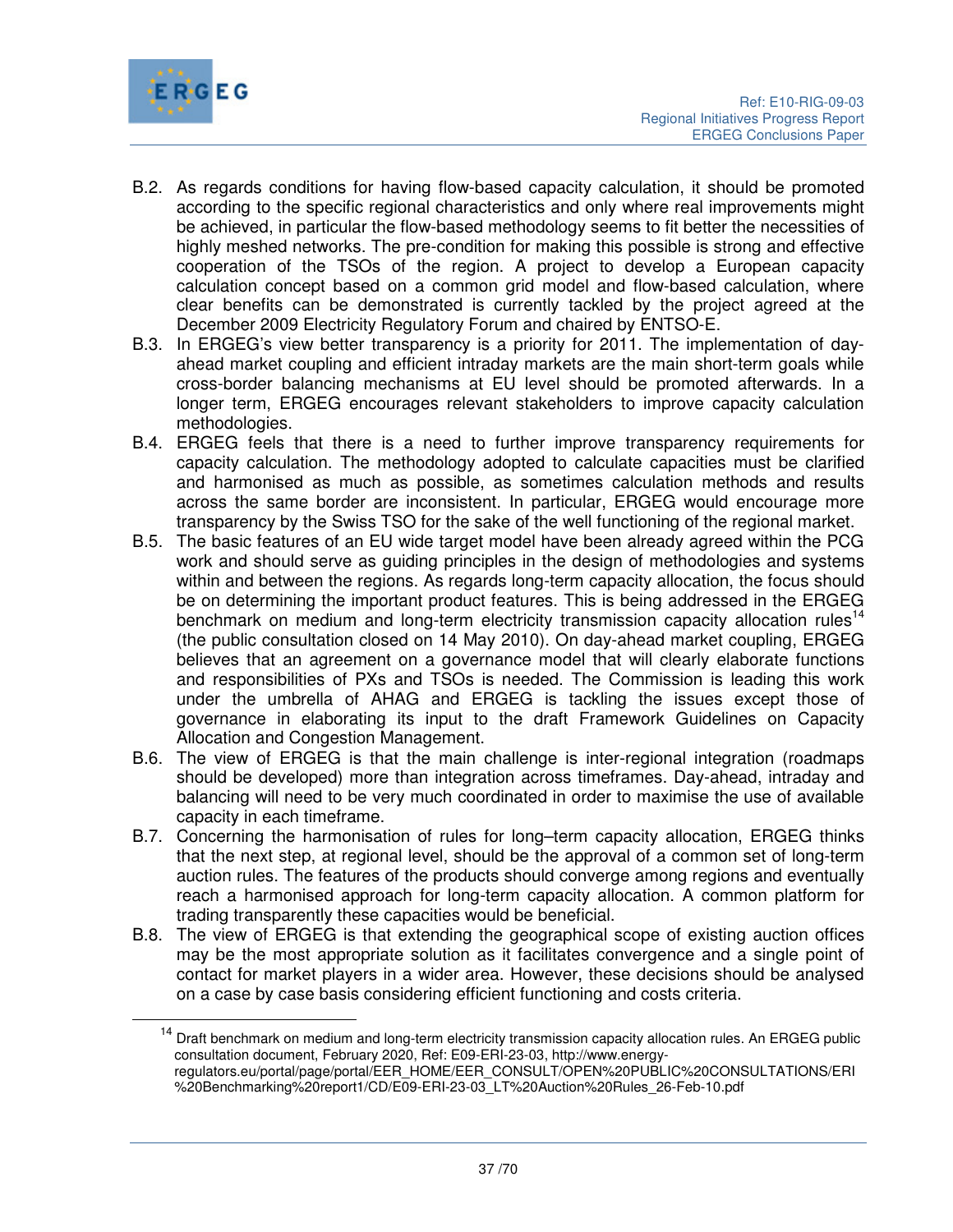

- B.9. ERGEG highlights that there is a wide consensus on price coupling. A tight volume coupling may potentially lead to inefficiencies due to sequential algorithms. Such tight volume coupling can however represent a possible pragmatic intermediate step on one particular interconnection provided it does not induce further delay in the implementation of the target solution on a wider area.
- B.10. Cross-border balancing has become a more important issue. The ERGEG revised GGP on Cross-border Balancing Markets Integration<sup>15</sup> recommends the TSO-TSO model with common merit order as a target model. ERGEG reminds that no reservation of capacity and no charges on access to interconnection capacity for balancing should exist. ERGEG remarks the need for harmonisation of gate closures and technical characteristics of balancing markets.
- B.11. The opinion of ERGEG is that significant progress in transparency has been reached thanks to the ERGEG Regional Initiatives. The RI Progress Reports<sup>16</sup> have been a valuable tool in this regard. Besides, the future comitology guideline on transparency will be welcome as a step further to set the binding legal framework for fundamental data transparency in electricity.

<sup>&</sup>lt;sup>15</sup> Revised ERGEG Guidelines of Good Practice on Electricity Balancing Market Integration (GGP-EBMI), September 2009, Ref. E09-ENM-14-04, http://www.energyregulators.eu/portal/page/portal/EER\_HOME/EER\_PUBLICATIONS/CEER\_ERGEG\_PAPERS/Guidelines%20of %20Good%20Practice/Electricity/E09-ENM-14-04\_RevGGP-EBMI\_2009-09-09.pdf

<sup>16</sup> ERGEG RI Progress Reports: http://www.energyregulators.eu/portal/page/portal/EER\_HOME/EER\_INITIATIVES/Progress\_Reports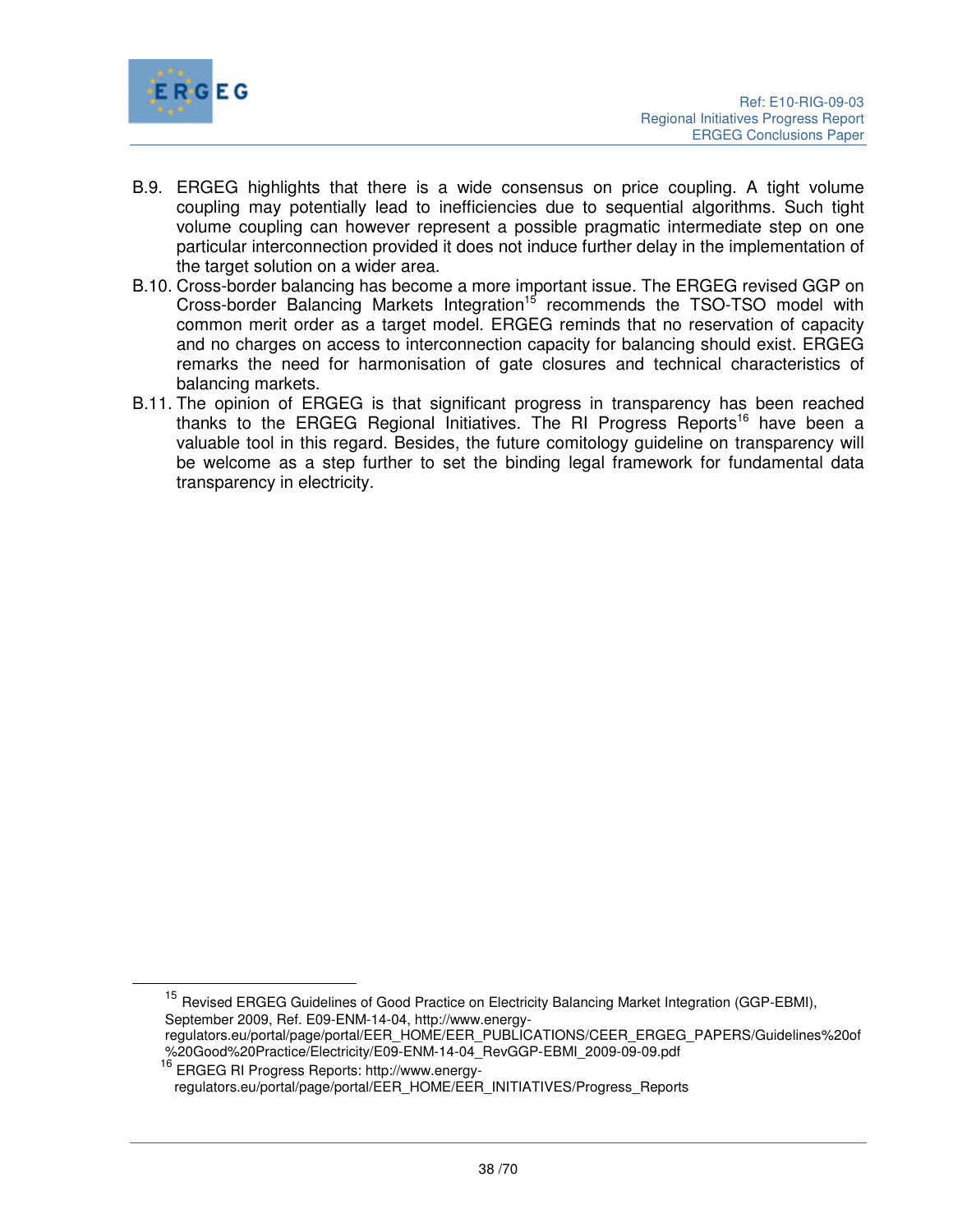

# **Annex 1 – ERGEG**

The European Regulators´ Group for Electricity and Gas (ERGEG) was set up by the European Commission in 2003 as its advisory group on internal energy market issues. Its members are the energy regulatory authorities of Europe. The work of CEER and ERGEG is structured according to a number of working groups, composed of staff members of the national energy regulatory authorities. These working groups deal with different topics, according to their members' fields of expertise.

This report was prepared by the ERI and GRI Task Forces of the Regional Initiatives Group.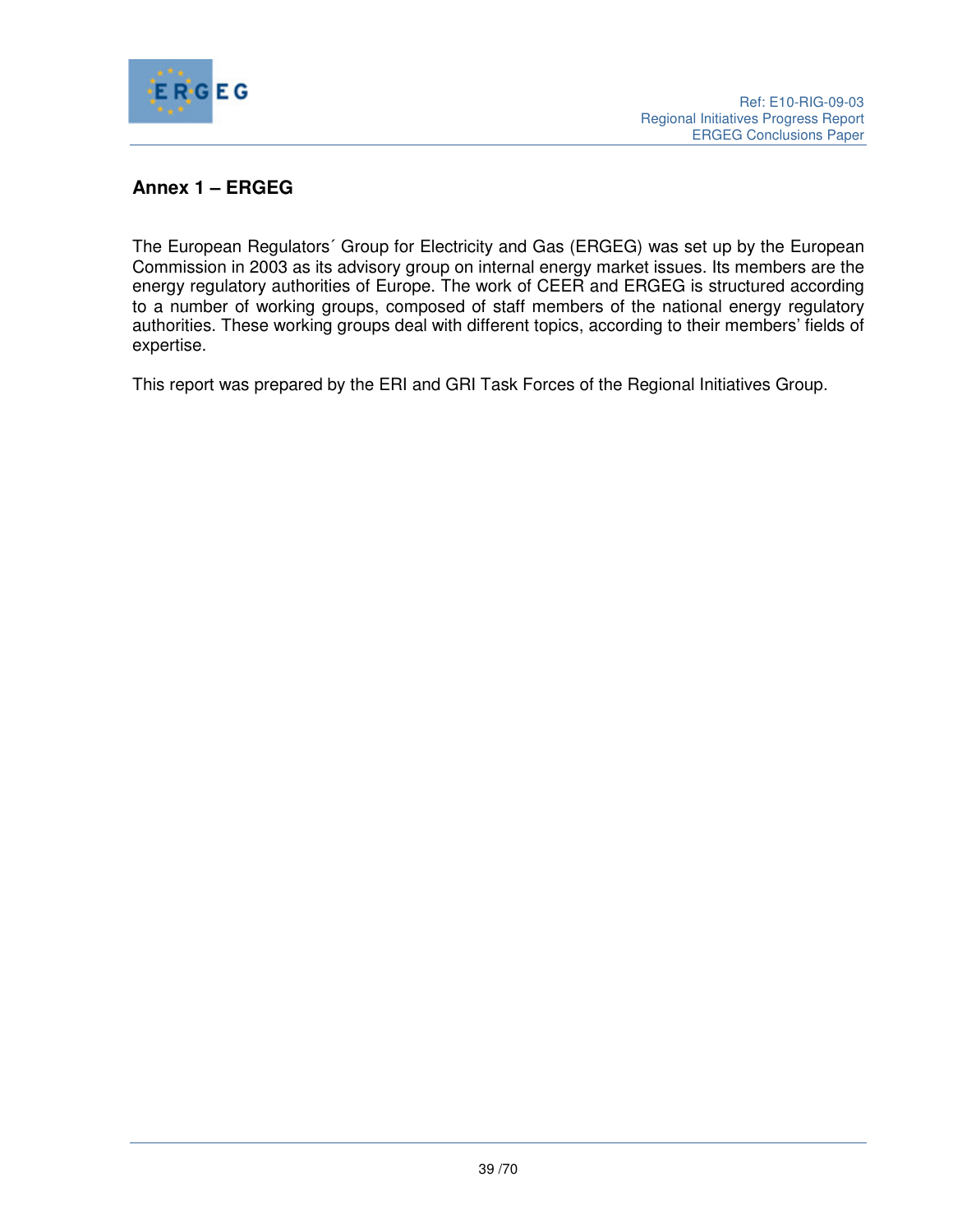

# **Annex 2 – List of abbreviations**

| Term         | <b>Definition</b>                                 |  |  |
|--------------|---------------------------------------------------|--|--|
| CAM          | Capacity allocation mechanism                     |  |  |
| <b>CBP</b>   | Common business praxis                            |  |  |
| CEE          | (ERGEG) Central-East electricity region           |  |  |
| <b>CEER</b>  | Council of European Energy Regulators             |  |  |
| <b>CMP</b>   | Congestion management procedure                   |  |  |
| CS           | (ERGEG) Central-South electricity region          |  |  |
| <b>CW</b>    | (ERGEG) Central-West electricity region           |  |  |
| EEX          | European Energy Exchange                          |  |  |
| <b>EFET</b>  | European Federation of Energy Traders             |  |  |
| <b>ERGEG</b> | European Regulators Group for Electricity and Gas |  |  |
| ERI          | <b>Electricity Regional Initiative</b>            |  |  |
| <b>FTR</b>   | Financial transmission rights                     |  |  |
| <b>FUI</b>   | (ERGEG) France-UK-Ireland electricity region      |  |  |
| <b>GGP</b>   | Guidelines of Good Practice                       |  |  |
| GRI          | Gas Regional Initiative                           |  |  |
| <b>LNG</b>   | Liquefied natural gas                             |  |  |
| <b>NRA</b>   | National Regulatory Authority                     |  |  |
| <b>NTC</b>   | Net transfer capacity                             |  |  |
| <b>NW</b>    | (ERGEG) North-West gas region                     |  |  |
| <b>OBA</b>   | <b>Operational Balancing Agreement</b>            |  |  |
| <b>OS</b>    | Open season                                       |  |  |
| <b>OSP</b>   | Open subscription period                          |  |  |
| <b>PTR</b>   | Physical transmission rights                      |  |  |
| <b>PX</b>    | Power Exchange                                    |  |  |
| <b>RI</b>    | Regional Initiative                               |  |  |
| <b>RIG</b>   | (ERGEG) Regional Initiatives Group                |  |  |
| SoS          | Security of Supply                                |  |  |
| <b>SSE</b>   | (ERGEG) South-South East gas region               |  |  |
| <b>STC</b>   | Short-term capacity                               |  |  |
| SW           | (ERGEG) South-West electricity region             |  |  |
| <b>TSO</b>   | Transmission System Operator                      |  |  |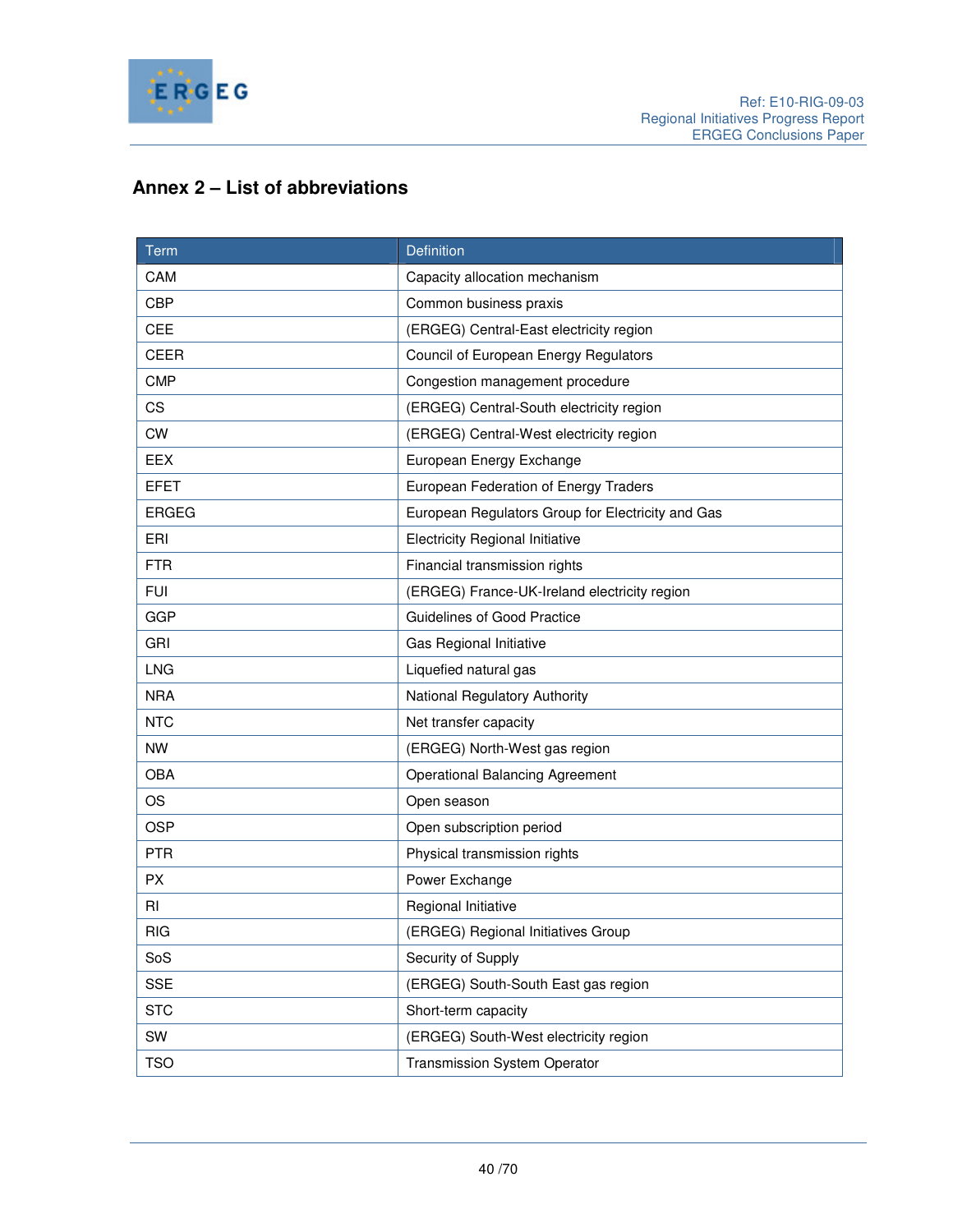

| Term         | <b>Definition</b> |
|--------------|-------------------|
| <b>UIOLI</b> | Use-it-or-lose-it |

Table 1 – List of Abbreviations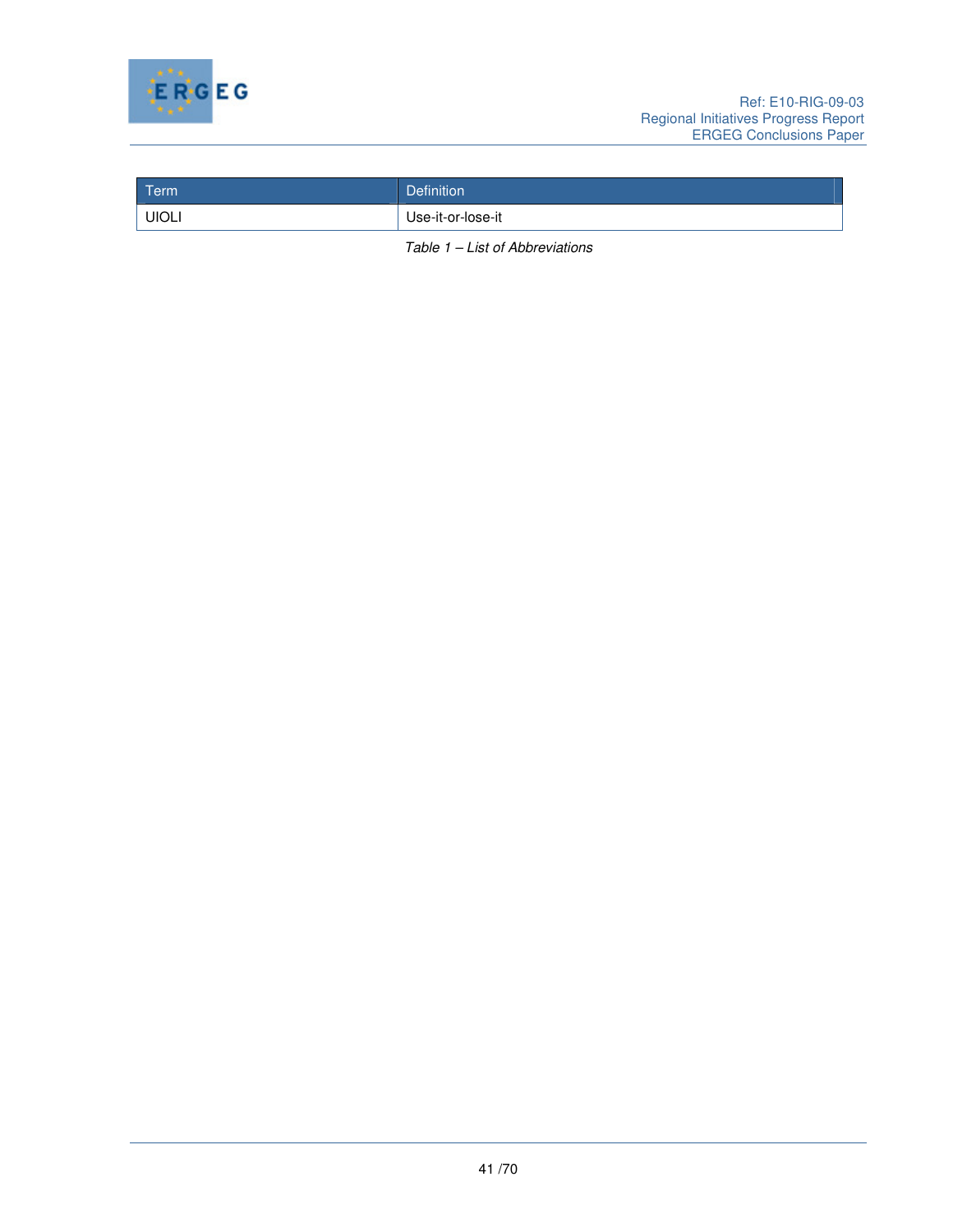

# **Annex 3 – Evaluation of Responses**

# **Responses received**

Responses were received from the following organisations:

| Organisation                                                                                             | Abbreviated name            |
|----------------------------------------------------------------------------------------------------------|-----------------------------|
| Bundesverband der Energie- und Wasserwirtschsaft (Germany<br>Association of Energy and Water Industries) | <b>BDEW</b>                 |
| Centrica Energy plc (UK)                                                                                 | Centrica                    |
| EdF Energy (UK)                                                                                          | <b>EdF</b> Energy           |
| Eidgenössische Elektritzitätskommission Switzerland (Swiss<br><b>Federal Electricity Commission)</b>     | EICom                       |
| E.ON Group                                                                                               | E.ON                        |
| Energie Baden-Württemberg AG                                                                             | EnBW                        |
| Enel S.p.A.                                                                                              | <b>ENEL</b>                 |
| ENI S.p.A.                                                                                               | <b>ENI</b>                  |
| European Network of Transmission System Operators for Gas                                                | <b>ENTSOG</b>               |
| Eurelectric (Union of the Electricity Industry)                                                          | Eurelectric                 |
| The European Union of the Natural Gas Industry                                                           | Eurogas                     |
| Gas Natural - Union Fénosa                                                                               | <b>Gas Natural</b>          |
| Groupement Européen des enterprises et Organismes des<br>Distribution d'Energie                          | <b>GEODE</b>                |
| Iberdrola                                                                                                | Iberdrola                   |
| Redes Energéticos Nacionals and RED Eléctrica de Espana<br>(Iberian TSOs of the SW region)               | <b>REN and RED Eletrica</b> |
| Statoil ASA (NO)                                                                                         | Statoil                     |
| Swissgrid a.g. (Swiss National Grid Company)                                                             | Swissgrid                   |
| Trans Adriatic Pipeline AG                                                                               | <b>TAP</b>                  |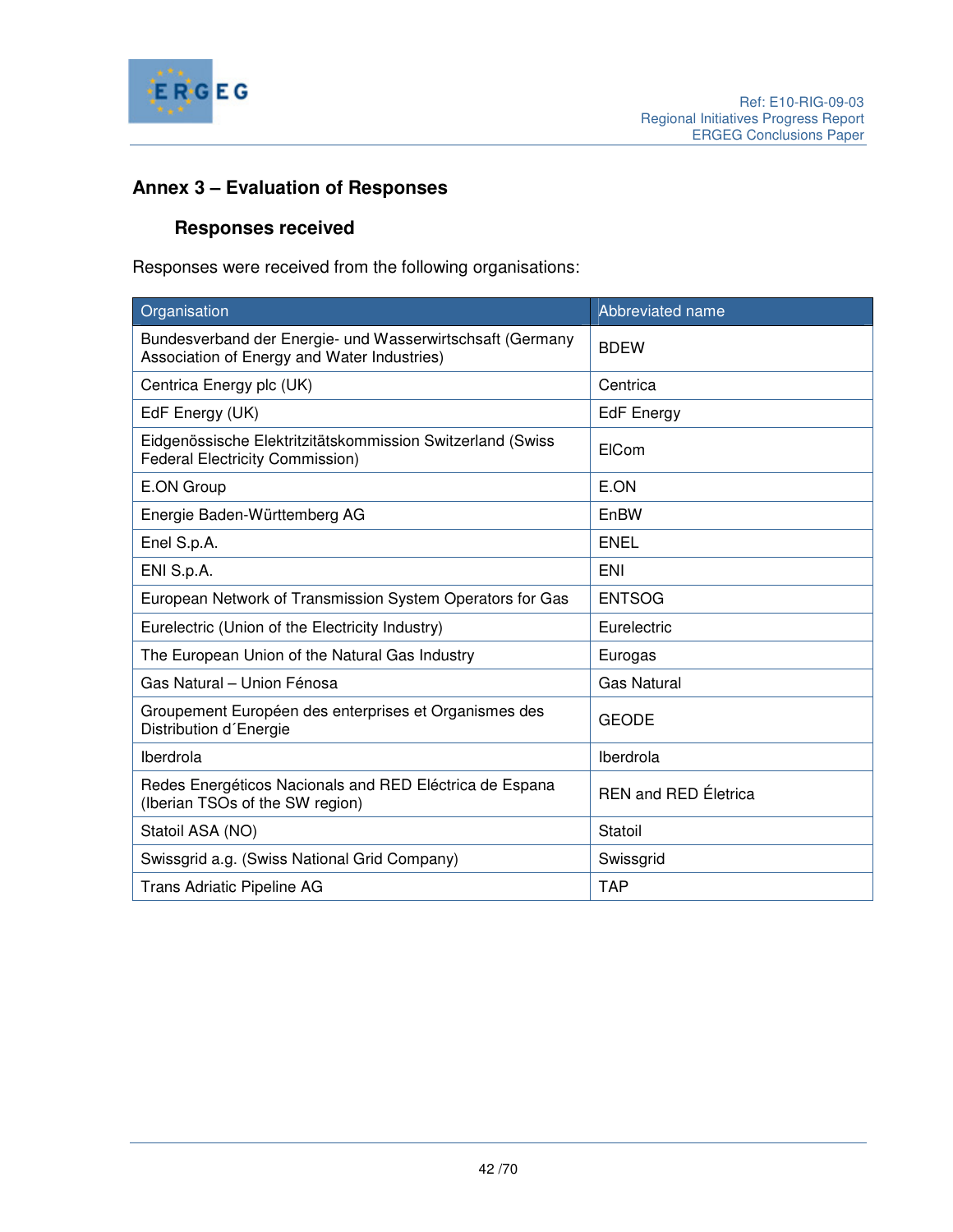

# **Evaluation of responses**

# **A. ERGEG Gas Regional Initiative**

## **Question A.1: From your point of view, what is the main achievement of the Gas Regional Initiative process?**

| <b>Respondents' views</b>                                                                                                                                                                                                                                                      | <b>ERGEG's</b><br>position | <b>Explanation</b>                                                                                                                                 |
|--------------------------------------------------------------------------------------------------------------------------------------------------------------------------------------------------------------------------------------------------------------------------------|----------------------------|----------------------------------------------------------------------------------------------------------------------------------------------------|
| Six respondents consider a main<br>achievement of GRI being a forum to<br>bring together and promote dialogue<br>between all relevant actors in the energy<br>sector - regulators, TSOs and<br>stakeholders (BDEW, Centrica, EdF<br>Energy, confidential, Enel, Statoil).      | Agree                      |                                                                                                                                                    |
| Five respondents believe GRI helps to<br>increase understanding, identify<br>impediments to progress and even<br>harmonise legal differences between<br>countries (BDEW, EdF Energy, Eurogas,<br>Gas Natural).                                                                 | Agree                      |                                                                                                                                                    |
| Four respondents think GRI is a relevant<br>step and accelerates progress towards the<br>creation of the single European energy<br>market (Centrica, Eni, E.ON, Statoil).<br>Another one also sees GRI as a necessary<br>link between the national and UE levels<br>(Eurogas). | Agree                      |                                                                                                                                                    |
| Three respondents believe GRI has<br>enhanced cooperation between TSOs<br>and between operators and stakeholders<br>on a voluntary basis, ahead of EU<br>regulation (BDEW, EdF Energy, Eurogas).                                                                               | Agree                      |                                                                                                                                                    |
| One respondent considers GRI as a good<br>basis for the development of framework<br>guidelines and network codes (EnBW).                                                                                                                                                       | Agree                      | This is a very important consideration for<br>the work of the GRI going forward.                                                                   |
| Four respondents point out some<br>difficulties encountered by the Regional<br>Initiative experience, such as different<br>pace in progress, diverse approaches<br>regarding the same issues or insufficient<br>results (EnBW, E.ON, Gas Natural,<br>Statoil).                 | Acknowledge                | This shows that there is scope for future<br>work to be done in the regions in order to<br>improve their focus, structure, and/or<br>organisation. |
| Other positive actions and achievements in<br>particular projects and issues are pointed                                                                                                                                                                                       | Agree with<br>most         | Regulators consider the results of the<br>OS first phase (sale of capacities from                                                                  |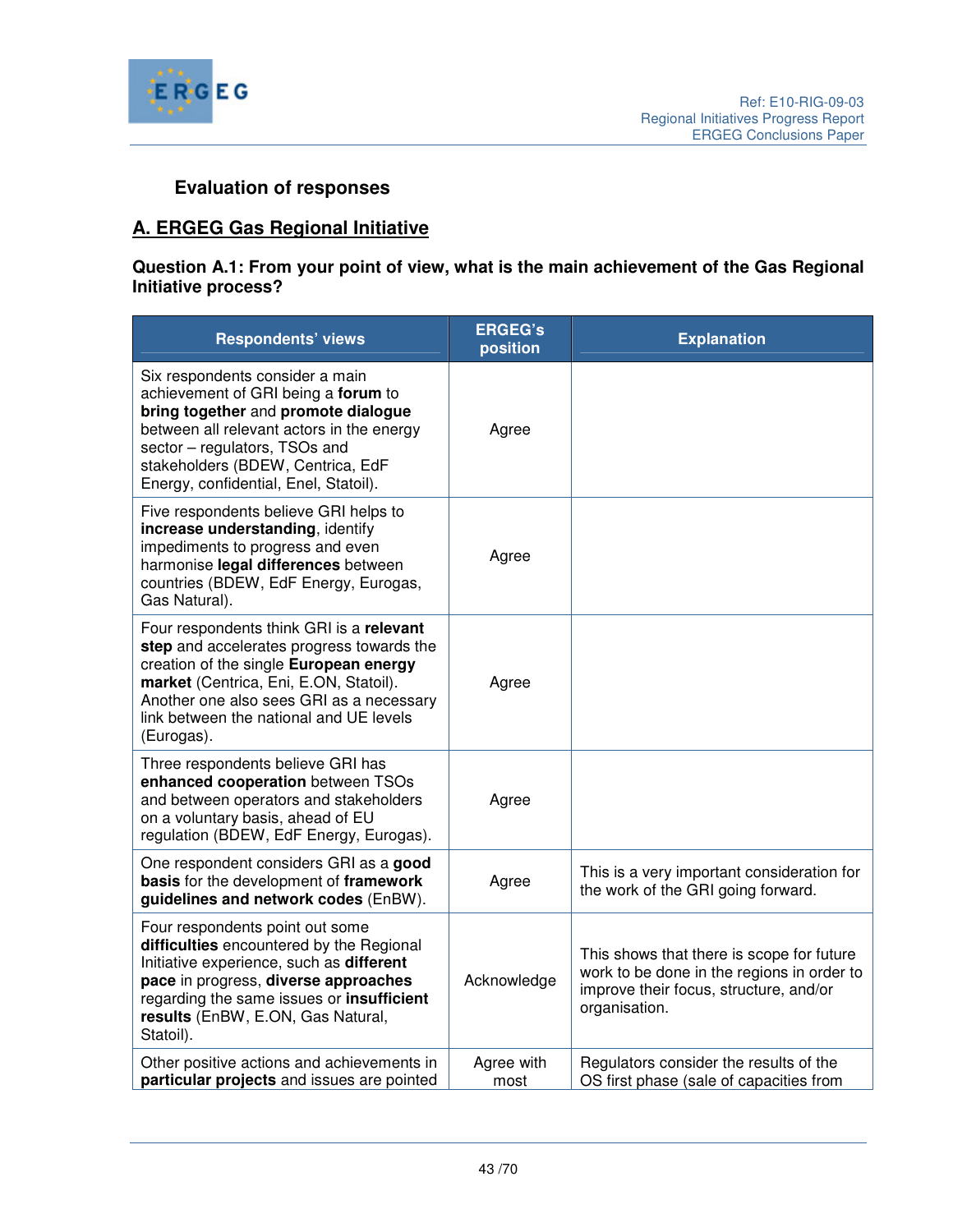

| <b>Respondents' views</b>                                                                                                                                                                                                                                                                                                                               | <b>ERGEG's</b><br>position                                                                             | <b>Explanation</b>                                                                                                                                                                                                                                                                                                                                                                                                                 |
|---------------------------------------------------------------------------------------------------------------------------------------------------------------------------------------------------------------------------------------------------------------------------------------------------------------------------------------------------------|--------------------------------------------------------------------------------------------------------|------------------------------------------------------------------------------------------------------------------------------------------------------------------------------------------------------------------------------------------------------------------------------------------------------------------------------------------------------------------------------------------------------------------------------------|
| out by respondents: Transparency and<br>STC projects in the NW region (Centrica,<br>EdF Energy, Enel); cross-border<br>investment (Open Season and OSP<br>France-Spain) in the South region<br>(confidential, Gas Natural).<br>One response also reveals a project where<br>a better result could have been expected:<br>OS France-Spain (Gas Natural). | comments and<br>acknowledge<br>difficulties<br>arisen when<br>developing<br>some specific<br>projects. | 2013) as a success, bearing in mind that<br>the process combined very different<br>interests and needs of agents that<br>participate on a voluntary basis, and that<br>it was the first OS launched between<br>both countries, involving four balancing<br>zones and four TSOs. Lessons learnt<br>from this process are being considered<br>in the development of the OS second<br>phase (sale of new capacities from<br>$2015$ ). |

# **Investment in new infrastructure**

**Question A.2: Do you consider that Gas Regional Initiative (GRI) projects have effectively contributed to cross-border investment process? What kind of improvement would you expect?** 

| <b>Respondents' views</b>                                                                                                                                                                                                                                                                                                                                                         | <b>ERGEG's</b><br>position | <b>Explanation</b>                                                               |
|-----------------------------------------------------------------------------------------------------------------------------------------------------------------------------------------------------------------------------------------------------------------------------------------------------------------------------------------------------------------------------------|----------------------------|----------------------------------------------------------------------------------|
| Seven respondents consider GRI has<br>indeed contributed to cross-border<br>investment (BDEW, EdF Energy,<br>confidential, Centrica, Eni, Eurogas, Gas<br>Natural). They bring the example of<br>projects like France-Spain OS-OSP,<br>France-Belgium and Germany-<br>Netherlands OS.                                                                                             | Agree                      |                                                                                  |
| One respondent feels GRI has not been<br>effective on cross-border investment, but<br>have at least drawn attention to the topic<br>and stressed challenges (Enel).                                                                                                                                                                                                               | Acknowledge                |                                                                                  |
| Respondents identify some impediments<br>to progress in this area:<br>- Inconsistent national legal regimes<br>(BDEW, EnBW, Statoil);<br>- Lack of incentives for TSOs in NW<br>region (EdF Energy);<br>- Lack of coordination between TSOs<br>(EnBW, Statoil);<br>- Shippers bear most of the risk due to<br>asymmetric timing or lack of<br>information in investment processes | Agree with most            | Cautious acknowledgement of the<br>E.ON point of the allowed cost of<br>capital. |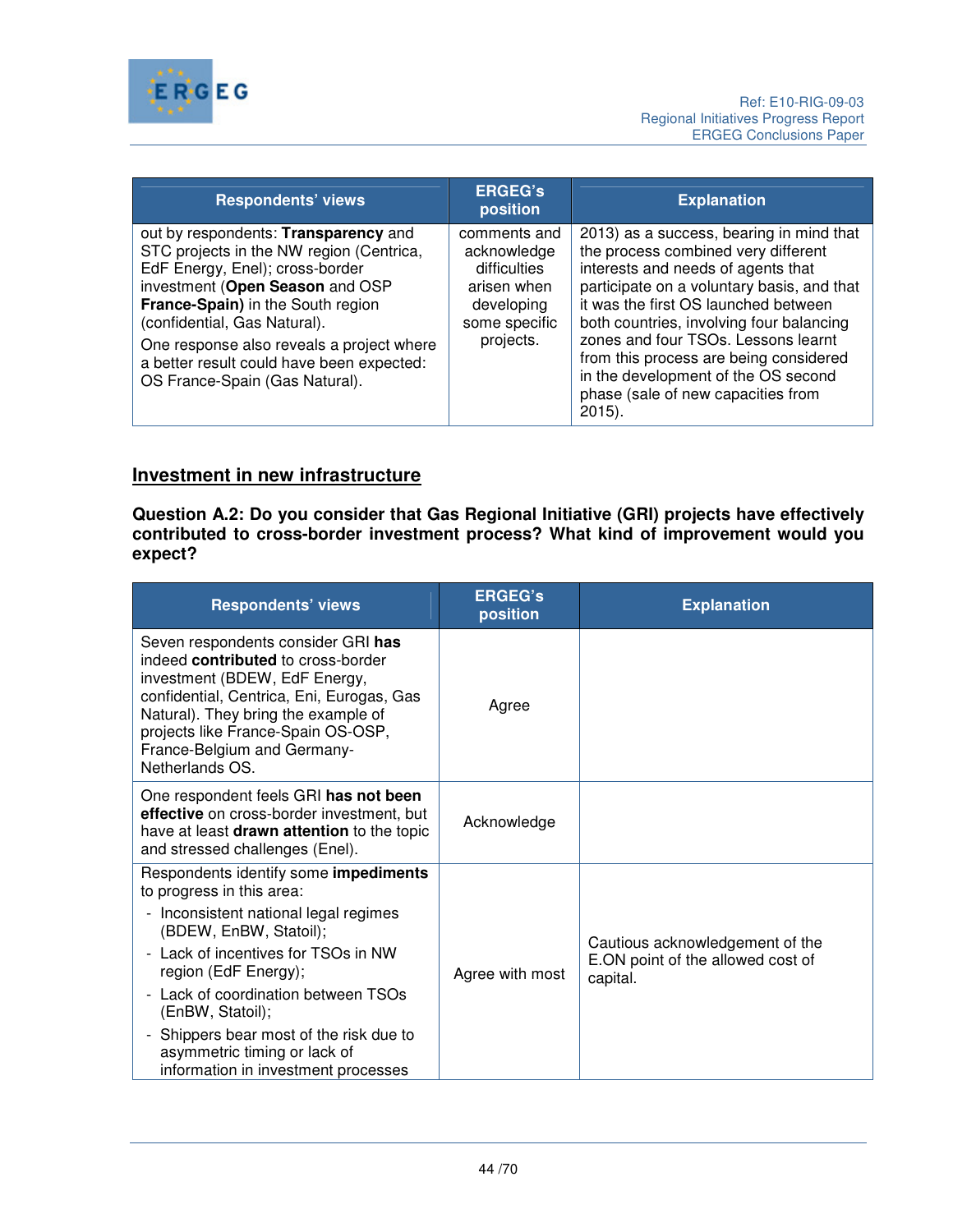

| <b>Respondents' views</b>                                                                                                                                                                                                                                                                                                                                                                                                                                                                                                                                                                                                                                                                                                                                                                                                                                                       | <b>ERGEG's</b><br>position | <b>Explanation</b>                     |
|---------------------------------------------------------------------------------------------------------------------------------------------------------------------------------------------------------------------------------------------------------------------------------------------------------------------------------------------------------------------------------------------------------------------------------------------------------------------------------------------------------------------------------------------------------------------------------------------------------------------------------------------------------------------------------------------------------------------------------------------------------------------------------------------------------------------------------------------------------------------------------|----------------------------|----------------------------------------|
| (EnBW, Statoil);<br>- Varied interpretations of GGPOS<br>(EnBW);<br>The voluntary nature of GRI (Enel);<br>In most countries the allowed cost of<br>capital is not sufficient to attract<br>investment. Time lag between start of<br>assets operation and revenue and<br>unachievable efficiency targets (E.ON);<br>The market demand and interest in<br>some projects (e.g. Biriatou in the<br>South gas region) and its contribution<br>to market integration and SoS not<br>properly taken on board (Gas Natural);<br>Uncertainty in regulation and/or tariffs<br>in some cases like the France-Belgium<br>or the Danish TSOs-Gasunie-GTS OS<br>(Statoil).                                                                                                                                                                                                                   |                            |                                        |
| The main improvements and future<br>actions in this area suggested by<br>respondents are:<br>- Putting more emphasis on cross-<br>border investment (EnBW, Eurogas);<br>Implementing recommendations of the<br>NW investment project (Centrica);<br>Assessing compliance with GGPOS<br>and improve GGPOS (Centrica);<br>Establishing and publishing maximum<br>physical available capacity, and<br>requiring TSOs to release it (EdF<br>Energy);<br>Developing appropriate incentive<br>schemes and price controls (EdF<br>Energy);<br>NRAs should harmonise regulatory<br>frameworks (EnBW);<br>Promoting market-based instruments<br>such as Open Seasons (Eni);<br>Contributing to the future development<br>of the EU 10-year Network<br>Development Plan (Eni);<br>Providing tools and mechanisms to<br>overcome impasses (Statoil);<br>- Provide shippers with regulatory | Agree                      | All of them are very important points. |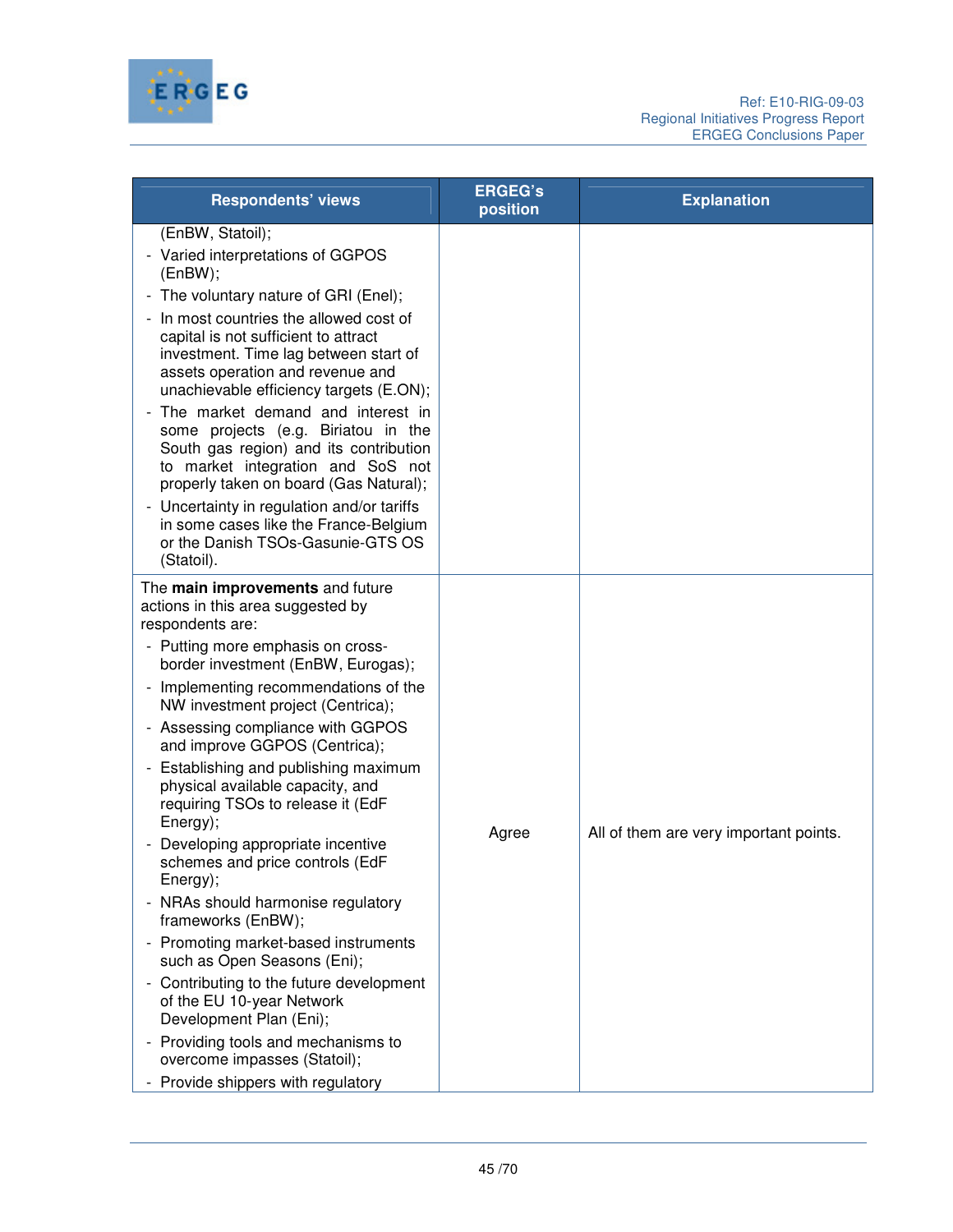

| <b>Respondents' views</b>                                                                                                                                    | <b>ERGEG's</b><br>position | <b>Explanation</b> |
|--------------------------------------------------------------------------------------------------------------------------------------------------------------|----------------------------|--------------------|
| stability through similar procedures<br>and methodologies for capacity<br>allocation and tariff calculation<br>(Statoil);                                    |                            |                    |
| Carrying out an impact assessment<br>from previous OS experiences<br>(Statoil).                                                                              |                            |                    |
| One respondent (TAP) believes that<br>consistency and coherence across<br>borders are the main preconditions for<br>implementation of cross-border projects. |                            |                    |

# **Capacity allocation and congestion management**

**Question A.3: What lessons do you draw from GRI projects in the area of access to crossborder capacity? Do the current GRI projects on capacity allocation harmonisation meet your expectations?** 

| <b>Respondents' views</b>                                                                                                                                                                                                                                                                                                                                                                                              | <b>ERGEG's</b><br>position | <b>Explanation</b>                                                                                                                                                                                                                                 |
|------------------------------------------------------------------------------------------------------------------------------------------------------------------------------------------------------------------------------------------------------------------------------------------------------------------------------------------------------------------------------------------------------------------------|----------------------------|----------------------------------------------------------------------------------------------------------------------------------------------------------------------------------------------------------------------------------------------------|
| The results in this field are explicitly<br>deemed positive by two respondents (EdF<br>Energy, Eni), disappointing by other two<br>respondents (Centrica, Enel) and positive<br>but limited by another one (Eurogas).                                                                                                                                                                                                  | Acknowledge                | The definition of some principles by<br><b>ERGEG through the framework</b><br>guidelines on CAM, together with the<br>prospect of binding network codes and<br>possibly comitology guidelines for CMP,<br>should be a driver for further progress. |
| The main problems and obstacles to<br>progress identified in this area are,<br>according to responses:<br>- A lack of flexibility or legal barriers in<br>national regulation (BDEW, Eurogas);<br>- A lack of firm capacity at many major<br>entry/exit points and restrictions to its<br>release (EdF Energy);<br>Different lead times in capacity<br>-<br>allocation mechanisms and regulatory<br>divergences (Eni). | Acknowledge                | The key issue seems to be the existence<br>of contractual congestion in many<br>interconnection points.                                                                                                                                            |
| The main lessons learned in this area<br>mentioned by respondents are the<br>following:<br>- The need for legislative changes in<br>some Member States (BDEW,                                                                                                                                                                                                                                                          | Agree with<br>most         | These are very important points.                                                                                                                                                                                                                   |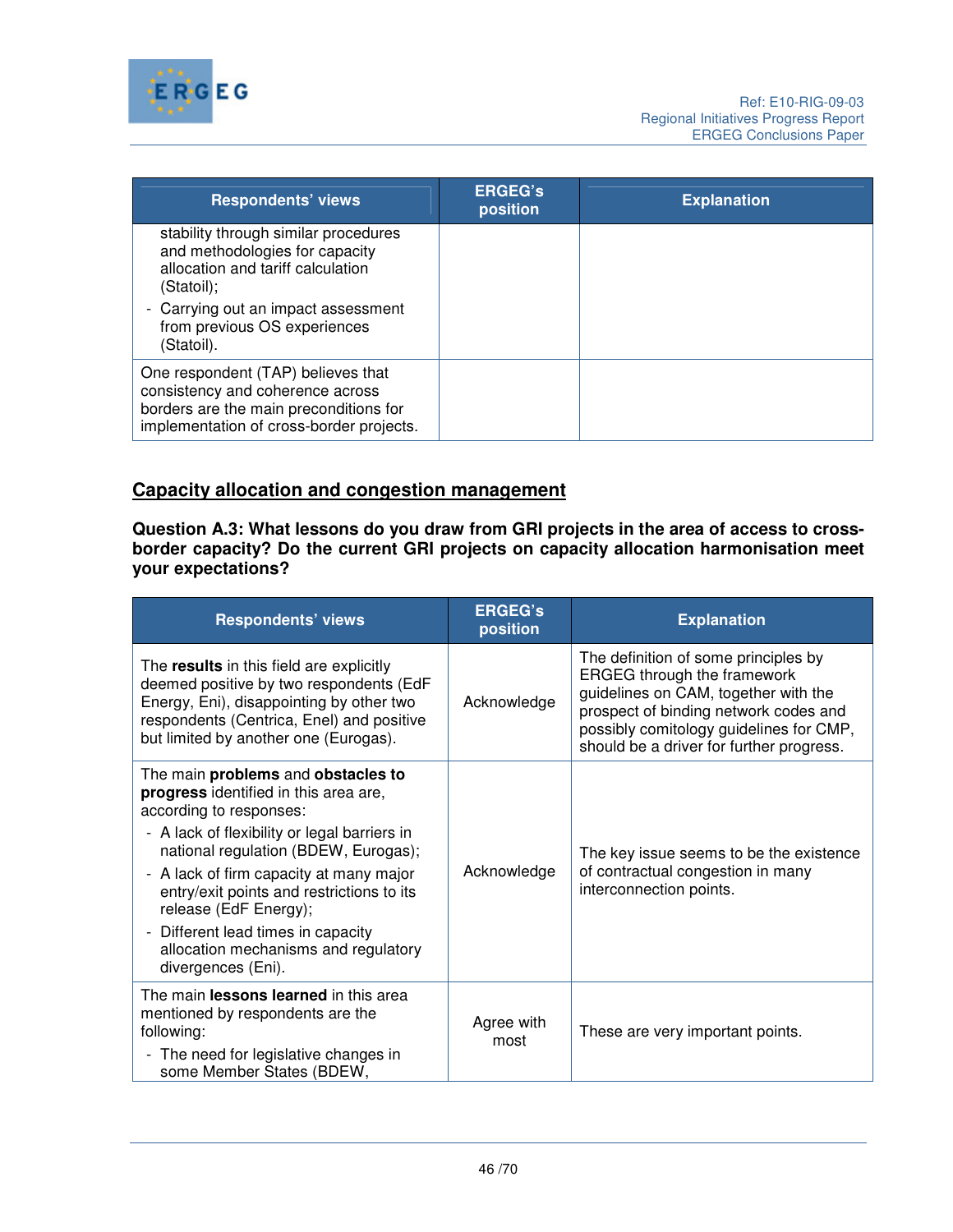

| <b>Respondents' views</b>                                                                                                                                                                                      | <b>ERGEG's</b><br>position | <b>Explanation</b> |
|----------------------------------------------------------------------------------------------------------------------------------------------------------------------------------------------------------------|----------------------------|--------------------|
| Centrica);                                                                                                                                                                                                     |                            |                    |
| Links between STC access and<br>transmission charging structure<br>(Centrica);                                                                                                                                 |                            |                    |
| Incentives for TSOs to secure and<br>release additional capacity to the market<br>$(Centrica)$ ;                                                                                                               |                            |                    |
| - NRAs should put greater pressure on<br>TSOs to ensure firm capacity is made<br>available (EdF Energy);                                                                                                       |                            |                    |
| - The benefits of cooperation and<br>coordination (confidential, E.ON);                                                                                                                                        |                            |                    |
| Harmonisation of capacity allocation<br>mechanisms should take into account<br>particularities in each Member State<br>(confidential);                                                                         |                            |                    |
| GRI NW playing a major role in<br>implementing CAM and CMP fast and<br>efficiently (EnBW);                                                                                                                     |                            |                    |
| Access to cross-border capacity cannot<br>be solved within the GRI framework<br>only. It needs to be done at a<br>supranational level and a strong<br>commitment of TSO and regulators is<br>necessary (Enel); |                            |                    |
| Compatible booking and operational<br>procedures and harmonised products<br>are necessary (Eni, E.ON);                                                                                                         |                            |                    |
| RIs could become an appropriate forum<br>to identify the challenges in terms of<br>European wide harmonisation (Statoil).                                                                                      |                            |                    |
| Some examples of concrete achievements<br>and difficulties are mentioned regarding the<br>secondary capacity platform project in the<br>NW region and the French-Spanish OSP<br>(Statoil).                     |                            |                    |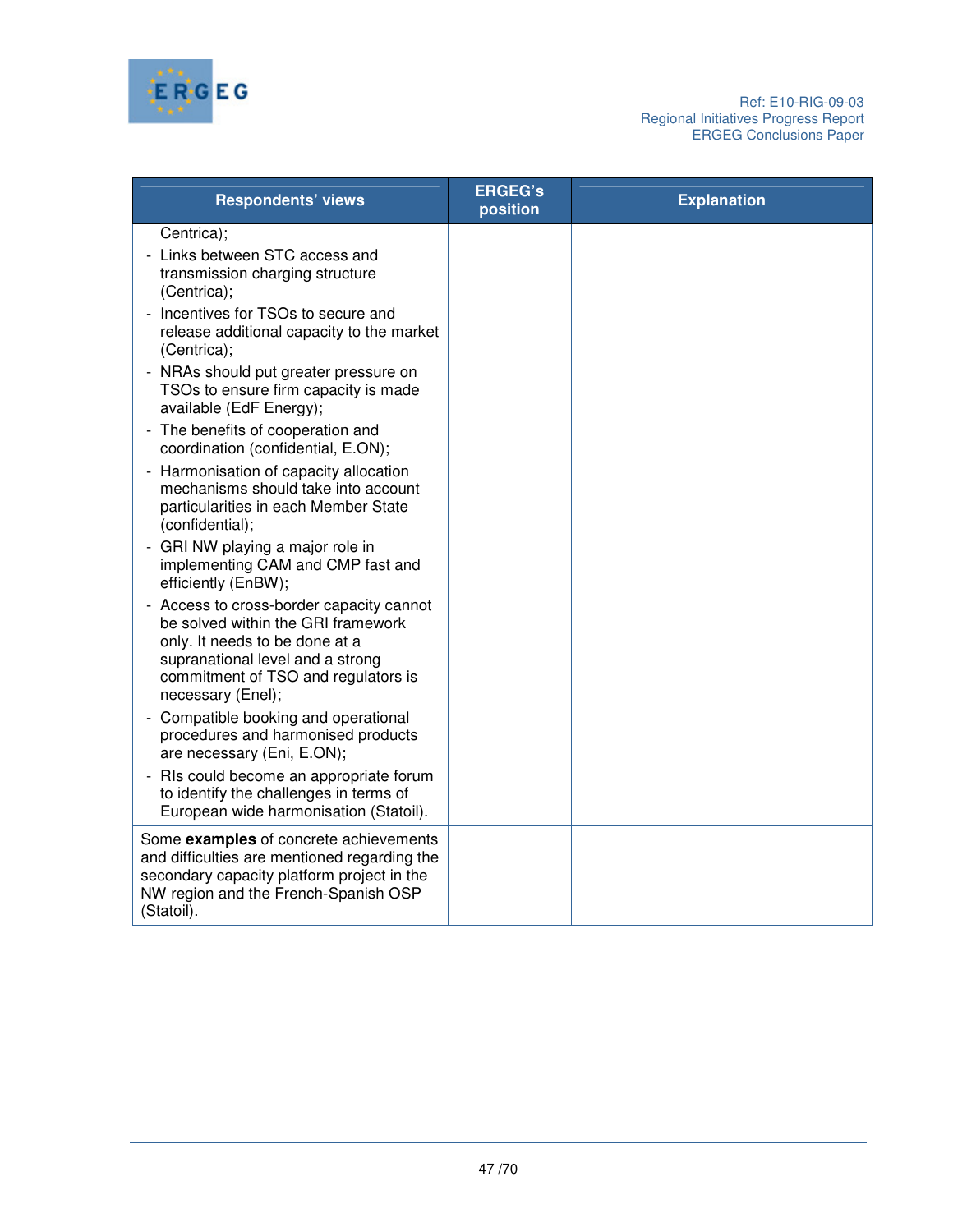

**Question A.4: Would there be real benefits if, at this stage, the GRI tried to seek better coordination at a cross-regional level? How do you value the experience acquired with the capacity projects in the regions? What type of projects should be developed in the future?** 

**Note**: three respondents have not explicitly answered this question (they answered jointly to A.3-A.4).

| <b>Respondents' views</b>                                                                                                                                                                                                                                                                                                                                                                                                                                                                                                                                                                                                                                            | <b>ERGEG's</b><br>position | <b>Explanation</b>                                                                                                                                                                                                                                                                                                            |
|----------------------------------------------------------------------------------------------------------------------------------------------------------------------------------------------------------------------------------------------------------------------------------------------------------------------------------------------------------------------------------------------------------------------------------------------------------------------------------------------------------------------------------------------------------------------------------------------------------------------------------------------------------------------|----------------------------|-------------------------------------------------------------------------------------------------------------------------------------------------------------------------------------------------------------------------------------------------------------------------------------------------------------------------------|
| Two respondents deem cross-regional<br>coordination important but they think<br>priority should be given to intra-regional<br>coordination of cross-border initiatives<br>(BDEW, Centrica). Gas Natural states that<br>better coordination at cross-regional level<br>would improve market integration.                                                                                                                                                                                                                                                                                                                                                              |                            | Inter-regional is as important as intra-<br>regional coordination. The framework<br>guidelines provide a useful framework to<br>ensure inter-regional coherence and<br>convergence. It is also important that<br>national developments fit in with efforts<br>at the borders, both in inter and intra -<br>regional projects. |
| The following projects and approaches<br>are asked to be favoured in the future:<br>- Market driven projects (BDEW, Eni,<br>Eurogas). Open Seasons in the South<br>region (Gas Natural);<br>- Projects ensuring the free flow of gas<br>(EdF Energy);<br>Focusing in a few credible projects<br>(confidential);<br>Coherence and convergence between<br>regions (Eni);<br>Projects enhancing SoS (Eurogas);<br>$\qquad \qquad -$<br>- UIOLI in case of congestion for vertically<br>integrated TSOs who do not invest (Gas<br>Natural);<br>Implementation of consistent congestion<br>management mechanisms through<br>cooperation of the adjacent TSOs<br>$(TAP)$ . |                            | In addition, ERGEG notes that GRI<br>provides a forum for testing the principles<br>and solutions proposed through draft<br>framework guidelines.                                                                                                                                                                             |
| Regarding the main findings of previous<br>experience, a respondent points out that<br>investments in cross-border capacity are<br>limited by the different interests of<br>stakeholders, the absence of a rule to<br>determine how much capacity is needed<br>and the issue of costs allocation (Enel).                                                                                                                                                                                                                                                                                                                                                             |                            | The 10-year investment plan and its<br>application should help in developing a<br>common view.                                                                                                                                                                                                                                |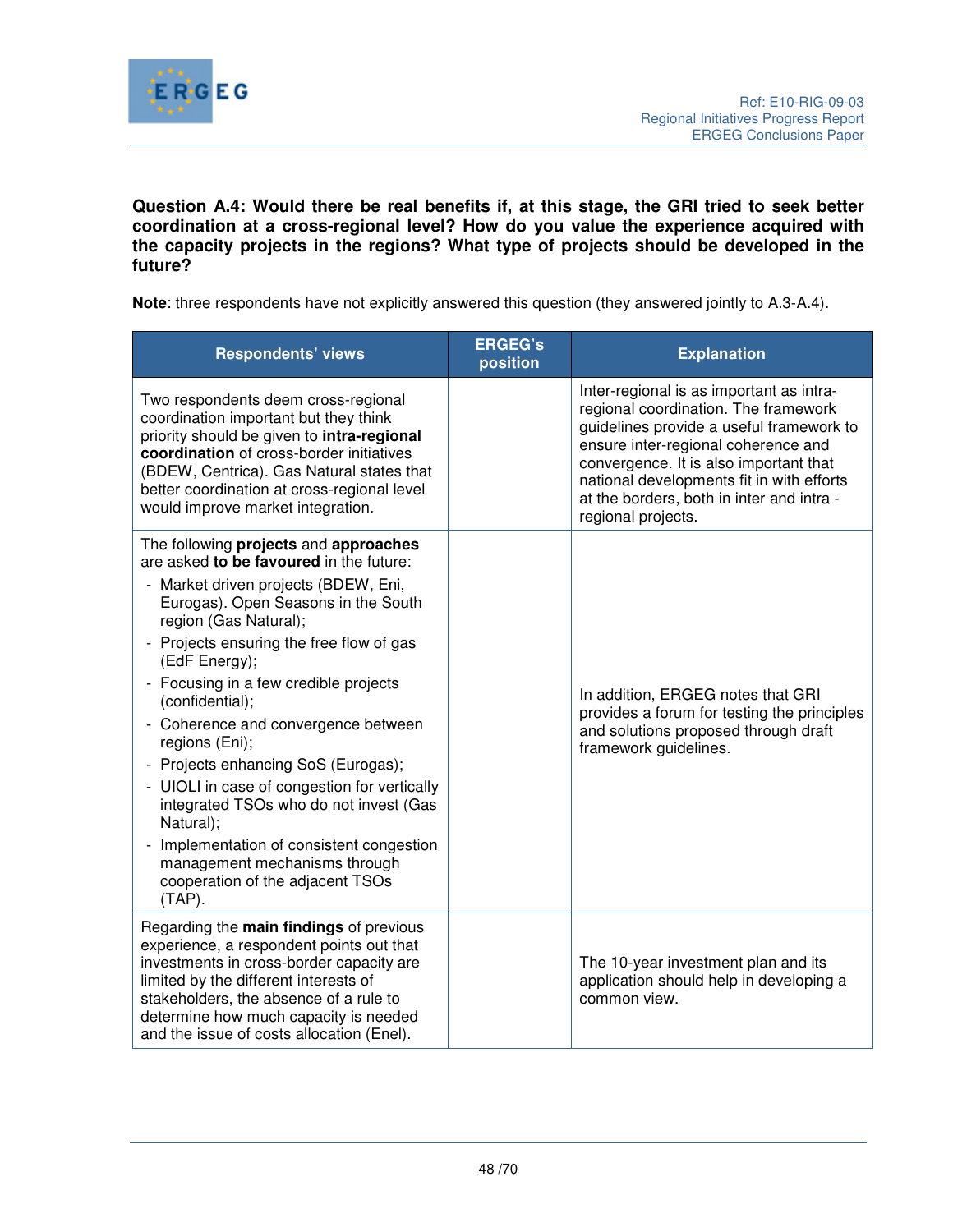

# **Transparency**

**Question A.5: What would you expect to be the contribution of the GRI to transparency going forward? Do the current projects in the three regions meet your expectations?** 

| <b>Respondents' views</b>                                                                                                                                                                                                                                                                        | <b>ERGEG's</b><br>position                           | <b>Explanation</b>                                                                                                                                                                                                                                                                                                               |
|--------------------------------------------------------------------------------------------------------------------------------------------------------------------------------------------------------------------------------------------------------------------------------------------------|------------------------------------------------------|----------------------------------------------------------------------------------------------------------------------------------------------------------------------------------------------------------------------------------------------------------------------------------------------------------------------------------|
| Transparency is explicitly considered a<br>core issue for three respondents (EnBW,<br>Eni, E.ON).                                                                                                                                                                                                | Agree                                                |                                                                                                                                                                                                                                                                                                                                  |
| Six respondents highlight the transparency<br>project developed in the NW region as a<br>good example of successful action in this<br>area (BDEW, Centrica, EdF Energy,<br>Eurogas, Statoil, Enel), though two show<br>some degree of disappointment about<br>results (Centrica, Statoil).       | Agree                                                | Note that the NW region has signalled<br>further scope for improving transparency<br>of transmission and storage systems,<br>but this work would better take place<br>after we have more clarity on the pan-<br>European transparency requirements<br>that will stem from the Commission<br>comitology proposal on transparency. |
| In the South region, one respondent<br>(confidential) thinks transparency has been<br>clearly improved. Another one believes<br>more transparency should be envisaged.<br>Stakeholders ask for more visibility and<br>transparency from NRAs and TSOs on<br>investment decisions (confidential). | Acknowledge                                          | Measures to improve transparency<br>regarding investments in the South<br>region have been considered in the<br>South region work plan for 2010 and, in<br>particular, in the second phase of the<br>Open Season, aimed at selling new<br>interconnection capacities available in<br>2015 between Spain and France.              |
| The GTE+ Transparency Platform is<br>underscored as another good step forward<br>in this area, though its voluntary nature and<br>a lack of harmonisation limits usefulness<br>(Enel).                                                                                                           | Acknowledge                                          | But regulators see the Transparency<br>Platform as a development in progress.<br>What is key for all TSOs is to make the<br>actual data requirements of the 3rd<br>Package available to the market (e.g. on<br>transmission capacity and flows) as<br>close as possible to real time.                                            |
| A respondent (EnBW) sees the role of GRI<br>as a catalyser for fast implementation of<br>transparency in infrastructure data; another<br>one sees it in tracking and reporting<br>developments within each region (E.ON).                                                                        | Agree with the<br>fast<br>implementation<br>approach | Reporting on progress and transparency<br>on the work of the GRI is also important.                                                                                                                                                                                                                                              |
| The importance of a robust stakeholders'<br>role in this field is highlighted (Eurogas).                                                                                                                                                                                                         | Agree                                                | User preferences are key to understand<br>what information is needed.                                                                                                                                                                                                                                                            |
| Linguistic barriers are mentioned as an<br>obstacle to progress in transparency (Eni).                                                                                                                                                                                                           | Acknowledge                                          |                                                                                                                                                                                                                                                                                                                                  |
| The goal in transparency in Europe should,<br>for one respondent (Enel), be a harmonised<br>transparency platform, and ultimately in the                                                                                                                                                         | <b>Disagree</b>                                      | Whilst we acknowledge that easy,<br>centralised access to data is important,<br>the platform format is not the priority.                                                                                                                                                                                                         |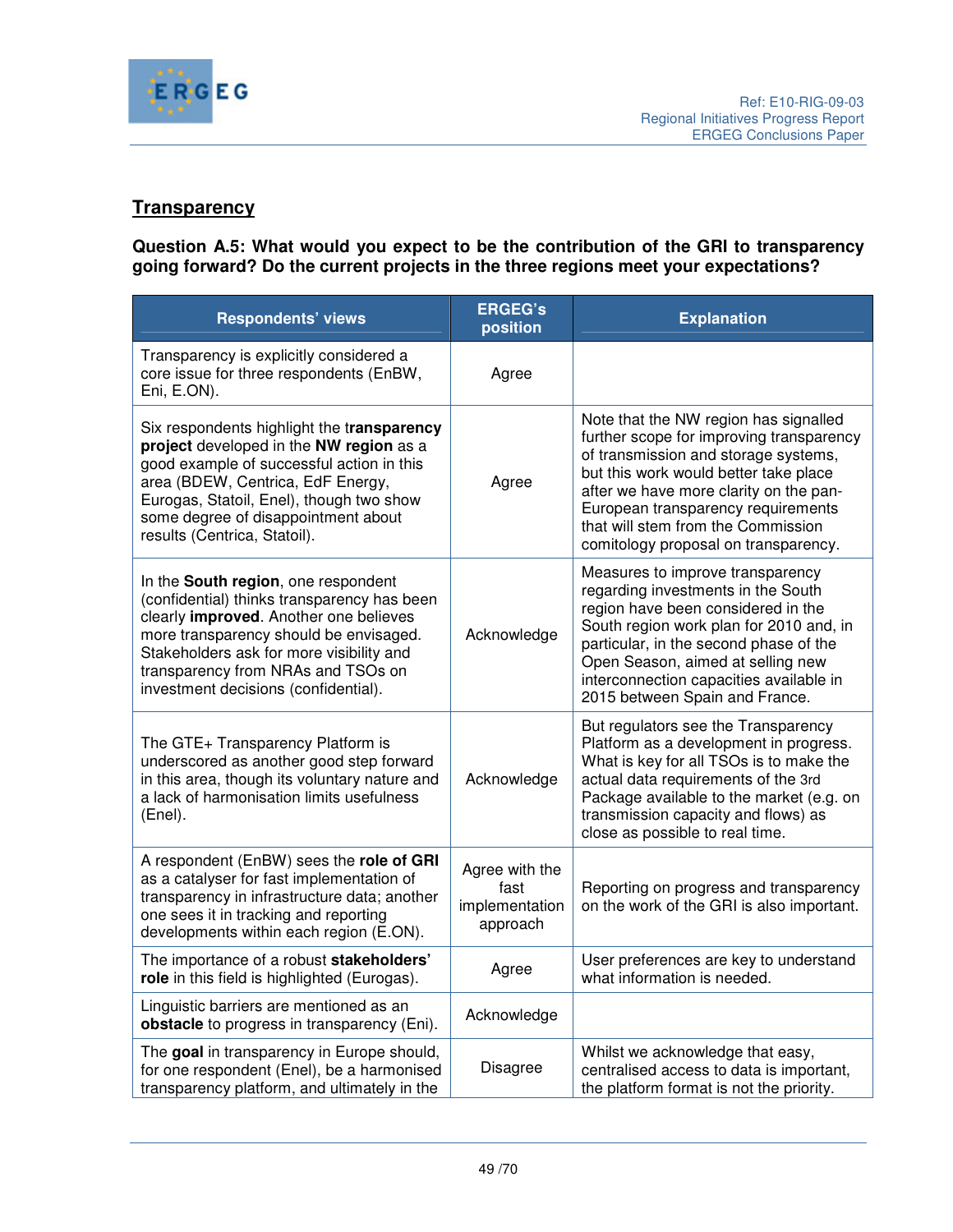

| <b>Respondents' views</b>                                                                                                                                                                                            | <b>ERGEG's</b><br>position | <b>Explanation</b>                                                                                                   |
|----------------------------------------------------------------------------------------------------------------------------------------------------------------------------------------------------------------------|----------------------------|----------------------------------------------------------------------------------------------------------------------|
| longer-term the implementation of the one-<br>stop-shop for capacity booking. Another<br>respondent (Eni) thinks the goal should be<br>reaching a "reference level" of<br>transparency.                              |                            | The priority is for all TSOs to make<br>capacity and utilisation data available to<br>the market in a timely manner. |
| Four respondents refer to the<br>implementation of current requirements and<br>the revision of the transparency guidelines<br>in Regulation 1775/2005 as the next main<br>challenges (BDEW, Statoil, Centrica, Eni). | Agree                      |                                                                                                                      |

## **Question A.6: How could this work help to ensure that the requirements of the 3rd Package are met in a consistent way across the three gas regions?**

**Note**: six respondents have not explicitly answered this question (they answered jointly to A.5-A.6).

| Respondents' views                                                                                                                                                                 | <b>ERGEG's</b><br>position | Explanation |
|------------------------------------------------------------------------------------------------------------------------------------------------------------------------------------|----------------------------|-------------|
| For two respondents, it is <b>important</b> that<br>the transparency requirements are applied<br>consistently throughout Europe through a<br>cross-regional approach (BDEW, Enel). | Agree                      |             |
| To ensure a consistent application of 3rd<br>Package requirements, the following<br>proposals are made:                                                                            |                            |             |
| GRIs should be the framework to<br>ensure cross-regional coordination<br>(BDEW);                                                                                                   |                            |             |
| Better coordination of rules and<br>$\overline{a}$<br>requirements across regions (EdF<br>Energy);                                                                                 |                            |             |
| The harmonisation of regulation across<br>$\overline{\phantom{0}}$<br>countries (Enel);                                                                                            | Agree                      |             |
| Strong support from EU authorities<br>$\overline{\phantom{0}}$<br>(Enel);                                                                                                          |                            |             |
| Make progress in the three regions to<br>$\overline{a}$<br>meet the requirements from the 3rd<br>Package (Eurogas);                                                                |                            |             |
| Timely and coordinated transposition<br>$\overline{a}$<br>and implementation of the 3rd Package<br>through exchanging of experiences<br>across borders (TAP).                      |                            |             |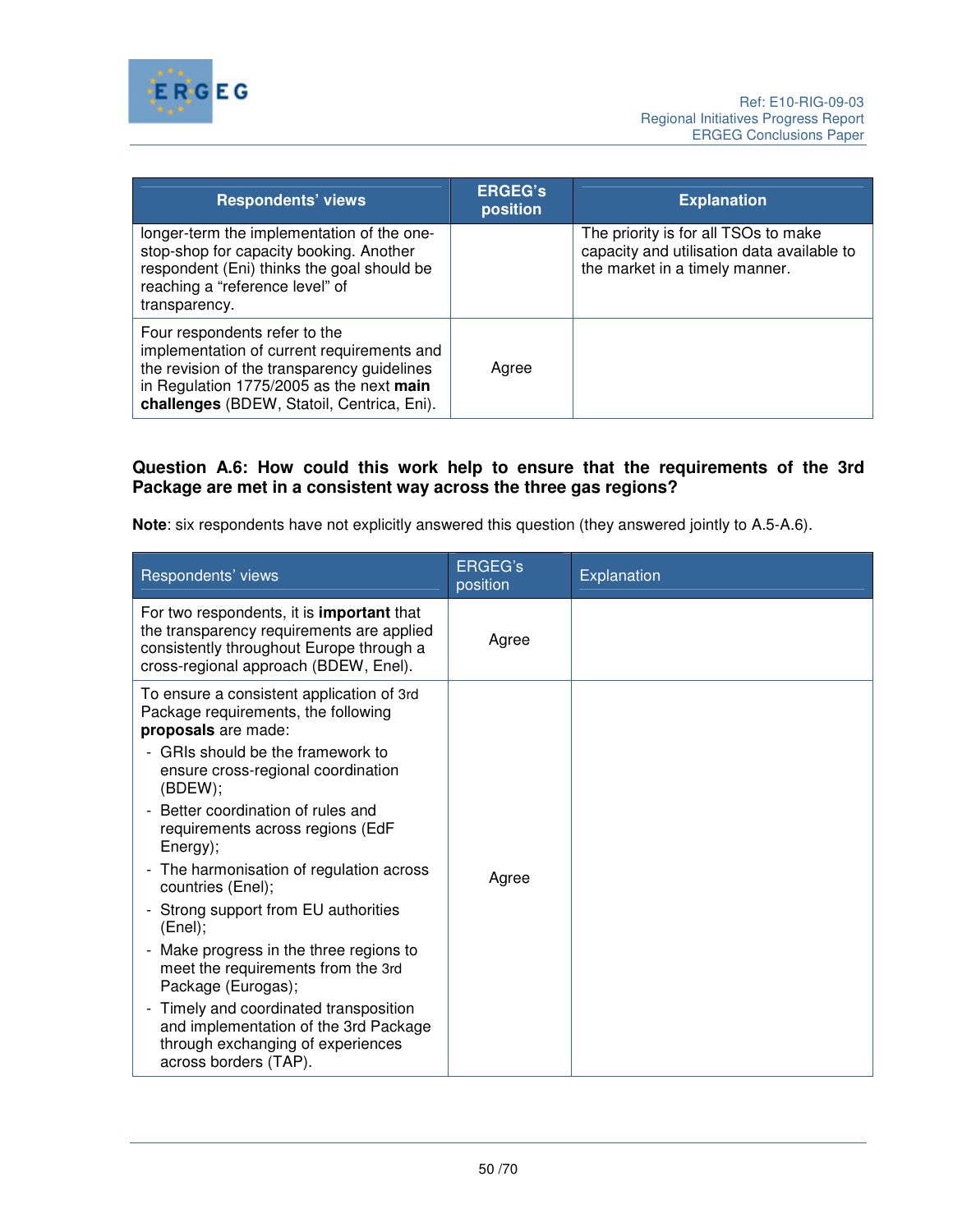

| Respondents' views                                                                                                                                                                                                                                       | ERGEG's<br>position | Explanation |
|----------------------------------------------------------------------------------------------------------------------------------------------------------------------------------------------------------------------------------------------------------|---------------------|-------------|
| The NW region (Centrica), the UK gas<br>market (EdF Energy) and the data<br>harmonisation by EASEE-gas are<br>mentioned as examples of best practice.<br>Quarterly reports are also believed to give<br>the market confidence in progress<br>(Centrica). | Agree               |             |

# **Interoperability and hub development**

**Question A.7: What further actions would you expect from the GRI in this area in order to contribute to interoperability and hub development?**

| <b>Respondents' views</b>                                                                                                                                                                                                                                                                                                                                                                                                                                                                                                                                                                                                                                                                                             | <b>ERGEG's</b><br>position | <b>Explanation</b>                                                                                                                     |
|-----------------------------------------------------------------------------------------------------------------------------------------------------------------------------------------------------------------------------------------------------------------------------------------------------------------------------------------------------------------------------------------------------------------------------------------------------------------------------------------------------------------------------------------------------------------------------------------------------------------------------------------------------------------------------------------------------------------------|----------------------------|----------------------------------------------------------------------------------------------------------------------------------------|
| The following actions and approaches are<br>asked to be the priorities in the future in this<br>area:<br>Market driven solutions (BDEW,<br>Centrica, EnBW);<br>- The concept of regional hubs and trading<br>(BDEW, Eurogas, Gas Natural);<br>Harmonising products and procedures<br>such as balancing regimes (EnBW);<br>Hubs conceived as balancing points or<br>as gas stock exchanges could be<br>consistent solutions (Eni). In addition to<br>physical hubs, Eni would be in favour of<br>financial hubs;<br>- All solutions bringing to more liquid<br>markets (Eni).<br>A strong political support and a "single"<br>voice" from NRAs and a harmonised<br>regulatory framework is deemed necessary<br>(Enel). | Agree                      |                                                                                                                                        |
| Two respondents stress the fact that hub<br>development cannot be imposed by<br>regulatory authorities but must raise from<br>the initiative of the market (Enel, EnBW).                                                                                                                                                                                                                                                                                                                                                                                                                                                                                                                                              | Acknowledge                | Regulators' task is to remove artificial or<br>unfair barriers to the development of<br>competitive markets and market<br>integration. |
| For three respondents the development of<br>hubs is closely related to progress in<br>other areas, such as transparency, cross-<br>border investments, market access to                                                                                                                                                                                                                                                                                                                                                                                                                                                                                                                                               | Agree                      |                                                                                                                                        |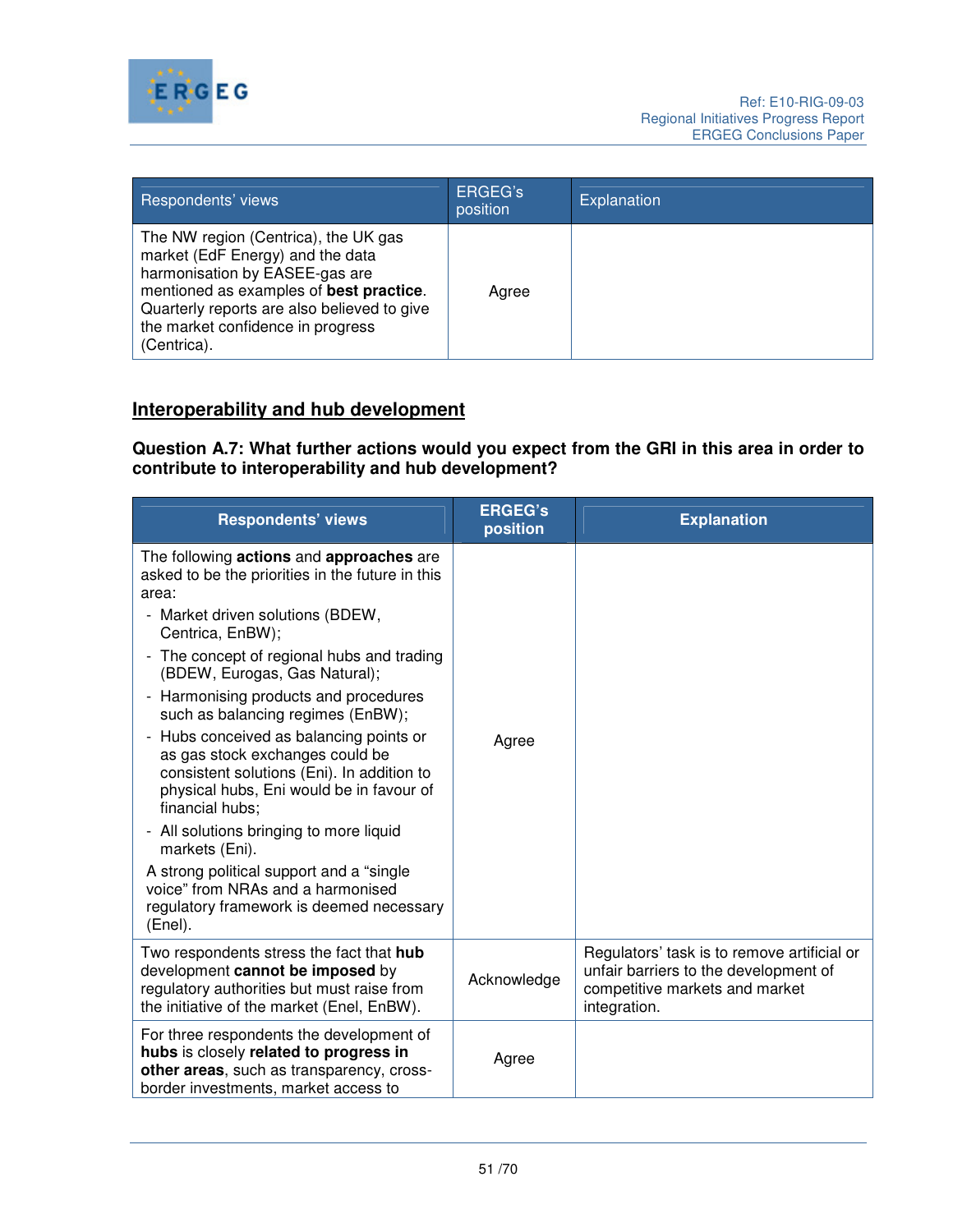

| <b>Respondents' views</b>                                                                                                                                                                                                              | <b>ERGEG's</b><br>position | <b>Explanation</b>                                                                                                                                                                                   |
|----------------------------------------------------------------------------------------------------------------------------------------------------------------------------------------------------------------------------------------|----------------------------|------------------------------------------------------------------------------------------------------------------------------------------------------------------------------------------------------|
| capacity and CAM-CMP, rules for security<br>of supply (Centrica, EnBW, E.ON).                                                                                                                                                          |                            |                                                                                                                                                                                                      |
| Similarly, another respondent believes<br>interoperability covers a range of areas:<br>cross-border investment, transparency and<br>balancing, capacity management, rules for<br>security of supply (Eurogas).                         | Agree                      |                                                                                                                                                                                                      |
| The lack of available cross-border capacity,<br>the insufficient level of interoperability<br>(Enel) and the lack of liquidity (Statoil) are<br>pointed out as obstacles for hub<br>development.                                       | Agree                      |                                                                                                                                                                                                      |
| On interoperability, GRI is said to have<br>been most effective in the NW region. In the<br>view of this respondent the SSE region<br>faces specific challenges due to its strong<br>dependence on a single source of imported<br>gas. | Acknowledge                | It would be necessary to make a further<br>analysis of the interoperability projects in<br>the regions and, if appropriate, of the<br>reasons for unsatisfactory results and<br>ways of improvement. |

## **Question A.8: From your experience with the Regional Initiatives, what are the main obstacles to reach harmonisation regarding interoperability at a regional level?**

**Note**: five respondents have not explicitly answered this question (they answered jointly to A.7-A.8).

| <b>Respondents' views</b>                                                                              | <b>ERGEG's</b><br>position | <b>Explanation</b> |
|--------------------------------------------------------------------------------------------------------|----------------------------|--------------------|
| The <b>main obstacles</b> identified by<br>respondents are:<br>- National legislation that needs to be |                            |                    |
| amended (BDEW, Eurogas);                                                                               | Agree                      |                    |
| - Non-harmonised gas quality<br>specifications (Centrica, EdF Energy);                                 |                            |                    |
| - Non-harmonised approaches to gas<br>balancing (Centrica);                                            |                            |                    |
| - Lack of firm capacity available in major<br>points (EdF Energy);                                     |                            |                    |
| - Lack of short-term capacity release<br>mechanisms (EdF Energy);                                      |                            |                    |
| - Lack of effective investment signals for<br>long-term capacity (EdF Energy);                         |                            |                    |
| Insufficient transparency from TSOs and<br>market operators (EdF Energy);                              |                            |                    |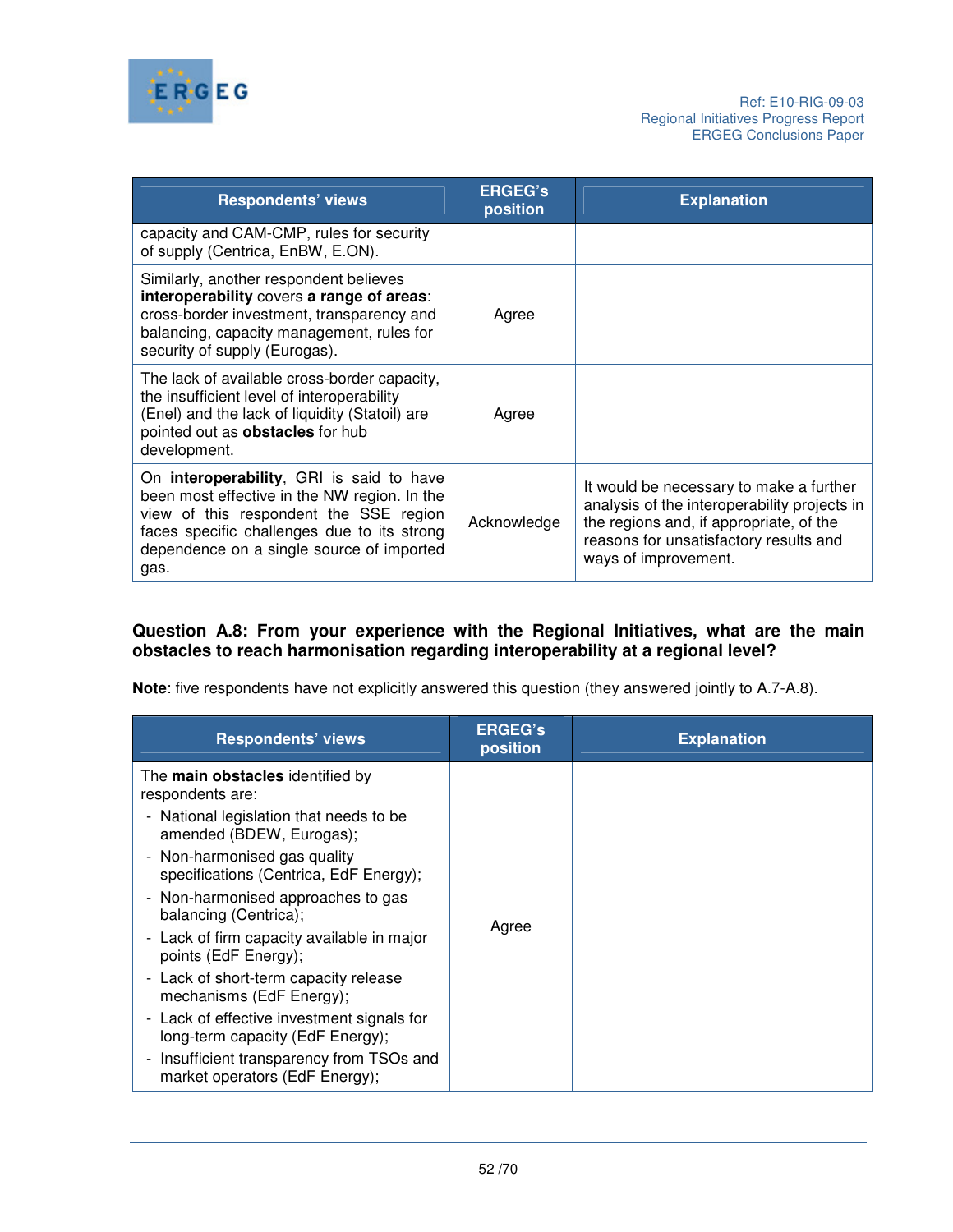

| <b>Respondents' views</b>                                                                                                                                                                                  | <b>ERGEG's</b><br>position | <b>Explanation</b> |
|------------------------------------------------------------------------------------------------------------------------------------------------------------------------------------------------------------|----------------------------|--------------------|
| - Lack of involvement of stakeholders<br>(confidential);                                                                                                                                                   |                            |                    |
| - The costs that harmonising<br>interoperability implies for TSOs (Enel);                                                                                                                                  |                            |                    |
| - An apparent mismatch of TSOs'<br>perceptions of market needs (Eurogas).                                                                                                                                  |                            |                    |
| Respondents consider crucial a further<br>involvement from the market (BDEW,<br>Eurogas), from NRAs (confidential), and<br>from the European Commission when<br>national differences arise (confidential). | Agree                      |                    |

# **Security of Supply**

**Question A.9: Should security of supply be more clearly considered as a main driver within the GRI? Should specific actions be developed in this area?** 

**Question A.10: How can the regions of the GRI take into account and develop measures contained in the European Commission's proposal for a Regulation concerning measures to safeguard security of gas supply?** 

**Note**: the responses to these two questions are listed together, since they refer to the same issues and outline similar findings. One respondent has even provided a common answer to A.9 and A.10.

| <b>Respondents' views</b>                                                                                                                                                                                                 | <b>ERGEG's</b><br>position                    | <b>Explanation</b>                                                                                                                                                                                    |
|---------------------------------------------------------------------------------------------------------------------------------------------------------------------------------------------------------------------------|-----------------------------------------------|-------------------------------------------------------------------------------------------------------------------------------------------------------------------------------------------------------|
| SoS is perceived by four respondents as a<br>key driver for GRI and its current projects<br>and work areas (EnBW, Eni, Statoil,<br>Centrica).                                                                             | Agree                                         |                                                                                                                                                                                                       |
| Respondents think a regional or even<br>cross-regional approach in incoming<br>regulation would be positive and beneficial<br>for SoS (Centrica, Enel).                                                                   | Agree                                         |                                                                                                                                                                                                       |
| Five respondents believe an efficient<br>market and measures improving trading<br>are the best ways to secure gas supply<br>and ask for favouring a market-driven<br>approach (BDEW, Centrica, EdF Energy,<br>Eni, E.ON). | Acknowledgment<br>and agree to<br>some extent | ERGEG agrees with the importance of<br>efficient market and trading to<br>an<br>improve security of supply, but there<br>are other ways to secure gas supply. A<br>deep analysis should be developed. |
| Four respondents wonder about the<br>configuration of the relevant regions in                                                                                                                                             | Acknowledge                                   | Further consideration to this issue may<br>be needed in the future.                                                                                                                                   |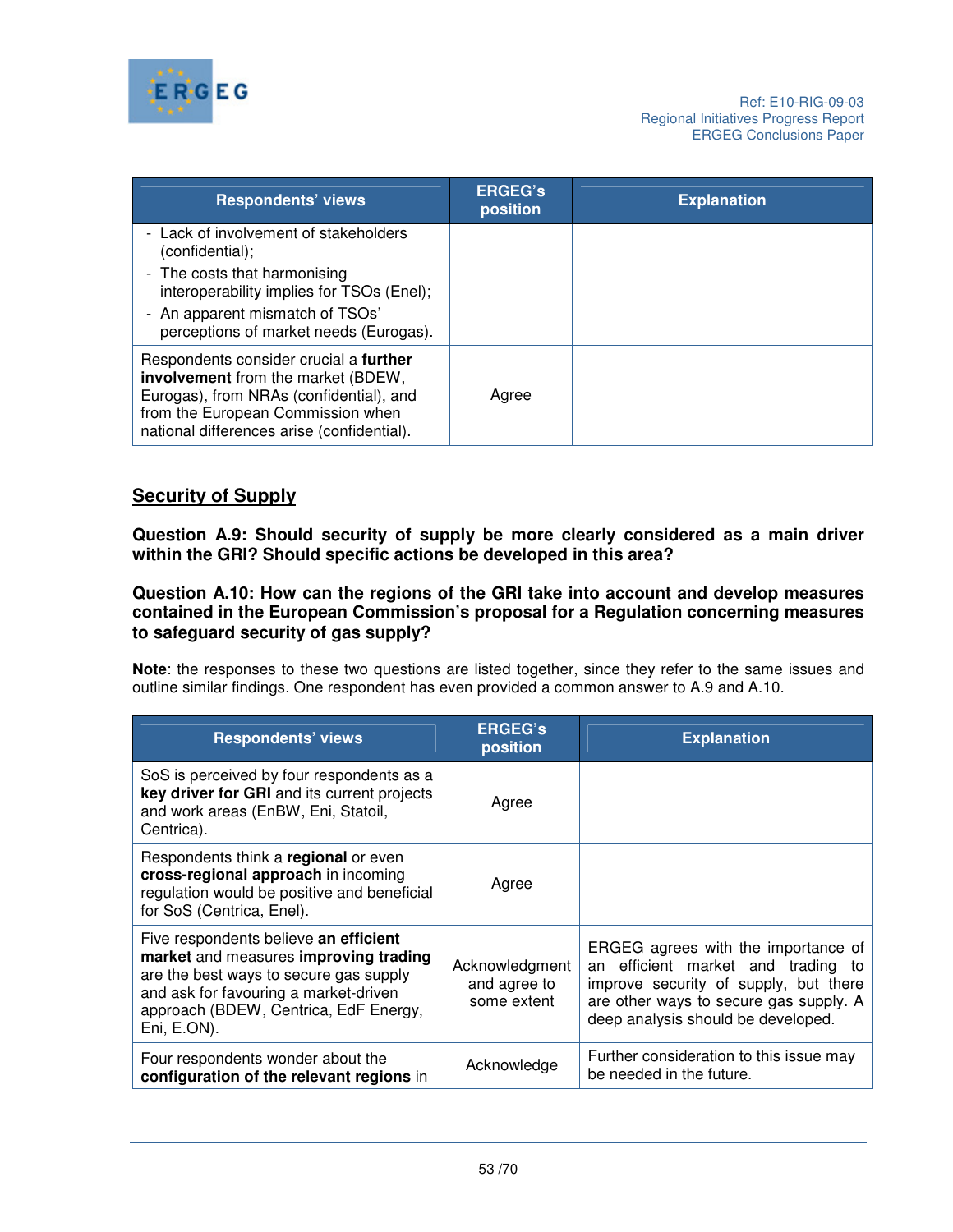

| <b>Respondents' views</b>                                                                                                                                                         | <b>ERGEG's</b><br>position          | <b>Explanation</b>                                                                                                         |
|-----------------------------------------------------------------------------------------------------------------------------------------------------------------------------------|-------------------------------------|----------------------------------------------------------------------------------------------------------------------------|
| which provisions of the 3rd Package and<br>the new SoS regulation must apply, and<br>think they would not correspond to GRI<br>regions (BDEW, Centrica, Eurogas,<br>Statoil).     |                                     |                                                                                                                            |
| The following activities are suggested as<br>beneficial for SoS:                                                                                                                  |                                     |                                                                                                                            |
| Investment and network reinforcement<br>(Centrica, Gas Natural, Statoil,<br>confidential);                                                                                        |                                     |                                                                                                                            |
| Build some extra capacity over market<br>demand and with a guaranteed<br>profitability (confidential);                                                                            |                                     | The idea of investing in capacity over<br>market demand should be taken with<br>care. There is a risk for consumers if     |
| Extend the calculation of the<br>infrastructure "N-1" standard to the<br>relevant regional level (EnBW);                                                                          | Acknowledge<br>and largely<br>agree | regulators agree to new investment<br>without sufficient evidence that capacity<br>will be needed in some scenarios (long- |
| Improve transparency (Centrica,<br>Statoil);                                                                                                                                      |                                     | term development of markets,<br>emergency situations, etc).                                                                |
| Coordinate cooperation at a regional<br>level (EnBW);                                                                                                                             |                                     |                                                                                                                            |
| Evaluate trans-national impacts of<br>possible disruptions and actions to<br>react to a crisis (Eni).                                                                             |                                     |                                                                                                                            |
| Respondents make a number of<br>proposals for specific actions within<br>GRI:                                                                                                     |                                     |                                                                                                                            |
| - Identify and prioritise projects<br>providing benefit the soonest and at a<br>lesser cost (Gas Natural);                                                                        |                                     |                                                                                                                            |
| Include SoS criteria in the economic<br>test for triggering investments within OS<br>(Gas Natural, Centrica);                                                                     |                                     |                                                                                                                            |
| - Monitor the level of interconnection<br>capacity between countries or areas,<br>and the development of cross-border<br>projects included in the Recovery Plan<br>(Gas Natural). | Agree                               |                                                                                                                            |
| In relation to the future SoS Regulation<br>the actions proposed are:                                                                                                             |                                     |                                                                                                                            |
| - Providing support to the<br>implementation of the SoS Regulation<br>(Enel, Eni, EdF Energy). Coordination<br>of the risk assessment, the<br>infrastructure standard and the     |                                     |                                                                                                                            |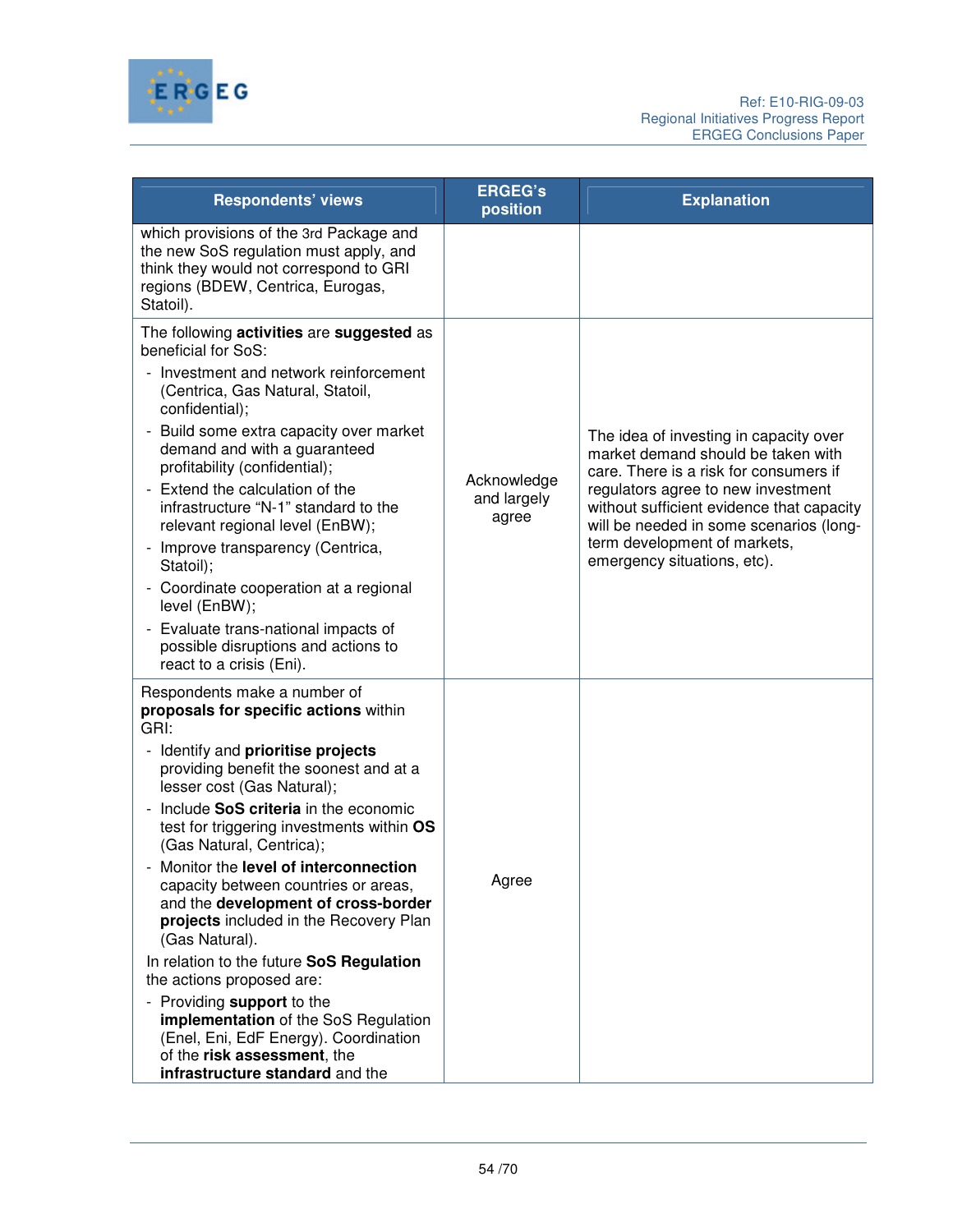

| <b>Respondents' views</b>                                                                                                                            | <b>ERGEG's</b><br>position | <b>Explanation</b> |
|------------------------------------------------------------------------------------------------------------------------------------------------------|----------------------------|--------------------|
| <b>impact assessment</b> in Emergency<br>Plans, at a regional level (EnBW, Gas<br>Natural, Statoil);                                                 |                            |                    |
| - Supporting SoS Competent Authorities<br>and Member States in verifying<br>consistency among national, regional<br>and EU-wide SoS plans (Statoil). |                            |                    |

# **B. ERGEG Electricity Regional Initiatives**

**B.1. From your point of view, what is the main achievement of the Electricity Regional Initiative process?** 

| <b>Respondents' views</b>                                                                                                                                                                                                                                                                      | <b>ERGEG's</b><br>position | <b>Explanation</b>                                                                                                                                                                                                                          |
|------------------------------------------------------------------------------------------------------------------------------------------------------------------------------------------------------------------------------------------------------------------------------------------------|----------------------------|---------------------------------------------------------------------------------------------------------------------------------------------------------------------------------------------------------------------------------------------|
| The majority (BDEW, Centrica, EDF<br>Energy, EnBW, Iberdrola, REE-REN) of<br>the respondents think that ERI has been<br>an ideal framework for the harmonisation<br>of national markets, and represented a<br>realistic approach to the implementation<br>of the pan-European internal market. | Agree                      | On ERGEG's view see RIs facilitate the<br>voluntary co-operation of stakeholders<br>towards improving regional markets<br>integration (Ref: ERGEG Regional<br>Initiatives Progress Report 2009 - PR<br>2009, page 12).                      |
| Iberdrola and REE-REN in particular think<br>that thanks to the Regional Initiatives it<br>has been possible to identify the main<br>obstacles to be overcome in order to<br>integrate different markets and that ERI<br>also allowed for a strong cooperation<br>among TSOs and PXs.          | Agree                      | ERGEG supports this view in its PR<br>2009, page 24.                                                                                                                                                                                        |
| Centrica, E.ON, Iberdrola and Swissgrid,<br>consider long term interconnection<br>capacity management by means of<br>harmonised explicit auctions to be the<br>main achievement of the Regional<br>Initiatives.                                                                                | Agree                      | These answers reflect respondents'<br>view on what they consider as the main<br>achievement of the RIs and therefore it<br>is not possible to express an<br>agreement. Anyway ERGEG's position<br>is in line with the respondents' since it |
| EnBW and Eurelectric in particular<br>highlight the importance of the<br>establishment of common auction offices<br>in some regions.                                                                                                                                                           | Agree                      | encourages the use of a single auction<br>platform with harmonised auction rules,<br>IT interface, and products. ERGEG also<br>supports the implementation of a                                                                             |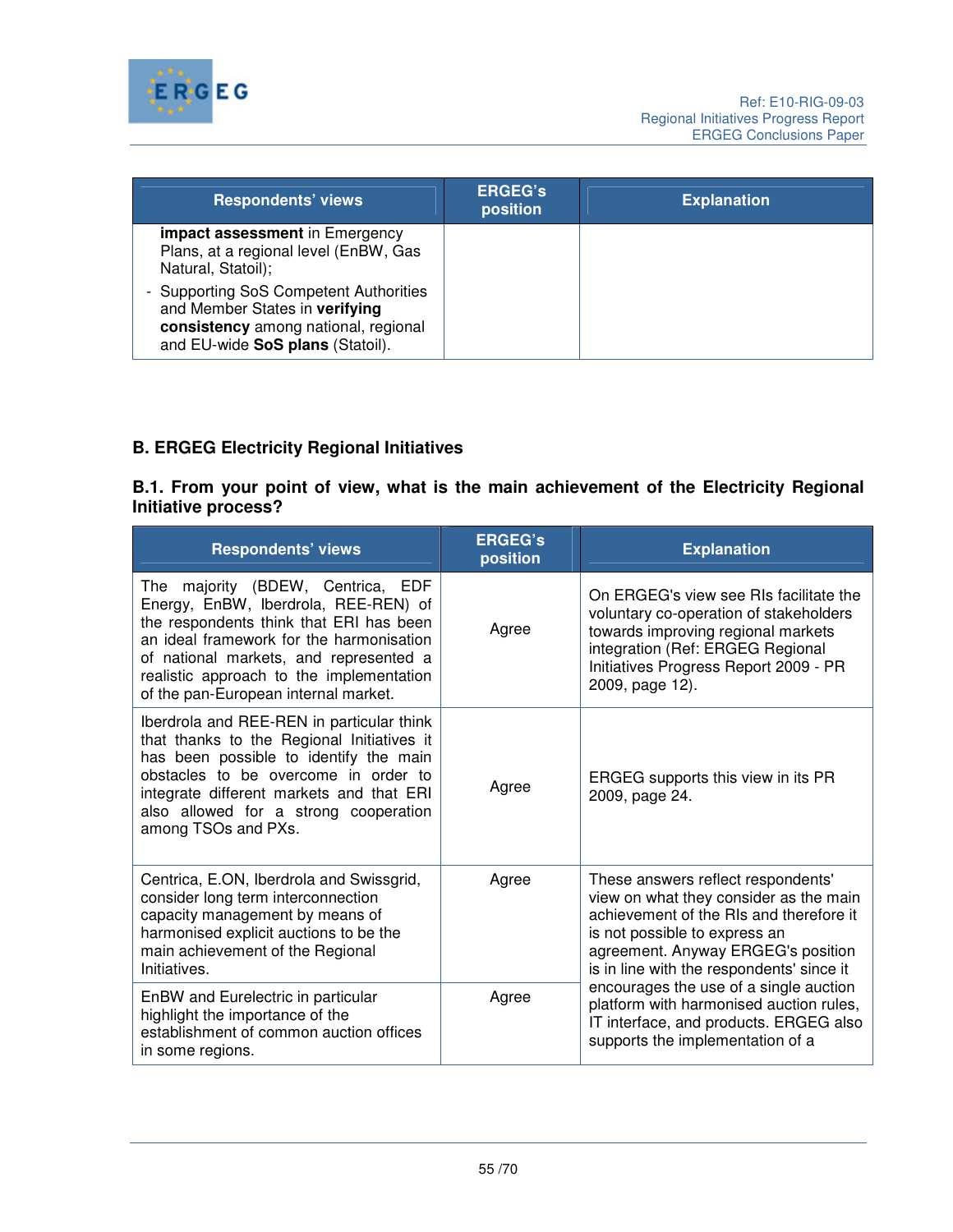

| <b>Respondents' views</b>                                                                                                                                                                                             | <b>ERGEG's</b><br>position | <b>Explanation</b>                                                                                                                                |
|-----------------------------------------------------------------------------------------------------------------------------------------------------------------------------------------------------------------------|----------------------------|---------------------------------------------------------------------------------------------------------------------------------------------------|
| EnBW and Iberdrola also identify the<br>adoption of market coupling schemes for<br>day-ahead capacity allocation among the<br>main achievements of the Regional<br>Initiatives.                                       | Agree                      | Market Coupling Model for Day-ahead<br>allocation and believes Transparency<br>Reports to be a major success of RIs<br>(PR 2009, page 24 and 34). |
| E.ON comprises among the main<br>achievements of the ERI also the<br>adoption of the transparency reports,<br>even if they reckon the compliance level<br>to each prescription still to be assessed<br>and monitored. | Agree                      |                                                                                                                                                   |

# **Capacity calculation**

#### **B.2. What should be the framework conditions for having flow-based capacity calculation based on a common grid model implemented in practice?**

| <b>Respondents' views</b>                                                                                                                                                                                                                                                                                                             | <b>ERGEG's</b><br>position | <b>Explanation</b>                                                                                                                                                                                                                                                                                                                                                                                                                      |
|---------------------------------------------------------------------------------------------------------------------------------------------------------------------------------------------------------------------------------------------------------------------------------------------------------------------------------------|----------------------------|-----------------------------------------------------------------------------------------------------------------------------------------------------------------------------------------------------------------------------------------------------------------------------------------------------------------------------------------------------------------------------------------------------------------------------------------|
| EdF, E.ON, BDEW and REE-REN are not<br>in favour of a generalised adoption of a<br>flow-based<br>approach<br>for<br>capacity<br>calculation, which complexity may hinder<br>the achievements of significant benefits in<br>networks characterised by not heavily<br>networks<br>meshed<br>and<br>with<br>DC.<br>interconnectors only. | Agree                      | ERGEG agrees: Flow-based mechanism<br>for capacity calculation is only a policy<br>option for capacity calculation. The PCG<br>(Project Coordination Group) proposed a<br>flow-based mechanism as target model to<br>be adopted in the regions. Advantages and<br>disadvantages of flow-based mechanism in<br>general and against other options are<br>currently under discussion within ERGEG's<br>Electricity Working Group and AHAG. |
| BDEW, EnBW, REE-REN, Eurelectric and<br>ENEL are convinced that the main pre-<br>conditions to be fulfilled in order to<br>successfully implement a flow-based<br>methodology is the close cooperation of<br>the TSOs in order to transparently share<br>network information and achieve a<br>common grid model.                      | Agree                      | ERGEG in its GGP on Information<br>Management and Transparency in<br>Electricity Markets (Ref. E05-EMK-06-10),<br>listed the type of information data which is<br>necessary in order to use flow-based<br>capacity calculations (pages 16 and<br>following). This list could be improved<br>according AHAG recommendation on<br>capacity calculation.                                                                                   |
| E.ON, Eurelectric and BDEW also<br>highlight the necessity of adopting a<br>regional or even an European approach in<br>order to successfully implement the<br>proposed methodology since only such                                                                                                                                   | Agree                      | <b>ERGEG</b> states that harmonisation in<br>congestion management includes capacity<br>calculation and allocation at regional and<br>inter-regional level (PR 2009, page 29).                                                                                                                                                                                                                                                          |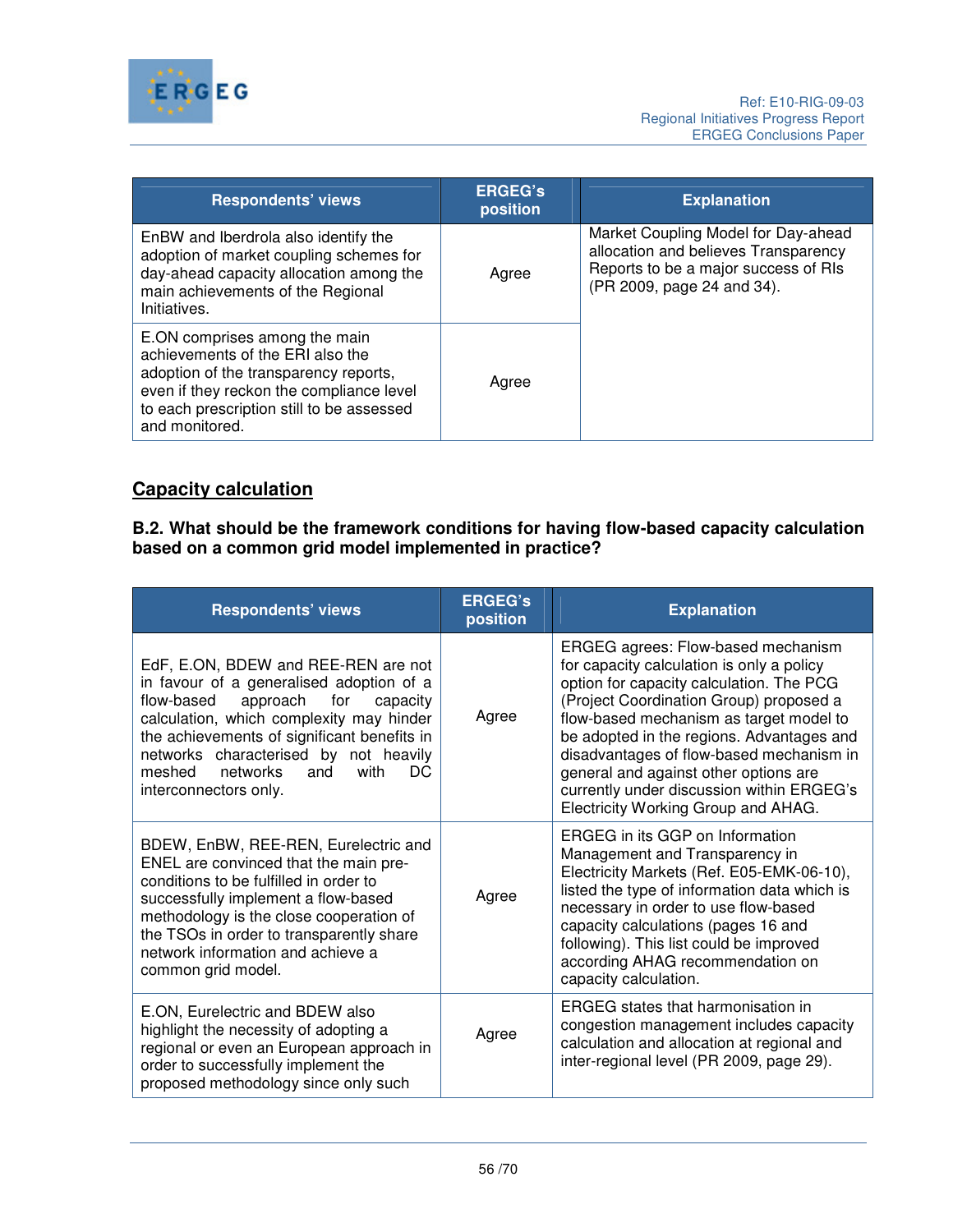

| <b>Respondents' views</b>                                                                                                                                             | <b>ERGEG's</b><br>position | <b>Explanation</b>                                                                                                     |
|-----------------------------------------------------------------------------------------------------------------------------------------------------------------------|----------------------------|------------------------------------------------------------------------------------------------------------------------|
| approaches may guarantee to take into<br>due consideration the complexity of the<br>flows in highly meshed networks.                                                  |                            |                                                                                                                        |
| Swissgrid also underlines the importance<br>of the availability of generation dispatch<br>information for whatever capacity<br>calculation methodology is considered. | Agree                      | ERGEG clearly states that consistency and<br>cooperation are essential for capacity<br>calculation (PR 2009, page 30). |

# **B.3. What do you believe should be the short and long-term goals for a regional approach to capacity allocation?**

| <b>Respondents' views</b>                                                                                                                                                                                    | <b>ERGEG's</b><br>position | <b>Explanation</b>                                                                                                                                                                                                                                                                                                                                        |
|--------------------------------------------------------------------------------------------------------------------------------------------------------------------------------------------------------------|----------------------------|-----------------------------------------------------------------------------------------------------------------------------------------------------------------------------------------------------------------------------------------------------------------------------------------------------------------------------------------------------------|
| Development of a sound and transparent<br>methodology (BDEW, E.ON, Iberdrola,<br>Eurelectric) for regional (and further on<br>European wide) capacity calculation and<br>a timeframe for its implementation. | Agree                      | ERGEG states that harmonisation in congestion<br>management includes capacity calculation and<br>allocation at regional and inter-regional level (PR<br>2009, page 29). AHAG currently addresses the<br>question of capacity calculation.                                                                                                                 |
| Set up of TSOs coordination and<br>cooperation mechanisms, in order to<br>uniform the capacity calculation<br>mechanism mentioned above (BDEW,<br>Eurelectric).                                              | Agree                      | See explanation above.                                                                                                                                                                                                                                                                                                                                    |
| Provision of incentives to remunerate<br>operators' investment in grid expansion<br>(BDEW).                                                                                                                  | Agree                      | ERGEG considers grid expansion as a priority<br>and considers as an option the provision of<br>incentives to remunerate operator's investments.<br>ERGEG summarised its view on the Community<br>wide 10-year network development plan ("Draft"<br>Advice on the Community-wide 10-year<br>Electricity Network Development Plan", Ref.:<br>E09-ENM-16-03) |
| Implementation of flow-based<br>mechanisms (E.ON, Iberdrola, EnBW).                                                                                                                                          | Agree                      | See explanations for Question B2.                                                                                                                                                                                                                                                                                                                         |
| Implementation of market coupling<br>systems in day-ahead market at intra-<br>regional and inter-regional level (BDEW,<br>E.ON, Iberdrola, REE-REN, Eurelectric).                                            | Agree                      | ERGEG states that for day-ahead capacity<br>allocation market coupling is the solution toward<br>which all regions will be converging (PR 2009,<br>page 31). PCG has defined single price coupling<br>as the target model.                                                                                                                                |
| Organisation of continuous implicit<br>intraday trading platforms (E.ON,<br>Iberdrola, REE-REN, Eurelectric). Note<br>that E.ON suggests that the use of explicit                                            | Partially<br>Agree         | PCG has defined continuous trading as the<br>target model for interregional cross-border<br>capacity allocation for the intraday timeframe.<br>ERGEG reputes that it may be complemented,                                                                                                                                                                 |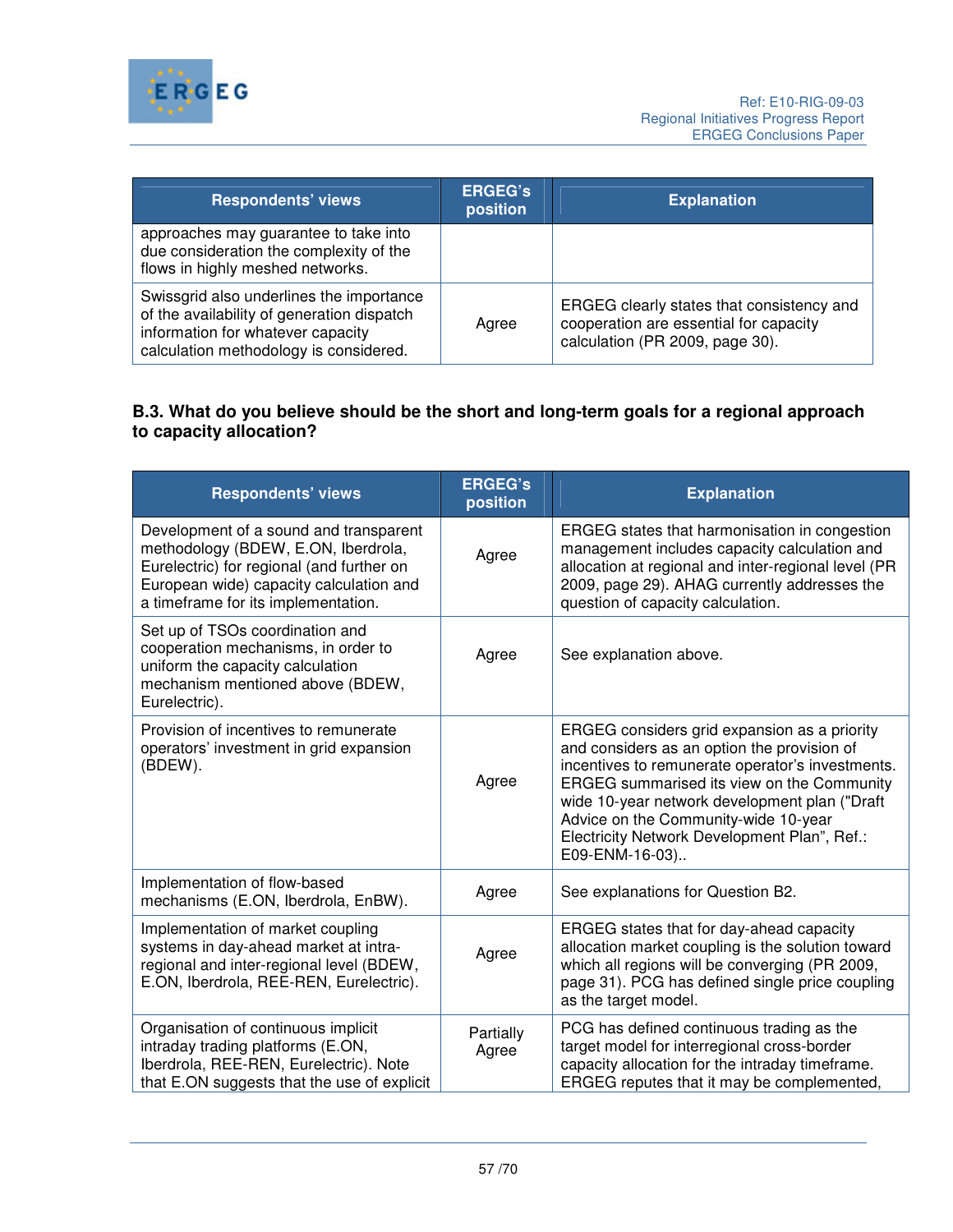

| <b>Respondents' views</b>                                                                                                                                                                          | <b>ERGEG's</b><br>position | <b>Explanation</b>                                                                                                                                                                                                                                                                                                                      |
|----------------------------------------------------------------------------------------------------------------------------------------------------------------------------------------------------|----------------------------|-----------------------------------------------------------------------------------------------------------------------------------------------------------------------------------------------------------------------------------------------------------------------------------------------------------------------------------------|
| auctions with a continuous reservation of<br>capacity might be an interim solution.                                                                                                                |                            | where appropriate, with some implicit auctions if<br>"significant" additional transmission capacity<br>becomes available. This is currently tackled by<br>ERGEG in the preparation of the Draft<br>Framework Guidelines on Capacity Allocation<br>and Congestion Management.                                                            |
| Implementation of TSO-BSP model for<br>cross-border balancing (Iberdrola). On<br>this same issue, Eurelectric suggests<br>instead the adoption of the TSO-TSO<br>model.                            | Partially<br>Agree         | See Question 10 on balancing.                                                                                                                                                                                                                                                                                                           |
| Definition of intra-day congestion<br>management procedures by the TSO or<br>the PX, preferably implicit auctions<br>(E.ON), with no ex-ante cross-border<br>reserved capacity.                    | Agree                      | ERGEG clearly states the need for a target<br>model for cross-border intraday (PR 2009, page<br>$32$ ).                                                                                                                                                                                                                                 |
| Swissgrid suggests further development<br>of short-term allocation mechanisms, as<br>intraday trading.                                                                                             | Agree                      | See explanation above.                                                                                                                                                                                                                                                                                                                  |
| E.ON suggests the definition of a financial<br>compensation from TSOs to capacity<br>holders, in case that the allocated<br>capacity is curtailed (force majeure should<br>be excluded).           | Agree                      | ERGEG clarifies its position on financial and<br>physical firmness in the document "Firmness of<br>nominated transmission capacity" (Ref.: E08-<br>EFG-29-05). A same position is under discussion<br>for held capacities.                                                                                                              |
| In relation to the previous point, BDEW<br>notes that force majeure should be also<br>clearly defined.                                                                                             | Agree                      | ERGEG provided its own definition in the<br>aforementioned paper "Firmness of nominated<br>transmission capacity" (Ref.: E08-EFG-29-05).<br>See also ERGEG benchmarking report on long-<br>term capacity allocation (Ref.: E09-ERI-23-03):<br>definition obligations and responsibilities of force<br>majeure will be address by ERGEG. |
| ENEL identifies as the most urgent issue<br>to be solved the commitment of the Swiss<br>TSO to comply with the transparency<br>rules binding all the other TSOs operating<br>in the relevant ERIs. | Agree                      | Following ERGEG's input, the European<br>Commission is currently holding talks with<br>Switzerland in order to define the access to<br>information by the bordering EU TSOs.                                                                                                                                                            |
| Implementation of TSO-TSO model for<br>cross-border balancing (Iberdrola).                                                                                                                         | Agree                      | ERGEG described the TSO-TSO balancing<br>model in its Guidelines of Good Practice on<br>balancing markets (E09-ENM-14-04).                                                                                                                                                                                                              |
| Establishment of a fruitful cooperation<br>among TSOs and Power Exchanges<br>(Eurelectric).                                                                                                        | Agree                      | ERGEG often expressed its appreciation for<br>TSOs - Power Exchanges cooperation; this has<br>been mentioned also as regards intra-day<br>capacity allocation in the PR 2009.                                                                                                                                                           |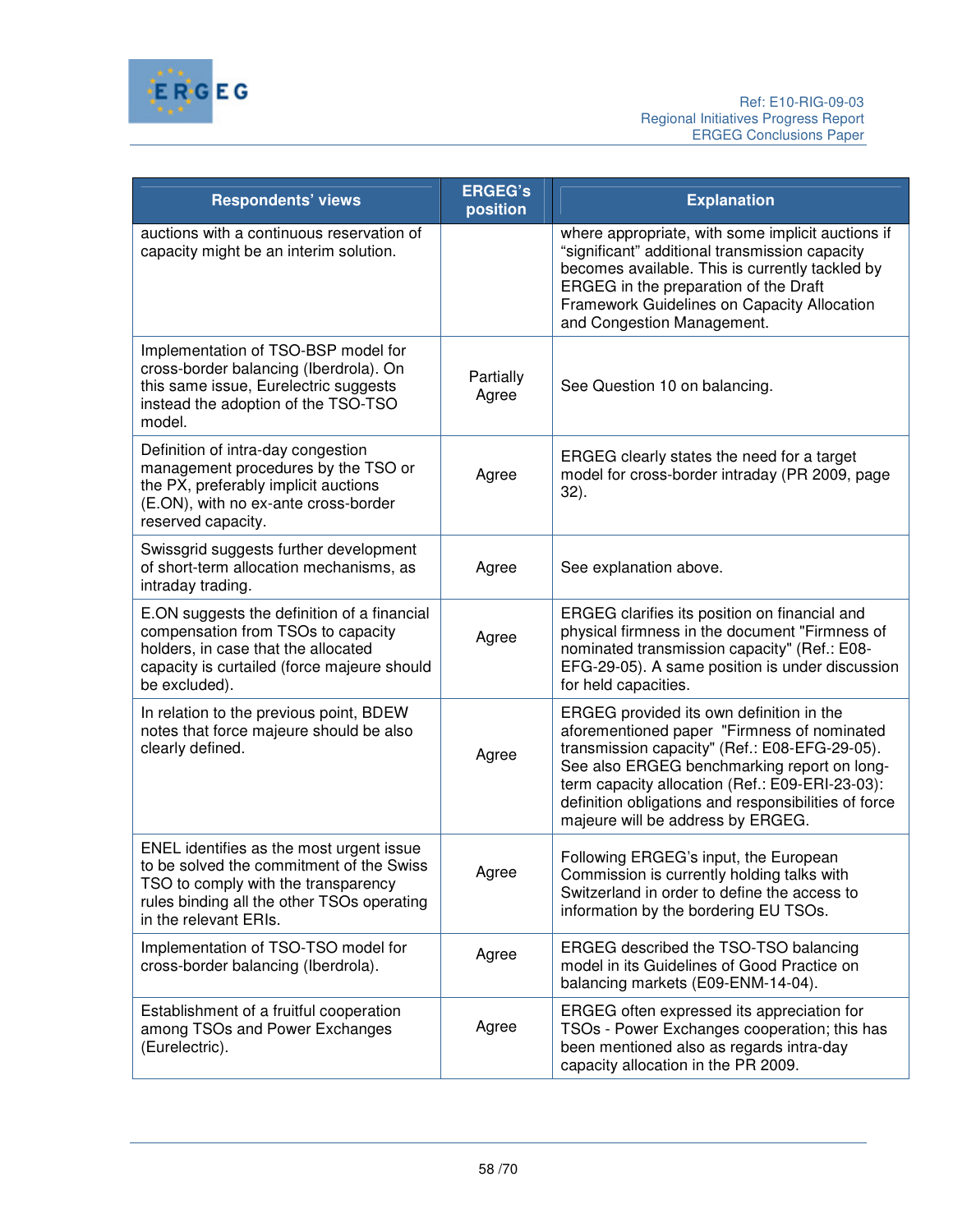

| <b>Respondents' views</b>                                                                         | <b>ERGEG's</b><br>position | <b>Explanation</b>                                                                                                                                                                                                                                                                                                                                                                                                                                                                                                                                                                                                                                                                                                                                                     |
|---------------------------------------------------------------------------------------------------|----------------------------|------------------------------------------------------------------------------------------------------------------------------------------------------------------------------------------------------------------------------------------------------------------------------------------------------------------------------------------------------------------------------------------------------------------------------------------------------------------------------------------------------------------------------------------------------------------------------------------------------------------------------------------------------------------------------------------------------------------------------------------------------------------------|
| Adoption of market coupling<br>arrangements (EdF Energy).                                         | Agree                      | As above, ERGEG states that for day-ahead<br>capacity allocation market coupling is the<br>solution toward which all regions will be<br>converging (PR 2009, page 31). PCG has<br>defined single price coupling as the target model.                                                                                                                                                                                                                                                                                                                                                                                                                                                                                                                                   |
| Evolution from PTRs towards FTRs<br>managed by TSOs (REE-REN).                                    | Agree                      | ERGEG underlined the importance of FTRs in its<br>paper "Firmness of nominated transmission<br>capacity" (E08-EFG-29-05).                                                                                                                                                                                                                                                                                                                                                                                                                                                                                                                                                                                                                                              |
| Implementation of a continuous intraday<br>platform (REE-REN).                                    | Partially<br>Agree         | In its PR 2009, ERGEG states that a target<br>model for intraday trading is needed. However,<br>PCG has defined continuous trading as the<br>target model for interregional cross-border<br>capacity allocation for the intraday timeframe. It<br>may be complemented, where appropriate, with<br>some implicit auctions if "significant" additional<br>transmission capacity becomes available. This is<br>currently tackled by AHAG to provide an input to<br>the framework guidelines. In its PR 2009,<br>ERGEG states that a target model for intraday<br>trading is needed. However, continuous intraday<br>trading is at the moment only a policy option, as<br>general consensus towards a specific solution for<br>intraday trading has not yet been achieved. |
| Collaboration of the ERI with the Work<br>Streams of the Project Coordination<br>Group (REE-REN). | Agree                      | <b>ERGEG</b> nominated some NRAs representatives<br>to take part in the project workstreams to prepare<br>ERGEG view on PCG target model. This working<br>arrangement ensures the participation of NRAs<br>representatives in both ERI meetings and in PCG<br>Workstreams.                                                                                                                                                                                                                                                                                                                                                                                                                                                                                             |

## **B.4. Do you consider transparency requirements for capacity calculation sufficient? If not, what do you need additional data/information for?**

| <b>Respondents' views</b>                                                                                                                                                          | <b>ERGEG's</b><br>position | <b>Explanation</b>                                                                                                                                                                                                                                                                                                                                                          |
|------------------------------------------------------------------------------------------------------------------------------------------------------------------------------------|----------------------------|-----------------------------------------------------------------------------------------------------------------------------------------------------------------------------------------------------------------------------------------------------------------------------------------------------------------------------------------------------------------------------|
| 7 respondents ((BDEW, EdF Energy,<br>EnBW, E.ON, Iberdrola, Eurelectric,<br>Swissgrid) clearly state that there is a<br>need to increase transparency on<br>capacity calculations. | Agree                      | ERGEG monitors transparency in CB capacity<br>calculation, assessing it against the Electricity<br>Regulation and the Congestion Management<br>Guidelines and agrees that, even if significant<br>work has been done, further steps should be<br>taken. AHAG currently addresses the question<br>of capacity calculation. ERGEG also<br>encouraged the drafting of Regional |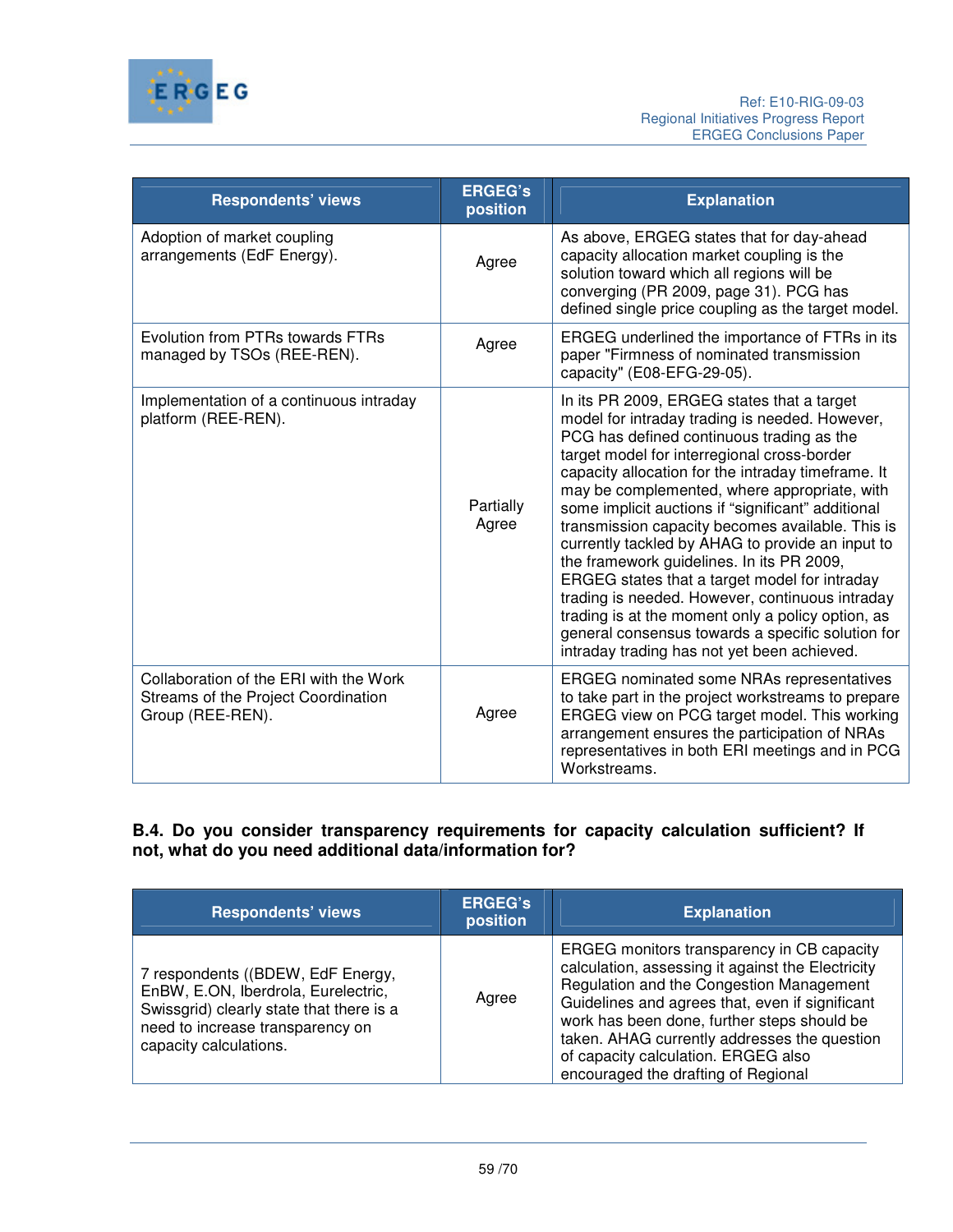

| <b>Respondents' views</b>                                                                                                                                                                     | <b>ERGEG's</b><br>position | <b>Explanation</b>                                                                                                                                                                                                                                                                                                                                                                                                               |
|-----------------------------------------------------------------------------------------------------------------------------------------------------------------------------------------------|----------------------------|----------------------------------------------------------------------------------------------------------------------------------------------------------------------------------------------------------------------------------------------------------------------------------------------------------------------------------------------------------------------------------------------------------------------------------|
|                                                                                                                                                                                               |                            | Transparency Reports and the monitoring of<br>their implementation.                                                                                                                                                                                                                                                                                                                                                              |
| 2 respondents (REN and REE) consider<br>the level of transparency on capacity<br>calculation as adequate in MIBEL.                                                                            | Agree                      | For the Iberian market, ERGEG recognises that<br>TSOs cooperated with the region's regulators in<br>clarifying cross-border capacity calculation<br>methodologies (PR 2009).                                                                                                                                                                                                                                                     |
| BDEW states that grid security should be<br>balanced with the need for transparency<br>in capacity calculations.                                                                              | Agree                      | ERGEG underlines (PR 2009) how positive is<br>the practice adopted on the CS and SW regions<br>to request TSOs to explain the cause of<br>constraints limiting interconnection capacity.                                                                                                                                                                                                                                         |
| Eurelectric suggests a gradual approach<br>in introducing flow-based mechanisms to<br>calculate and allocate capacity, with an<br>effective disclosure about the details of<br>the mechanism. | Partially<br>Agree         | ERGEG states in its PR 2009 that providing<br>transparent information to market players is an<br>essential ingredient for efficient and competitive<br>markets. Such information should include also<br>details on capacity calculation and allocation, no<br>matter what mechanism is used (either flow-<br>based or other mechanisms). AHAG currently<br>addresses the question of capacity calculation.                       |
| Eurelectric states that more detailed<br>information could be used to estimate<br>more carefully network security margins.                                                                    | Agree                      | ERGEG included in its GGP on Electricity<br>Balancing Markets Integration (E09-ENM-14-04)<br>a paragraph $(4,7)$ on the importance of<br>transparency for TSOs operations.                                                                                                                                                                                                                                                       |
| Eurelectric expects that the sharing<br>among TSOs relevant information about<br>capacity allocation will help in identifying<br>and make available to use potential extra<br>capacity.       | Agree                      | See above.                                                                                                                                                                                                                                                                                                                                                                                                                       |
| EdF Energymentioned the need to<br>distinguish between transparency<br>requirements in relation to differences<br>between HVDC and HVAC<br>interconnections.                                  | Partly agree               | ERGEG never expressed a position on different<br>transparency requirements for the 2 systems.<br>Transparency requirements should thus be the<br>same. Nonetheless, technical characteristics<br>(such as ramping) may have an impact on<br>capacity calculation and should be published, as<br>well as other specificities, if any, in capacity<br>calculation (e.g. capacity reservation for<br>balancing, other methodology). |
| Iberdrola suggest that transparency may<br>prevent cases of abuse of dominant<br>position on national electricity<br>transmission markets.                                                    | Agree                      | See ERGEG GPP on Electricity Balancing<br>Markets Integration (Ref.: E09-ENM-14-04, par.<br>$4.7.$ ).                                                                                                                                                                                                                                                                                                                            |
| E.ON specifies that relevant information<br>should be provided as complete as<br>possible, and not piece-wise.                                                                                | Agree                      | See ERGEG PR 2009, transparency section.                                                                                                                                                                                                                                                                                                                                                                                         |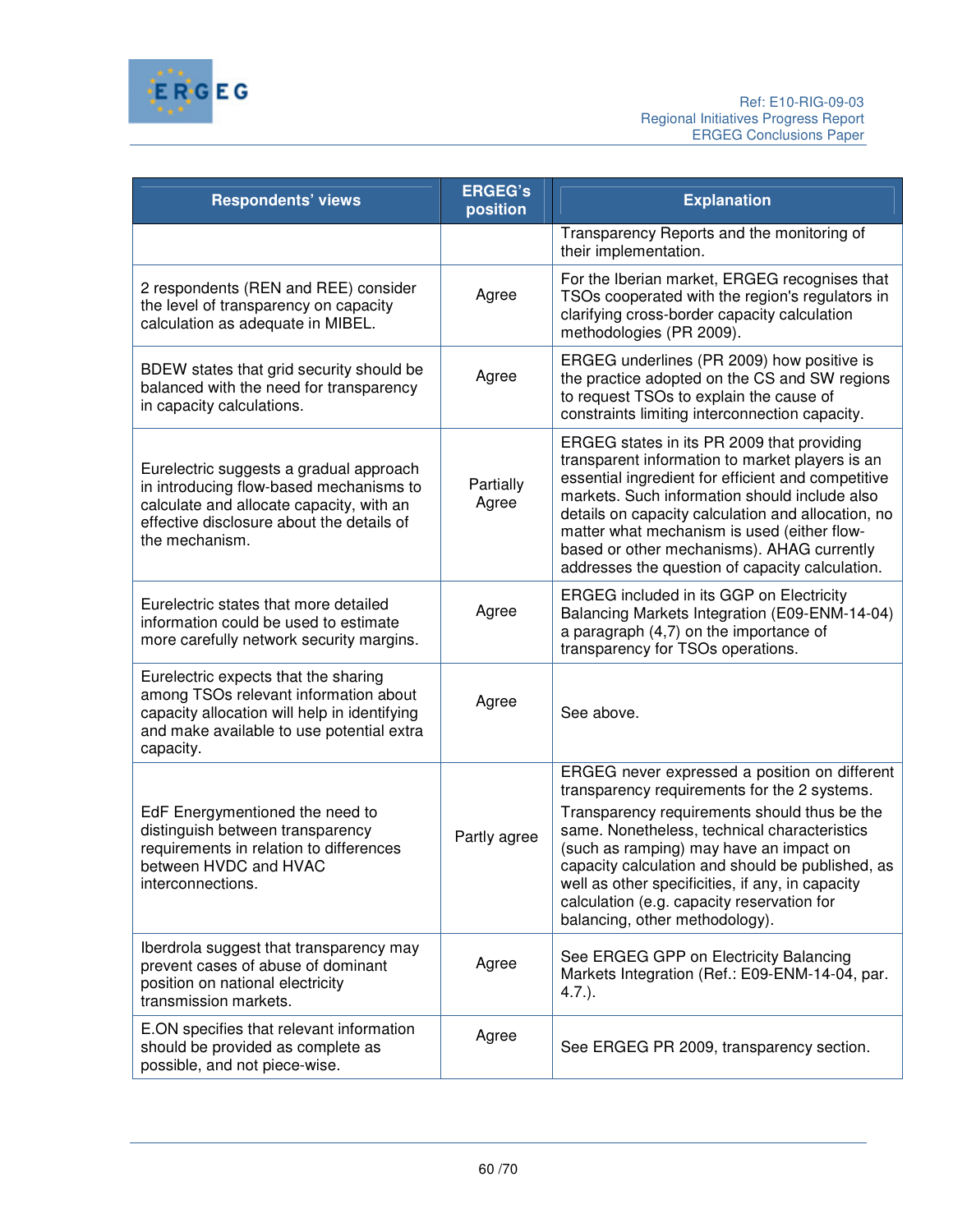

# **Capacity allocation**

**B.5. What practical steps should be taken at an interregional level to ensure an efficient and harmonised approach to capacity allocation in the 1) long-term; 2) day-ahead; and 3) intraday markets?** 

| <b>Respondents' views</b>                                                                                                                                                                                                                                                                                                                                                                                                                                                                                                                                                          | <b>ERGEG's</b><br>position | <b>Explanation</b>                                                                                                                                                                                                                                                                                  |
|------------------------------------------------------------------------------------------------------------------------------------------------------------------------------------------------------------------------------------------------------------------------------------------------------------------------------------------------------------------------------------------------------------------------------------------------------------------------------------------------------------------------------------------------------------------------------------|----------------------------|-----------------------------------------------------------------------------------------------------------------------------------------------------------------------------------------------------------------------------------------------------------------------------------------------------|
| A number of respondents thought the basic<br>features of an EU wide target model have<br>been already agreed within the PCG work<br>and should serve as guiding principles in the<br>design of methodologies and systems within<br>and between the regions (BDEW, EnBW,<br>Iberdrola, Eurelectric).                                                                                                                                                                                                                                                                                | Agree                      | ERGEG is currently working on<br>framework guidelines on the basis of<br>the PCG target model. In the<br>meantime ERGEG encourages<br>regions to start working on the<br>implementation of the target model.                                                                                        |
| Iberdrola thought any difference from the<br>target model should be clearly motivated, and<br>if possible, verified by an interregional<br>organisation (could it be ACER?).                                                                                                                                                                                                                                                                                                                                                                                                       | Agree                      | AHAG will continue the work carried<br>out by the Project Coordination Group<br>(PCG), it could be notably in charge of<br>assessing the coherence and the<br>convergence of the ongoing project<br>within and between the Electricity<br>Regional Initiative before the<br>implementation of ACER. |
| Iberdrola thought all regulatory restrictions<br>that are hampering an efficient use in existing<br>mechanisms should be removed (e.g. the ban<br>on imports in Spain).                                                                                                                                                                                                                                                                                                                                                                                                            | Agree                      | ERGEG supports this view in its PR<br>2009, obstacles to market integration<br>should be addressed page 24.                                                                                                                                                                                         |
| Regarding long-term capacity allocation,<br>respondents thought that the focus should<br>also be on determining the important product<br>features, including duration of the products,<br>firmness of the capacity rights, the rule "use-<br>it-or-get-paid-for-it" (or Use-it-or-sell-it), a<br>clear definition/understanding across all<br>markets for force majeure, as TSOs cannot<br>guarantee firmness of capacity in this case. In<br>all other cases compensation for any<br>curtailment of capacity could be at full market<br>spread. Firmness of capacity rights is an | Agree                      | ERGEG supports this view in its PR<br>2009, page 31.<br>On firmness, an ERGEG position<br>paper is under discussion to address<br>the firmness of held capacities (for<br>nominated capacities a position paper<br>was published in June 2008).                                                     |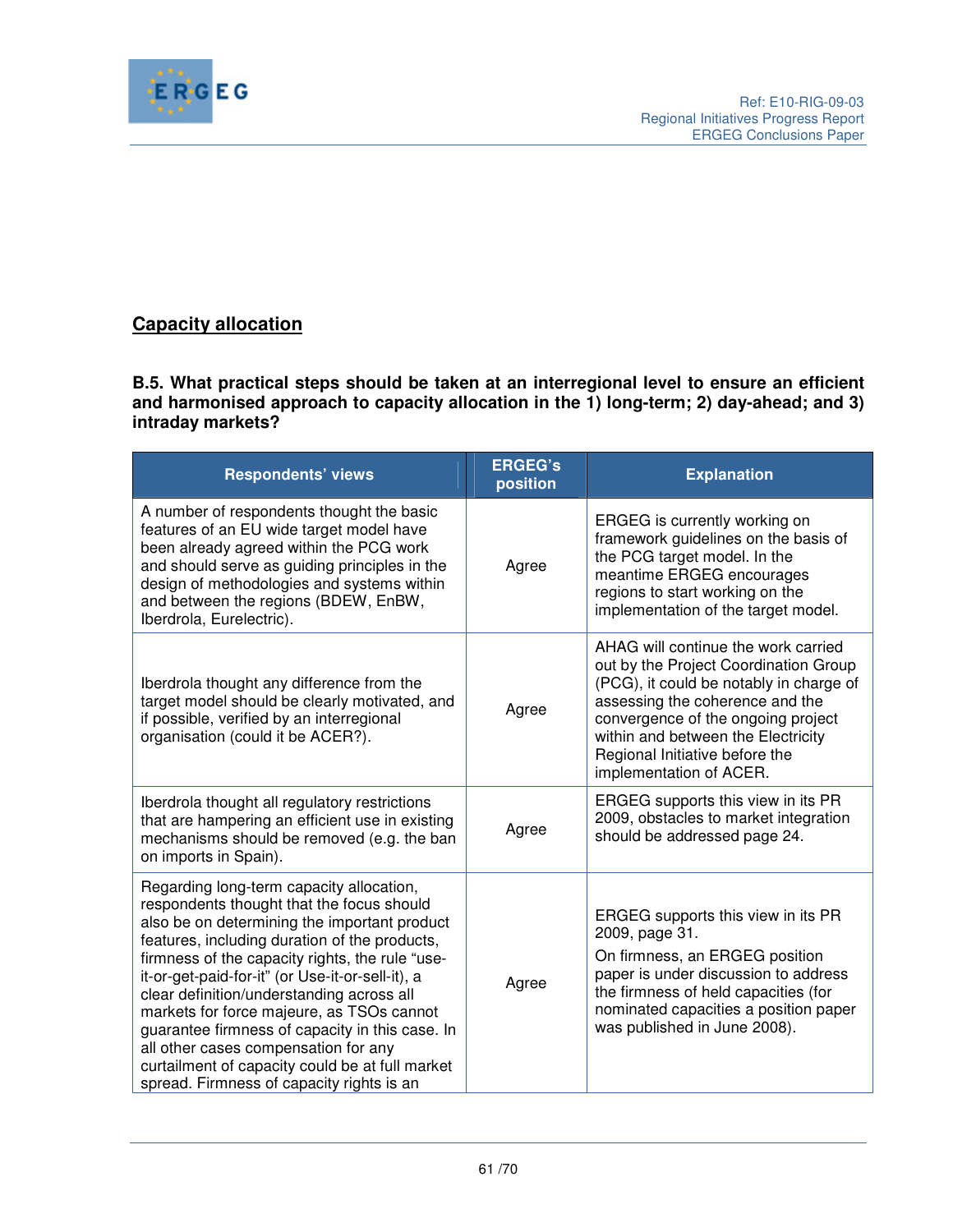

| <b>Respondents' views</b>                                                                                                                                                                                                                                                                                                                  | <b>ERGEG's</b><br>position | <b>Explanation</b>                                                                                                                                                                                                                                                                                                                                                                                                                                                                 |
|--------------------------------------------------------------------------------------------------------------------------------------------------------------------------------------------------------------------------------------------------------------------------------------------------------------------------------------------|----------------------------|------------------------------------------------------------------------------------------------------------------------------------------------------------------------------------------------------------------------------------------------------------------------------------------------------------------------------------------------------------------------------------------------------------------------------------------------------------------------------------|
| important issue for the market participants as<br>otherwise they would have to bear<br>unmanageable risks. Firm products allow<br>efficient price forming of the capacity rights<br>(BDEW, EnBW, E.ON, Eurelectric).                                                                                                                       |                            |                                                                                                                                                                                                                                                                                                                                                                                                                                                                                    |
| REE-REN thought that at the moment the<br>goal should be to implement, in all the<br>interconnections, coordinated mechanisms<br>for PTRs/FTRs, managed by the TSOs, and<br>to harmonise, as far as possible, the different<br>auction platforms.                                                                                          | Agree                      | ERGEG supports this view in its PR<br>2009, page 31 and in the<br>benchmarking report on long-term<br>auctions rules.                                                                                                                                                                                                                                                                                                                                                              |
| Regarding day-ahead, respondents thought<br>that an agreement on a governance model<br>that will clearly elaborate functions and<br>responsibilities of power exchanges and<br>TSOs is needed (Iberdrola, Eurelectric).                                                                                                                    | Agree                      | ERGEG supports this view in its PR<br>2009, page 32.<br>AHAG is currently working on this<br>issue.                                                                                                                                                                                                                                                                                                                                                                                |
| Regarding intraday, respondents thought<br>there is a need for a fast implementation of<br>harmonised cross-border continuous trading<br>possibilities. If continuous trading is the target<br>model for the EU, the regional models based<br>on intraday auctions should move to<br>continuous trading (EnBW, Iberdrola,<br>Eurelectric). | <b>Partially Agree</b>     | PCG has defined continuous trading<br>as the target model for interregional<br>cross-border capacity allocation for the<br>intraday timeframe. ERGEG reputes<br>that it may be complemented, where<br>appropriate, with some implicit<br>auctions if "significant" additional<br>transmission capacity becomes<br>available. This is currently tackled by<br>ERGEG in the preparation of the Draft<br>Framework Guidelines on Capacity<br>Allocation and Congestion<br>Management. |

# **B.6. What are the future challenges in ensuring that allocation mechanisms across all timeframes can work together?**

| <b>Respondents' views</b>                                                                                                                                                                                                                                                                                          | <b>ERGEG's</b><br>position | <b>Explanation</b>                                                                                                                                     |
|--------------------------------------------------------------------------------------------------------------------------------------------------------------------------------------------------------------------------------------------------------------------------------------------------------------------|----------------------------|--------------------------------------------------------------------------------------------------------------------------------------------------------|
| A number of respondents thought there<br>needs to be a clear view on what the target<br>model should be. The PCG process<br>provided some good basis for this.<br>Roadmaps for a harmonised<br>implementation should be developed (or<br>developed further based on the PCG<br>outcome) (BDEW, EnBW, Eurelectric). | Agree                      | ERGEG encourages regions to<br>implement the target model identified in<br>the PCG work. The framework<br>guidelines will be based on the PCG<br>work. |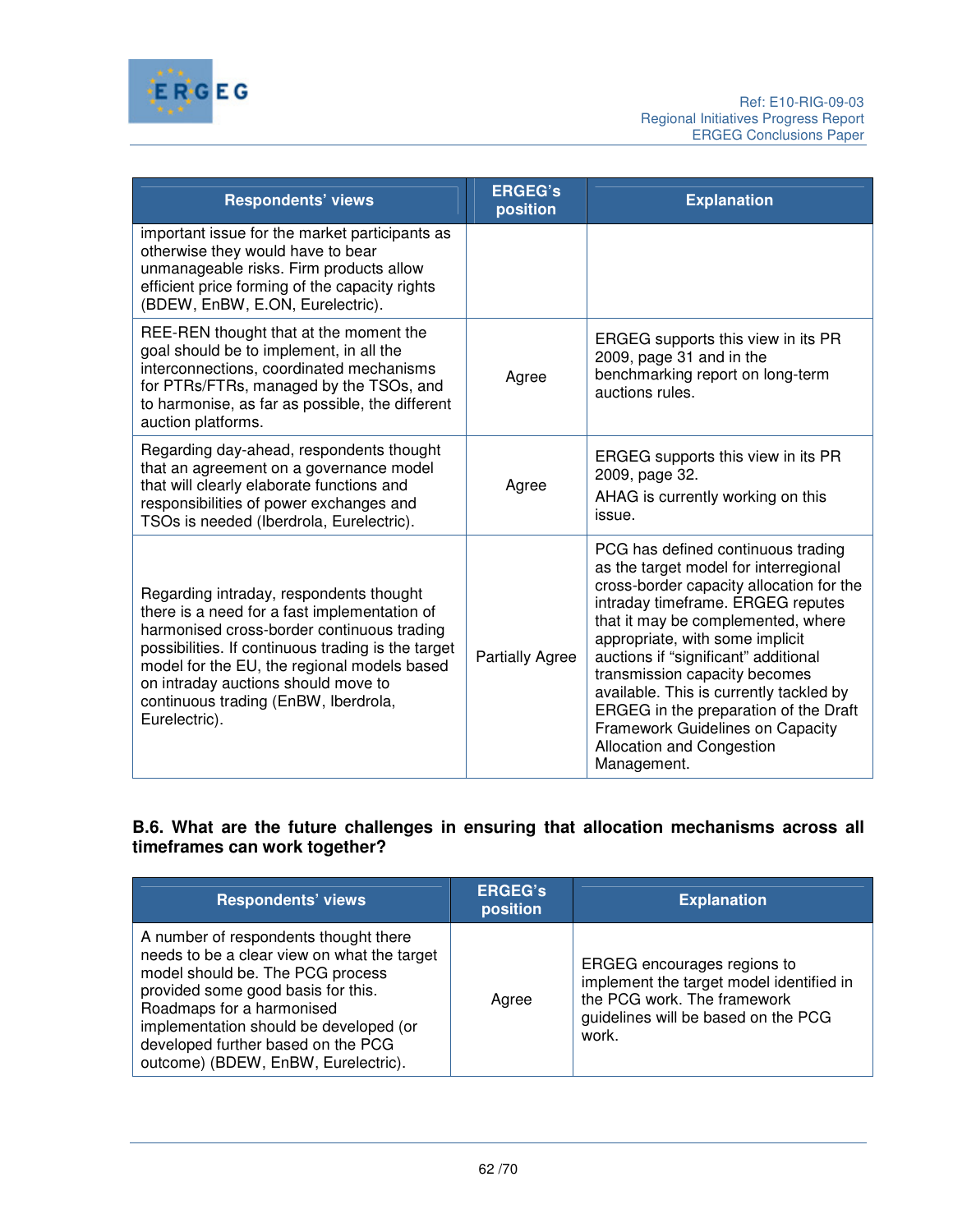

| <b>Respondents' views</b>                                                                                                                                                                                                                                                                                                                                                                    | <b>ERGEG's</b><br>position | <b>Explanation</b>                                                                                                                                                     |
|----------------------------------------------------------------------------------------------------------------------------------------------------------------------------------------------------------------------------------------------------------------------------------------------------------------------------------------------------------------------------------------------|----------------------------|------------------------------------------------------------------------------------------------------------------------------------------------------------------------|
| EnBW and Eurelectric thought that the<br>challenge will be on the aspect of inter-<br>regional integration which in particular<br>requires close cooperation of all relevant<br>stakeholders with the strong support and<br>commitment of politics. The ERGEG Ad<br>Hoc Advisory Group (AHAG) established at<br>the last Florence Forum should have a role<br>in interregional coordination. | Agree                      | ERGEG supports this view in its PR<br>2009.<br>AHAG could play a role especially for<br>the interim period (before the framework<br>guidelines and codes are adopted). |
| REE-REN, Enel thought the main<br>challenges will be the harmonisation and<br>integration of access rules, national<br>regulations, interfaces and IT systems.                                                                                                                                                                                                                               | Agree                      | ERGEG supports this view in its PR<br>2009, page 31 and followings.                                                                                                    |
| Iberdrola thought that capacity rights<br>allocated (annual and multiannual) in<br>longer timeframes will be more helpful to<br>market integration that those allocated in<br>shorter timeframes (monthly and daily).<br>There is no need for any reservation of<br>capacity for day-ahead timeframe when MC<br>is available.                                                                | Agree                      | This should be addressed on the basis<br>of the PCG work.                                                                                                              |
| Centrica thought in the FUI region, if a<br>more integrated market is to be achieved,<br>work will be required to align wholesale<br>markets more effectively. This may be<br>difficult, as liquidity is concentrated at<br>different timescales in the three markets.                                                                                                                       | Agree                      | This work is currently addressed in the<br>FUI region (see last Implementation<br>Group meeting 22 March 2010).                                                        |
| Swissgrid thought the biggest challenges in<br>capacity allocation are related to the<br>timeframes close to real-time, i.e. balancing<br>intraday and day-ahead. As a recent report<br>from the European University Institute<br>Florence School of Regulation suggests a<br>full debate on market design is needed.<br>Nodal pricing is probably the way forward.                          | Agree                      | The debate on nodal pricing will certainly<br>occur during the work on framework<br>guidelines and network codes.                                                      |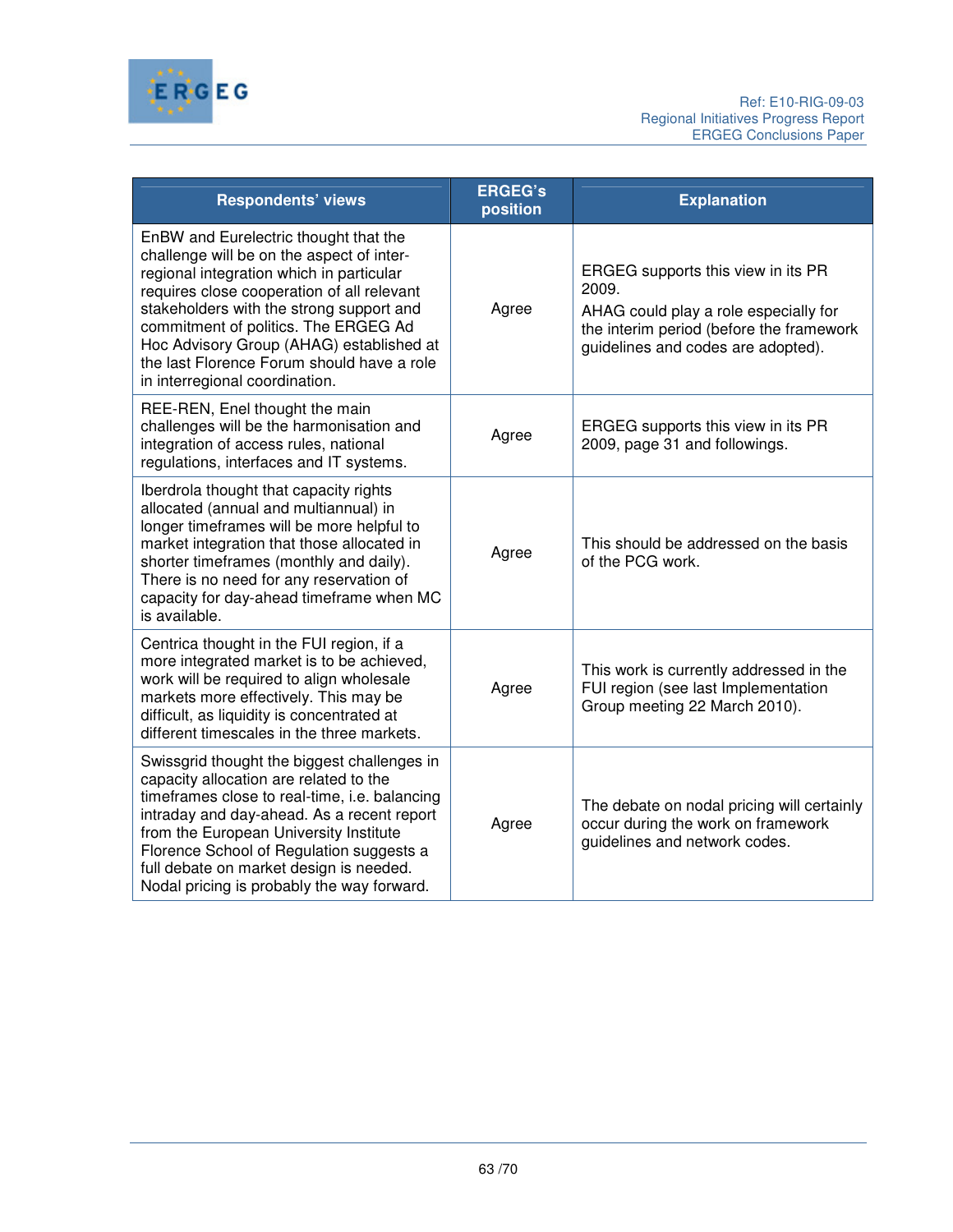

**B.7. Do you consider that achievements by different regions towards a harmonised set of rules at regional level for long–term capacity allocation merit further work or should there be more emphasis put on inter-regional harmonisation (considering that this may impede short-term regional progress)?** 

| <b>Respondents' views</b>                                                                                                                                                                                                                                                                                                                                                                                                                                          | <b>ERGEG's</b><br>position | <b>Explanation</b>                                                                                                                                                                     |
|--------------------------------------------------------------------------------------------------------------------------------------------------------------------------------------------------------------------------------------------------------------------------------------------------------------------------------------------------------------------------------------------------------------------------------------------------------------------|----------------------------|----------------------------------------------------------------------------------------------------------------------------------------------------------------------------------------|
| A number of respondents thought that<br>progress should be made in parallel<br>inside the regions and between the<br>regions (Eurelectric, Centrica, BDEW,<br>EnBW, Swissgrid).                                                                                                                                                                                                                                                                                    | Agree                      | ERGEG encourages regions to work<br>together on specific topic when<br>necessary.                                                                                                      |
| Respondents thought that the next step at<br>regional level should be to elaborate an<br>identical set of long-term auction rules<br>with respect to definitions such as force<br>majeure, products, bank guarantees,<br>payment conditions, and introducing<br>firmness and compensation in case of<br>curtailments, etc. for all regions. A<br>common platform for trading transparently<br>these capacities is wishful (E.ON,<br>Eurelectric, Iberdrola, BDEW). | Agree                      | ERGEG agrees in the benchmarking<br>report on long-term capacity auctions<br>that a more harmonised set of auctions<br>rules with common allocation platform<br>should be implemented. |

## **B.8. Do you think that extending the geographical scope of existing auction offices is advisable/feasible?**

| <b>Respondents' views</b>                                                                                                                                                                                                                                                                                                                     | <b>ERGEG's</b><br>position | <b>Explanation</b>                                                                                                                                                                     |
|-----------------------------------------------------------------------------------------------------------------------------------------------------------------------------------------------------------------------------------------------------------------------------------------------------------------------------------------------|----------------------------|----------------------------------------------------------------------------------------------------------------------------------------------------------------------------------------|
| A number of respondents thought that<br>expanding the regional scope of existing<br>auction offices may be an efficient solution<br>for pan-European harmonisation and<br>allowing finally allocation of long-term<br>capacities at one place based on a set of<br>harmonised rules (BDEW, EdFEnergy,<br>EnBW, Enel, Swissgrid, Eurelectric). | Agree                      | ERGEG agrees in the benchmarking<br>report on long-term capacity auctions that<br>a more harmonised set of auctions rules<br>with common allocation platform should<br>be implemented. |
| BDEW and EnBW pointed out that<br>extending the geographical scope should<br>not hinder further progress in<br>harmonisation within a region.                                                                                                                                                                                                 | Agree                      | ERGEG encourages regions to work<br>together on specific topics when<br>necessary.                                                                                                     |
| Eurelectric thought that tasks of Central<br>Auction Offices should also be extended:<br>some auction offices are only involved in<br>the allocation process, while others are                                                                                                                                                                | Agree                      | ERGEG agrees that the question for the<br>extension of auction offices to other<br>activities and other timeframes should be<br>addressed.                                             |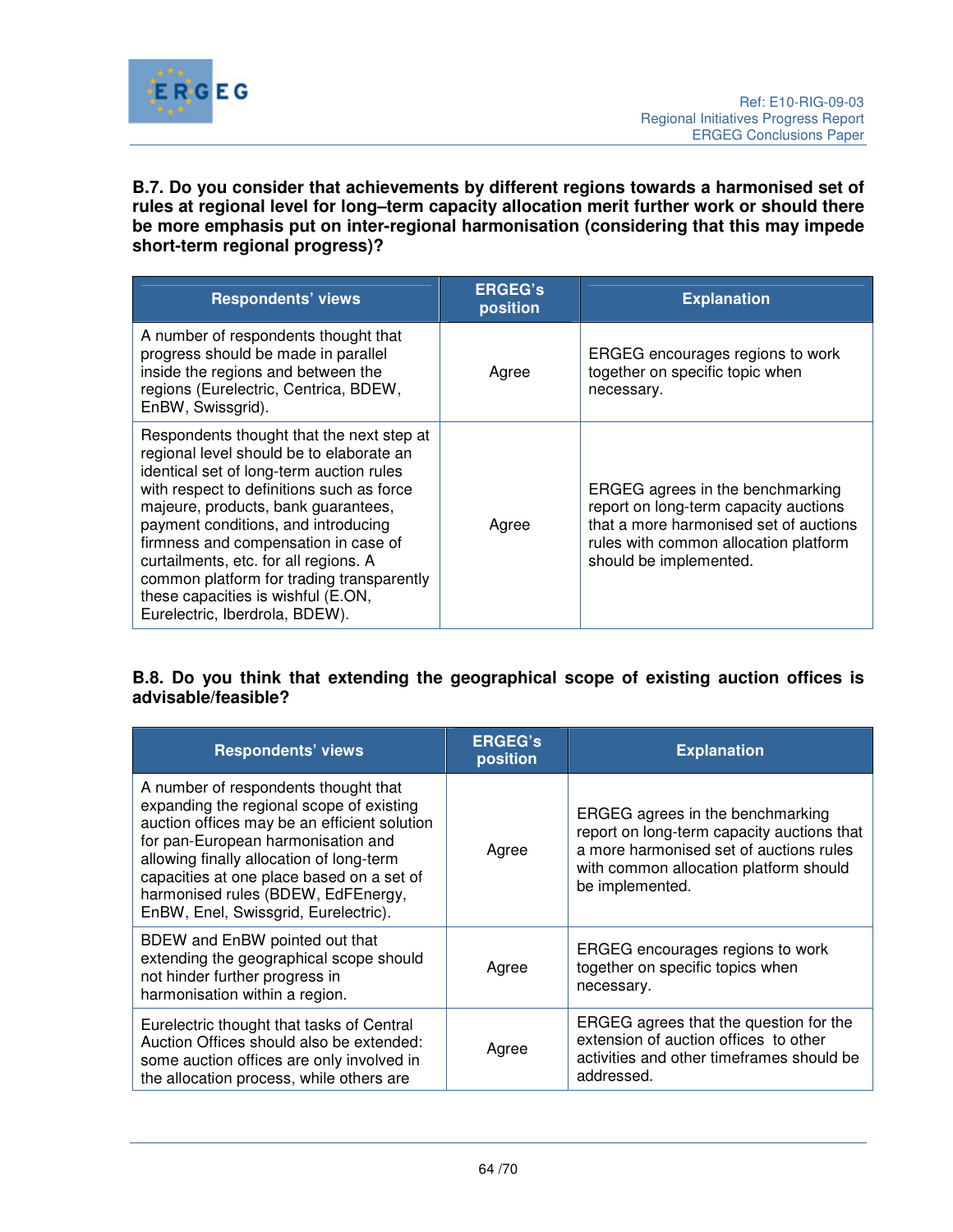

| <b>Respondents' views</b>                                                                                                                                                                                                                                                                                                          | <b>ERGEG's</b><br>position | <b>Explanation</b>                                                                 |
|------------------------------------------------------------------------------------------------------------------------------------------------------------------------------------------------------------------------------------------------------------------------------------------------------------------------------------|----------------------------|------------------------------------------------------------------------------------|
| involved in the capacity calculation or the<br>nomination process. In the final stage all<br>these activities (including secondary<br>market of capacity rights, intermediate for<br>market coupling, intermediate for cross-<br>border intraday process, etc.) should fall<br>within the remits of the central auction<br>office. |                            |                                                                                    |
| Iberdrola thought that auction offices are<br>on the direction of further harmonisation.<br>Nevertheless, a clear analysis of benefits<br>and costs has to be done before extending<br>the geographical scope of existing auction<br>offices.                                                                                      | Agree                      | ERGEG encourages regions to work<br>together on specific topics when<br>necessary. |
| Eurelectric thought that the process has to<br>be coherent with the progressive coupling<br>of regions.                                                                                                                                                                                                                            | Agree                      |                                                                                    |

## **B.9. Do you agree with price market coupling as the target model for day-ahead capacity allocation?**

| <b>Respondents' views</b>                                                                                                                                                                                                                            | <b>ERGEG's</b><br>position | <b>Explanation</b>                                                                                                                                                                                                                                                                                                                                                    |
|------------------------------------------------------------------------------------------------------------------------------------------------------------------------------------------------------------------------------------------------------|----------------------------|-----------------------------------------------------------------------------------------------------------------------------------------------------------------------------------------------------------------------------------------------------------------------------------------------------------------------------------------------------------------------|
| A number of respondents supports price<br>coupling as the target model for day-ahead<br>capacity calculation (BDEW, EdF Energy,<br>EnBW, E.ON, Iberdrola, REE-REN,<br>Eurelectric, Swissgrid, Centrica),                                             | Agree                      | ERGEG agrees, cf. the PCG work.                                                                                                                                                                                                                                                                                                                                       |
| EdF Energy reserves its opinion on whether<br>this is the best method for all<br>interconnections or indeed what its<br>adoption will do to the value of the longer<br>term capacity auctions and hence the<br>returns to the interconnection owner. | Partly agree               | Price coupling is the relevant solution for<br>an efficient use of the interconnection<br>capacities. However the decision to<br>implement a market coupling should be<br>assessed according to the design of the<br>markets.                                                                                                                                         |
| Regarding the requirements in<br>harmonisation, BDEW sees a tight volume<br>coupling as a possible pragmatic<br>intermediate step towards price coupling<br>which should be seriously evaluated.                                                     | Partly agree               | There is a consensus on price coupling;<br>A tight volume coupling may lead to<br>inefficiencies due to sequential<br>algorithms. Such tight volume coupling<br>can however represent a possible<br>pragmatic intermediate step on one<br>particular interconnection, provided it<br>does not induce further delay in the<br>implementation of the target solution on |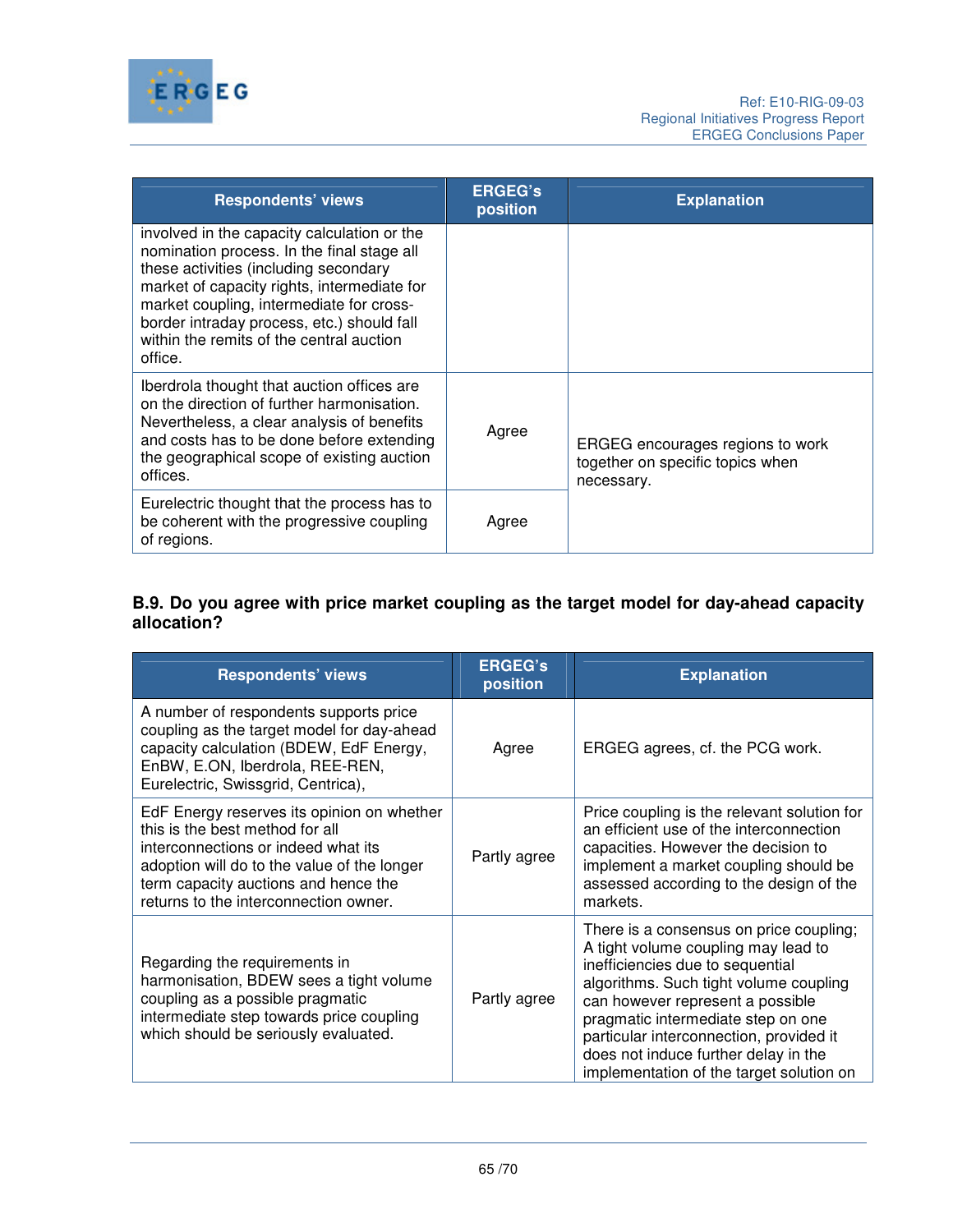

| <b>Respondents' views</b>                                                                                                                                                                                                                                                                                 | <b>ERGEG's</b><br>position | <b>Explanation</b>                                                                                                   |
|-----------------------------------------------------------------------------------------------------------------------------------------------------------------------------------------------------------------------------------------------------------------------------------------------------------|----------------------------|----------------------------------------------------------------------------------------------------------------------|
|                                                                                                                                                                                                                                                                                                           |                            | a wider area.                                                                                                        |
| E.ON and BDEW pointed out that the<br>requirements in harmonisation of products,<br>time planning and governance are still not<br>clear.                                                                                                                                                                  | Agree                      | The AHAG is addressing these issues.                                                                                 |
| REE-REN thought the main prerequisites<br>for single price coupling are: 1- Top-down<br>coordinated guidance of the implementation<br>processes; 2- Harmonisation of<br>characteristics of the markets (gate closure<br>times, nature of products offered, complex<br>conditions of bids); 3- Governance. | Agree                      | ERGEG agrees, cf. the PCG work.                                                                                      |
| Centrica thought that the different market<br>design across the FUI region should be<br>progressively addressed, either through<br>harmonisation or, where this is not cost-<br>effective, via solutions which can overcome<br>design differences without imposing<br>unreasonable costs.                 | Agree                      | This work is currently addressed in the<br>FUI region (see Implementation Group<br>meeting 22 March 2010).           |
| Swissgrid thought that in the longer run<br>market coupling is unlikely to solve the<br>major problems posed by the integration of<br>variable renewable and suggests to further<br>analyse other models, such as nodal<br>pricing.                                                                       | Agree                      | The debate on nodal pricing will<br>certainly occur during the work on<br>framework guidelines and network<br>codes. |

# **Balancing**

**B.10. How important do you consider further development of cross-border balancing solutions? Which model do you consider appropriate and efficient?** 

| <b>Respondents' views</b>                                                                                                                                                                                                       | <b>ERGEG's</b><br>position | <b>Explanation</b>                                                                                                                                                              |
|---------------------------------------------------------------------------------------------------------------------------------------------------------------------------------------------------------------------------------|----------------------------|---------------------------------------------------------------------------------------------------------------------------------------------------------------------------------|
| Five respondents (BDEW, Centrica, REE-<br>REN, Enel, Swissgrid) thought that further<br>developments of cross-border balancing are<br>important for the integration of the European<br>electricity markets.                     | Agree                      | ERGEG shares this view in the PR<br>page 33.                                                                                                                                    |
| Five respondents (EnBW, E.ON, Iberdrola,<br>REE-REN, Eurelectric) thought that further<br>developments of cross-border balancing is<br>important to reduce balancing costs and<br>enable the fast growing share of renewable to | Agree                      | ERGEG agrees, see GGP on cross-<br>border balancing markets integration<br>("Revised Guidelines of Good<br>Practice on Electricity Market<br>Integration", Ref.: E09-ENM-14-04) |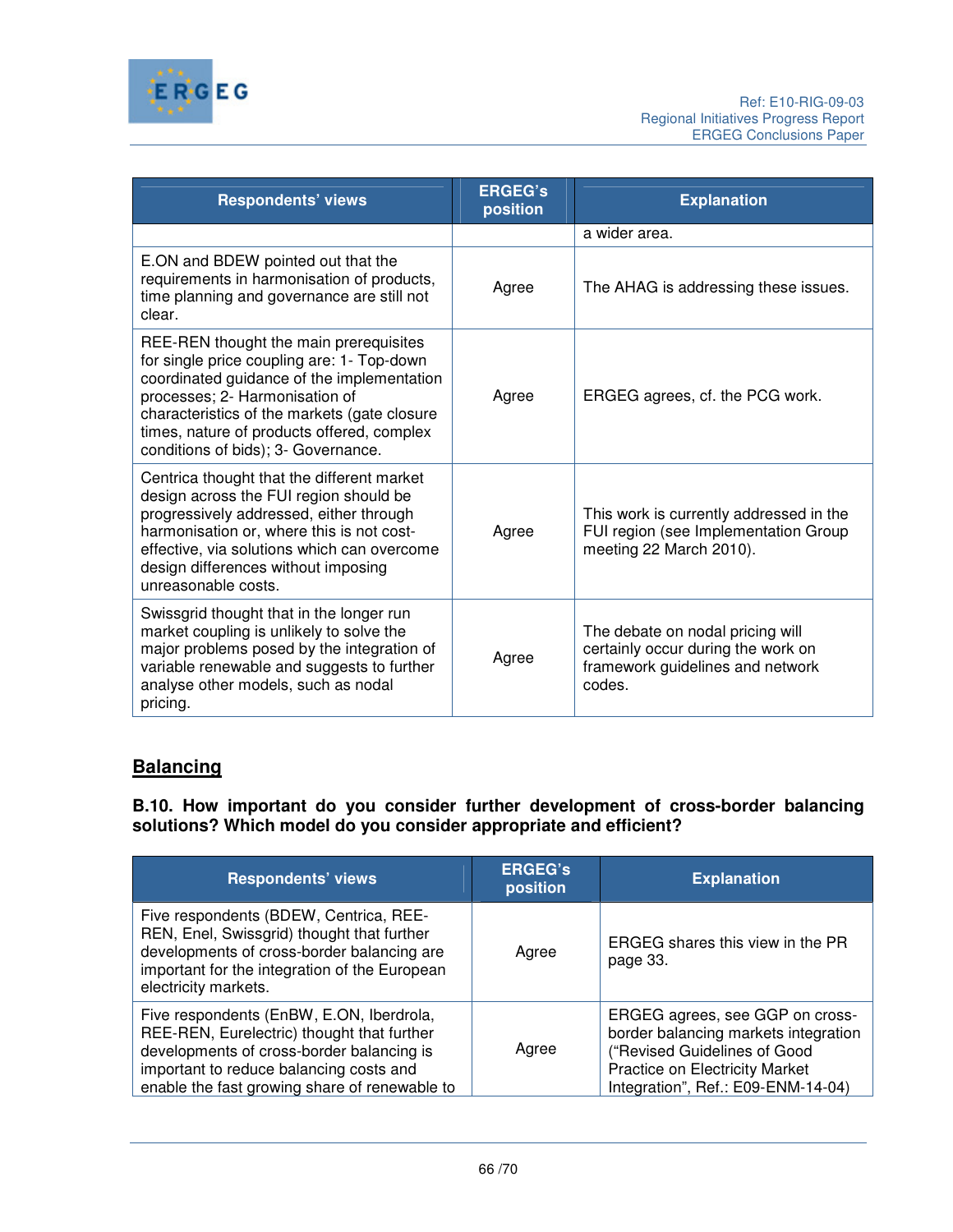

| <b>Respondents' views</b>                                                                                                                                                                                                                                                                                                                                    | <b>ERGEG's</b><br>position | <b>Explanation</b>                                                                                                                                                       |
|--------------------------------------------------------------------------------------------------------------------------------------------------------------------------------------------------------------------------------------------------------------------------------------------------------------------------------------------------------------|----------------------------|--------------------------------------------------------------------------------------------------------------------------------------------------------------------------|
| be managed by the system.                                                                                                                                                                                                                                                                                                                                    |                            | and see the SDE TF report on<br>renewables ("Status Review of<br>Renewable and Energy Efficiency<br>Support Schemes in the EU", Ref.:<br>C08-SDE-05-03).                 |
| Swissgrid thought further developments of<br>cross-border balancing is important to<br>increase liquidity on very concentrated<br>markets as ancillary services.                                                                                                                                                                                             | Agree                      | ERGEG agrees, see GGP on cross-<br>border balancing markets<br>integration.                                                                                              |
| EnBW and Iberdrola thought that it is<br>important to harmonise the market designs of<br>balancing markets within the region.                                                                                                                                                                                                                                | Agree                      | ERGEG agrees, see GGP on cross-<br>border balancing markets<br>integration. However it is not a<br>prerequisite to start developing<br>cross-border balancing exchanges. |
| EURELECTRIC supports the agreement on a<br>high-level target model that has been reached<br>in the PCG project, namely the TSO-TSO with<br>common merit order (with TSO-BSP, multi-<br>TSO-TSO as intermediate steps) and believes<br>that further work on defining the detailed<br>features of the target model should be<br>continued.                     | Agree                      | ERGEG agrees in the PR and also<br>with PCG work on balancing.                                                                                                           |
| REE and REN have already stated that the<br>exchange of balancing services between<br>system operators (TSO-TSO model) is the<br>preferable solution to be adopted in the SW<br>region.                                                                                                                                                                      | Agree                      | See conclusion of the last<br>Implementation Group meeting 15<br>February 2010.                                                                                          |
| E.ON and Iberdrola thought that where<br>congestions exist the TSO-to-TSO model is to<br>be considered most appropriate.                                                                                                                                                                                                                                     | Partly agree               | Even without congestions, TSO-TSO<br>model is the preferred one as it is<br>expected to provide better system<br>security and economic efficiency.                       |
| BDEW and Iberdrola thought that the TSO-<br>BSP model can be implemented as a first step<br>if the rest of models are not possible.                                                                                                                                                                                                                          | Agree                      | See below.                                                                                                                                                               |
| Four respondents (BDEW, EnBW, GEODE,<br>Eurelectric) support the main principles<br>outlined in the ERGEG revised GGP on cross-<br>border balancing markets integration, including<br>no reservation of capacity, non charges on<br>access to interconnection capacity for<br>balancing and harmonisation of gate closures<br>and technical characteristics. | Agree                      | See GGP on cross-border balancing<br>markets integration.                                                                                                                |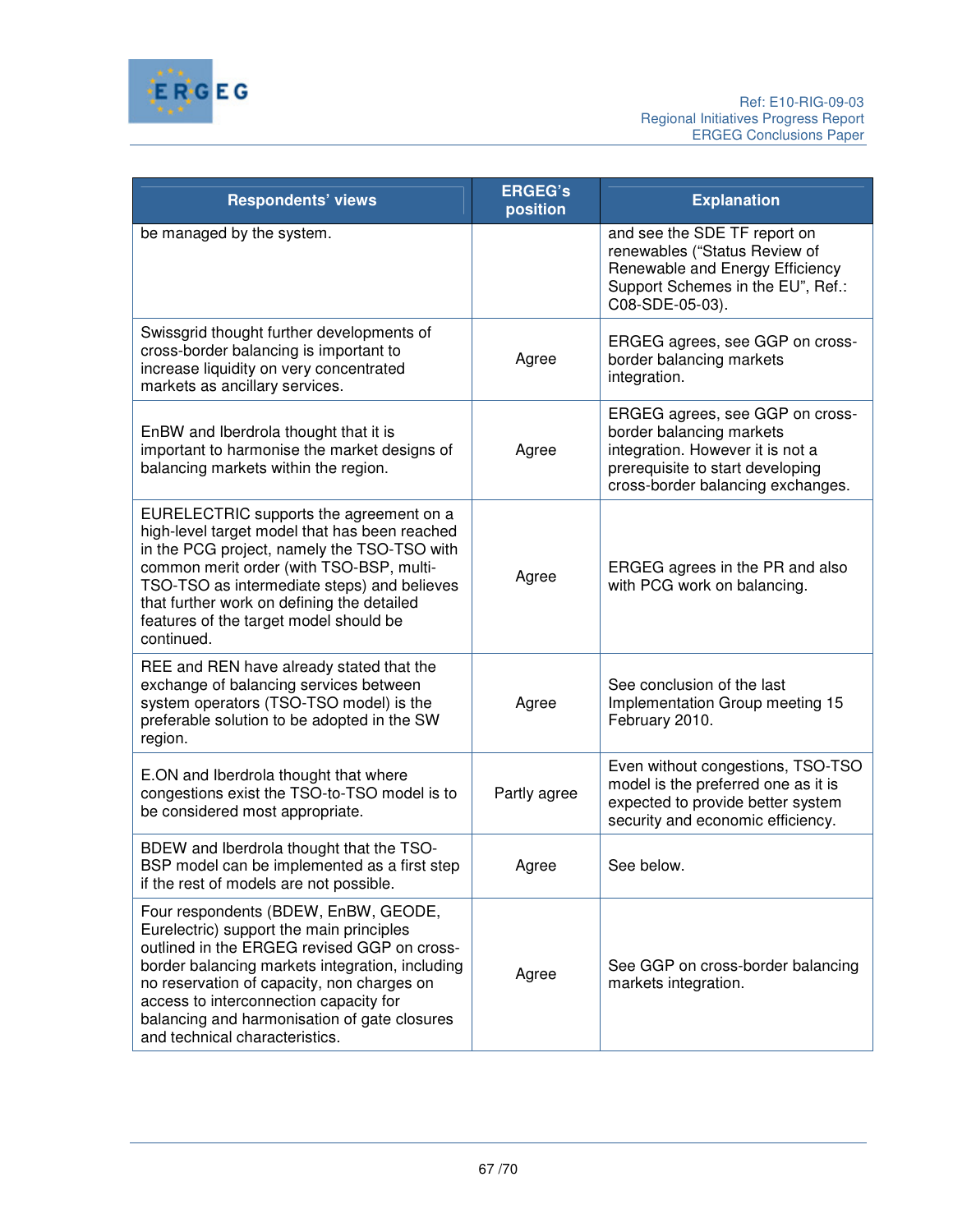

| <b>Respondents' views</b>                                                                                                                                                                      | <b>ERGEG's</b><br>position | <b>Explanation</b>                                                                                                                                                                                                                                                                                                                                                                                                                      |
|------------------------------------------------------------------------------------------------------------------------------------------------------------------------------------------------|----------------------------|-----------------------------------------------------------------------------------------------------------------------------------------------------------------------------------------------------------------------------------------------------------------------------------------------------------------------------------------------------------------------------------------------------------------------------------------|
| E.ON thought that where no bottlenecks exist<br>the TSO-BSP model is most efficient as a<br>common market could be established.                                                                | <b>Disagree</b>            | An agreement on a high-level target<br>model has been reached in the PCG<br>project, namely the TSO-TSO with                                                                                                                                                                                                                                                                                                                            |
| Enel expressed its position on a TSO-BSP<br>solution because of its immediate applicability,<br>not requiring arrangements between TSOs<br>which risk to slow down the integration<br>process. | <b>Disagree</b>            | common merit order, TSO-BSP<br>model should only be implemented<br>as a first step if the rest of models<br>are not possible. TSO-TSO model is<br>the preferred one as it is expected to<br>provide better system security and<br>economic efficiency. More<br>explanations can be found in<br><b>ERGEG revised GGP on cross-</b><br>border balancing markets<br>integration.                                                           |
| Swissgrid thought that transmission capacity<br>reservations for ancillary services based on<br>TSO-TSO model or TSO-BSP model should<br>be considered to reach a social optimum.              | <b>Disagree</b>            | As a general principle, no<br>interconnection capacity shall be<br>reserved for cross-border balancing.<br>However, in special cases of DC<br>interconnectors, interconnection<br>capacity reservation might be<br>possible when such reservation can<br>be demonstrated to increase socio-<br>economic welfare. More<br>explanations can be found in<br><b>ERGEG revised GGP on cross-</b><br>border balancing markets<br>integration. |

# **Transparency**

**B.11. Do you share ERGEG's view that significant progress in transparency has been reached thanks to the ERGEG Regional Initiatives? What steps should be taken in order to enhance transparency further?** 

| <b>Respondents' views</b>                                                                                                                                                                                                              | <b>ERGEG's</b><br>position | <b>Explanation</b>                                                         |
|----------------------------------------------------------------------------------------------------------------------------------------------------------------------------------------------------------------------------------------|----------------------------|----------------------------------------------------------------------------|
| 10 (BDEW, EdF Energy, E.ON, Geode,<br>Centrica, Iberdrola, REE-REN, Eurelectric,<br>Enel, Swissgrid) out of 11 respondents<br>recognise that some progress in transparency<br>has occurred, thanks to ERGEG's Regional<br>Initiatives. | Agree                      | <b>ERGEG</b> recognises the progresses<br>made for each RI in its PR 2009. |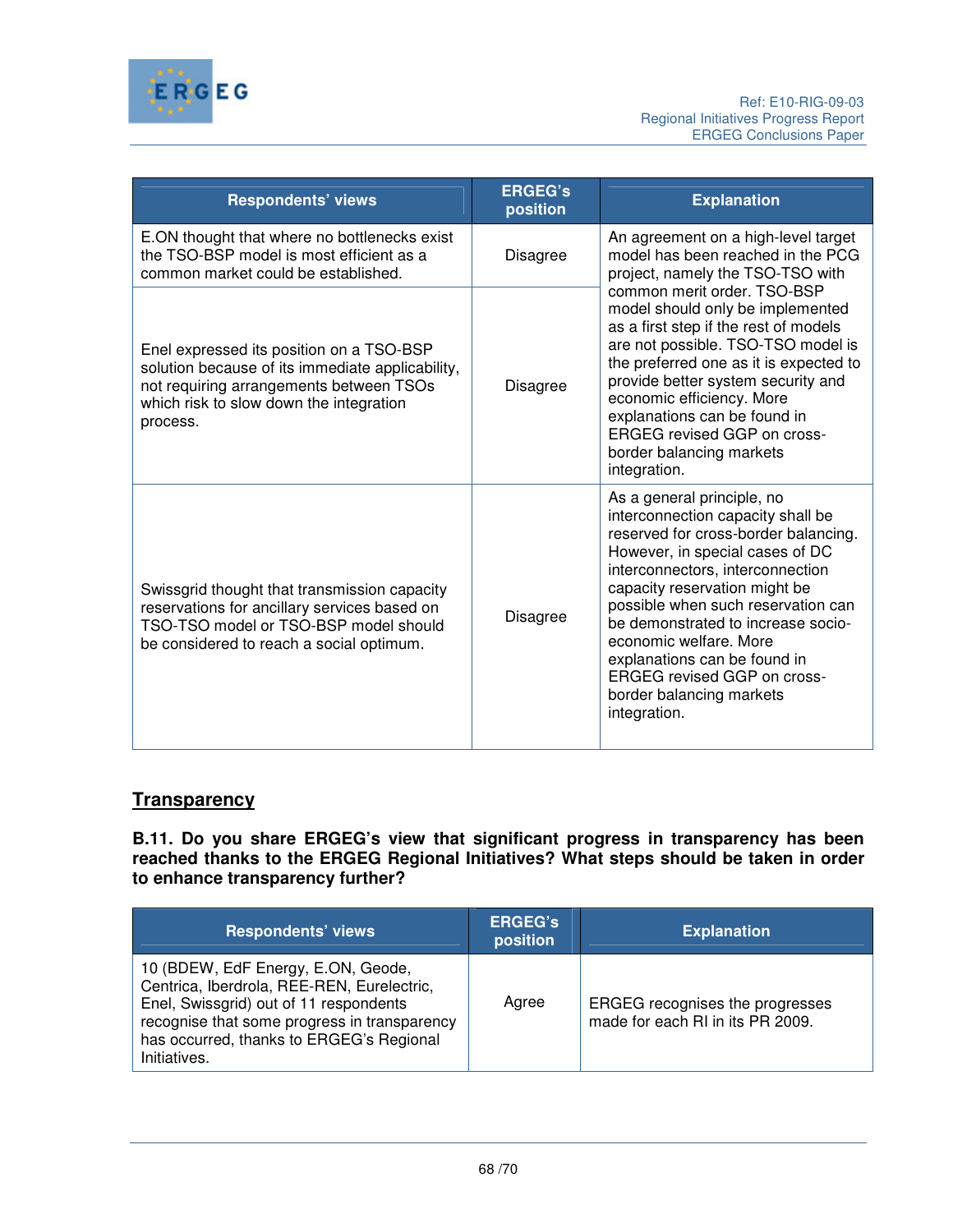

| <b>Respondents' views</b>                                                                                                                                                           | <b>ERGEG's</b><br>position | <b>Explanation</b>                                                                                                                                                                                                                                                                                                           |
|-------------------------------------------------------------------------------------------------------------------------------------------------------------------------------------|----------------------------|------------------------------------------------------------------------------------------------------------------------------------------------------------------------------------------------------------------------------------------------------------------------------------------------------------------------------|
| EnBW still sees significant differences across<br>ERI regions, both in terms of speed and of<br>contents as regards the implementation of a<br>common transparency standard.        | Agree                      | See PR 2009, section 3.2.3.                                                                                                                                                                                                                                                                                                  |
| 4 (BDEW, E.ON, Geode, Iberdrola) among<br>these 10 identify a clear need for further<br>harmonisation of the solutions adopted across<br>different ERI regions.                     | Agree                      | SEE PR 2009, section 3.3.2.                                                                                                                                                                                                                                                                                                  |
| All German respondents (BDEW, EnbW,<br>E.ON) suggest further deployment of the EEX<br>Transparency Platform in other Member<br>States of regions.                                   | Partially<br>Agree         | ERGEG (PR 2009) recognised that the<br>work on transparency during 2009 has<br>led to a significant degree of coherence<br>across regions on transparency.<br>However, even if more coherence on<br>transparency issues is desirable,<br>ERGEG did not express any preference<br>towards a specific regional<br>arrangement. |
| Iberdrola and Eurelectric suggest as a further<br>step the adoption of binding common rules in<br>all Member States or regions.                                                     | Agree                      | See above.                                                                                                                                                                                                                                                                                                                   |
| Centrica identifies as a further step to be<br>taken in the FUI region the adoption of a<br>clearer and more detailed methodology for<br>pricing bids and offers.                   | Agree                      | ERGEG acknowledges in its PR 2009<br>that greater transparency on capacity<br>being offered to the market in each<br>auction has been achieved during 2009<br>in the FUI region, even if not explicitly<br>calling for further improvements.                                                                                 |
| Iberdrola also raises the issue of data<br>reliability, and suggest a fall-back mechanism<br>to avoid dissemination of inaccurate<br>information.                                   | Agree                      | See PR 2009, section 3.2.3.                                                                                                                                                                                                                                                                                                  |
| REE and REN suggest the set-up of specific<br>meetings with the stakeholders or public<br>consultations processes to define how to<br>further improve transparency.                 | Agree                      | A public consultation on record-<br>keeping, transparency and information<br>exchange has been closed in 2008.<br>Relevant stakeholders may take part to<br>Stakeholder Groups meeting, within the<br>framework of Regional Initiatives.                                                                                     |
| Eurelectric<br>focuses on the need<br>ot a<br>mechanism to guarantee transparency<br>that<br>minimises<br>the<br>administrative<br>also<br>and<br>bureaucratic burden on operators. | Agree                      | In its Transparency Guidelines (Ref.<br>E05-EMK-06-10), ERGEG affirms the<br>principle that the provision of<br>information to the market players<br>should be cost effective (cost should<br>not be higher than the potential benefit,<br>from Pr. 2 "General Requirements on<br>Transparency in Electricity Markets").     |